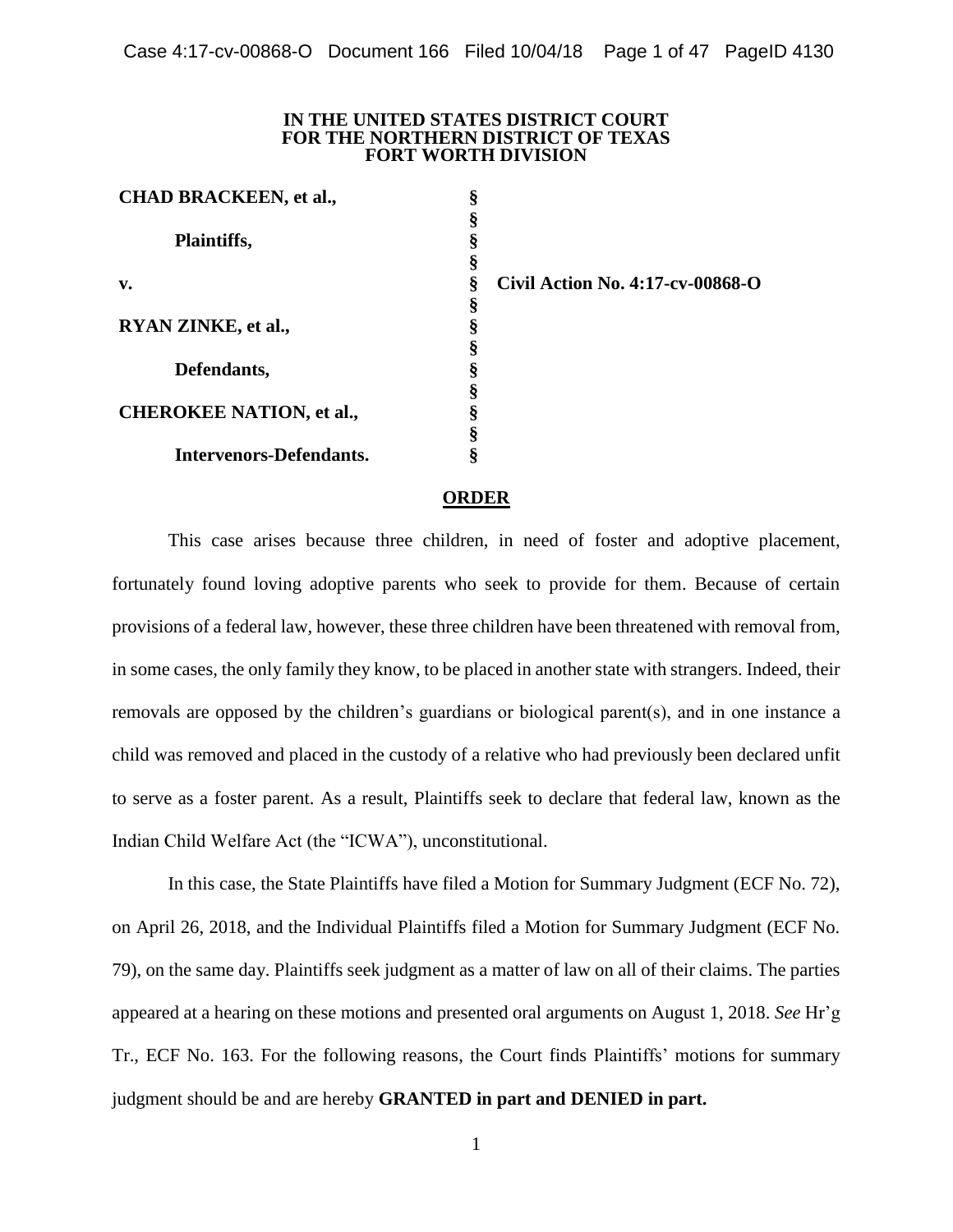# **I. BACKGROUND**

 $\overline{a}$ 

First, the Court identifies the parties, next the legal backdrop of this dispute, and then the parties' claims, drawing in large part on those facts set out in the Order denying Defendants' motions to dismiss. *See* July 24, 2018 Order, ECF No. 155. Following these sections, this order will analyze the claims.

Plaintiffs are comprised of three states—Texas, Louisiana, and Indiana, (collectively, the "State Plaintiffs"), and seven individual Plaintiffs—Chad Everett and Jennifer Kay Brackeen (the "Brackeens"), Nick and Heather Libretti (the "Librettis"), Altagracia Socorro Hernandez ("Ms. Hernandez"), and Jason and Danielle Clifford (the "Cliffords") (collectively, the "Individual Plaintiffs") (together with the State Plaintiffs, "Plaintiffs"). State Pls.' Br. Supp. Mot. Summ. J. 1– 2, ECF No. 74 [hereinafter "State Pls.' Br."]. Defendants are the United States of America; the United States Department of the Interior (the "Interior") and its Secretary Ryan Zinke ("Zinke") in his official capacity; the Bureau of Indian Affairs (the "BIA") and its Director Bryan Rice ("Rice") in his official capacity; the BIA Principal Assistant Secretary for Indian Affairs John Tahsuda III ("Tahsuda")<sup>1</sup> in his official capacity; the Department of Health and Human Services ("HHS") and its Secretary Alex M. Azar II ("Azar") (collectively the "Federal Defendants"). *Id.* Shortly after this case was filed, the Cherokee Nation, Oneida Nation, Quinalt Indian Nation, and Morengo Band of Mission Indians (collectively, the "Tribal Defendants") filed an unopposed

<sup>&</sup>lt;sup>1</sup> Initially Plaintiffs sued Michael Black in his official capacity as Acting Assistant Secretary of Indian Affairs. *See* Orig. Compl. ¶ 17, ECF No. 1. On September 13, 2017, Secretary of the Interior Ryan Zinke appointed Tahsuda as the Department of Interior's Principal Assistant Secretary of Indian Affairs. *See* Press Release, *Secretary Zinke Names John Tahsuda III the Principal Deputy Assistant Secretary for Indian Affairs*, DEP'T OF THE INT., (Sept. 13, 2017), https://www.doi.gov/pressreleases/secretary-zinke-namesjohn-tahsuda-iii-principal-deputy-assistant-secretary-indian. Accordingly, Tahsuda has been substituted as a Defendant.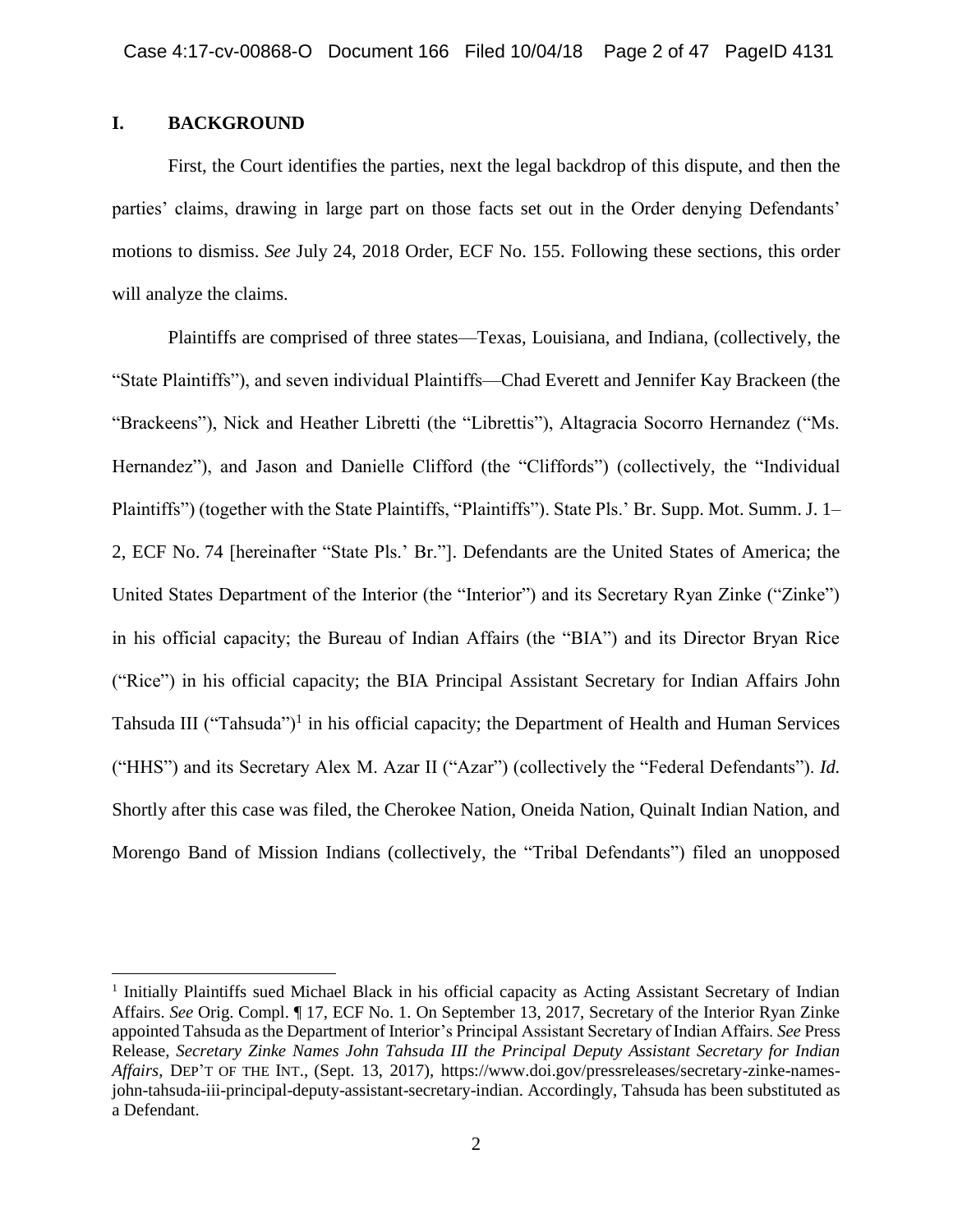motion to intervene, which the Court granted. *See* Trib. Defs.' Mot. Intervene, ECF No. 42; Mar. 28, 2018 Order, ECF No. 45.

Plaintiffs seek to declare unconstitutional certain provisions of the ICWA and its accompanying regulations (codified at 25 C.F.R. part 23), known as the Indian Child Welfare Act Proceedings (the "Final Rule"), as well as certain provisions of the Social Security Act (the "SSA") that predicate federal funding for portions of state child-welfare payments on compliance with the ICWA. Plaintiffs argue that the ICWA and the Final Rule implement a system that mandates racial and ethnic preferences, in direct violation of state and federal law. Am. Comp. ¶ 193, ECF No. 35; 42 U.S.C. § 1996(b); TEX. FAM. CODE §§ 162.015, 264.1085; LA. CONST. art. 1, § 3. Plaintiffs ask that the Final Rule be declared invalid and set aside as a violation of substantive due process and as not in accordance with law (Counts One and Five). Am. Compl. ¶¶ 265, 349, ECF No. 35; 5 U.S.C. § 705(2)(A). Plaintiffs also ask that the ICWA, specifically sections 1901–23 and 1951– 52, be declared unconstitutional under Article One and the Tenth Amendment of the United States Constitution because these provisions violate the Commerce Clause, intrude into state domestic relations, and violate the anti-commandeering principle (Counts Two and Three). Am. Compl. ¶¶ 281, 323, ECF No. 35. Finally, Plaintiffs ask that the ICWA sections 1915(a)–(b) be declared unconstitutional in violation of the equal protection guarantee of the Fifth Amendment to the United States Constitution and Individual Plaintiffs alone ask the same sections be declared unconstitutional in violation of substantive due process. (Counts Four and Six). *Id.* ¶¶ 338, 367. State Plaintiffs alone bring the final count, seeking a declaration that ICWA section 1915(c) and Final Rule section 23.130(b) violate the non-delegation doctrine (Count Seven). Am. Compl. ¶ 376, ECF No. 35.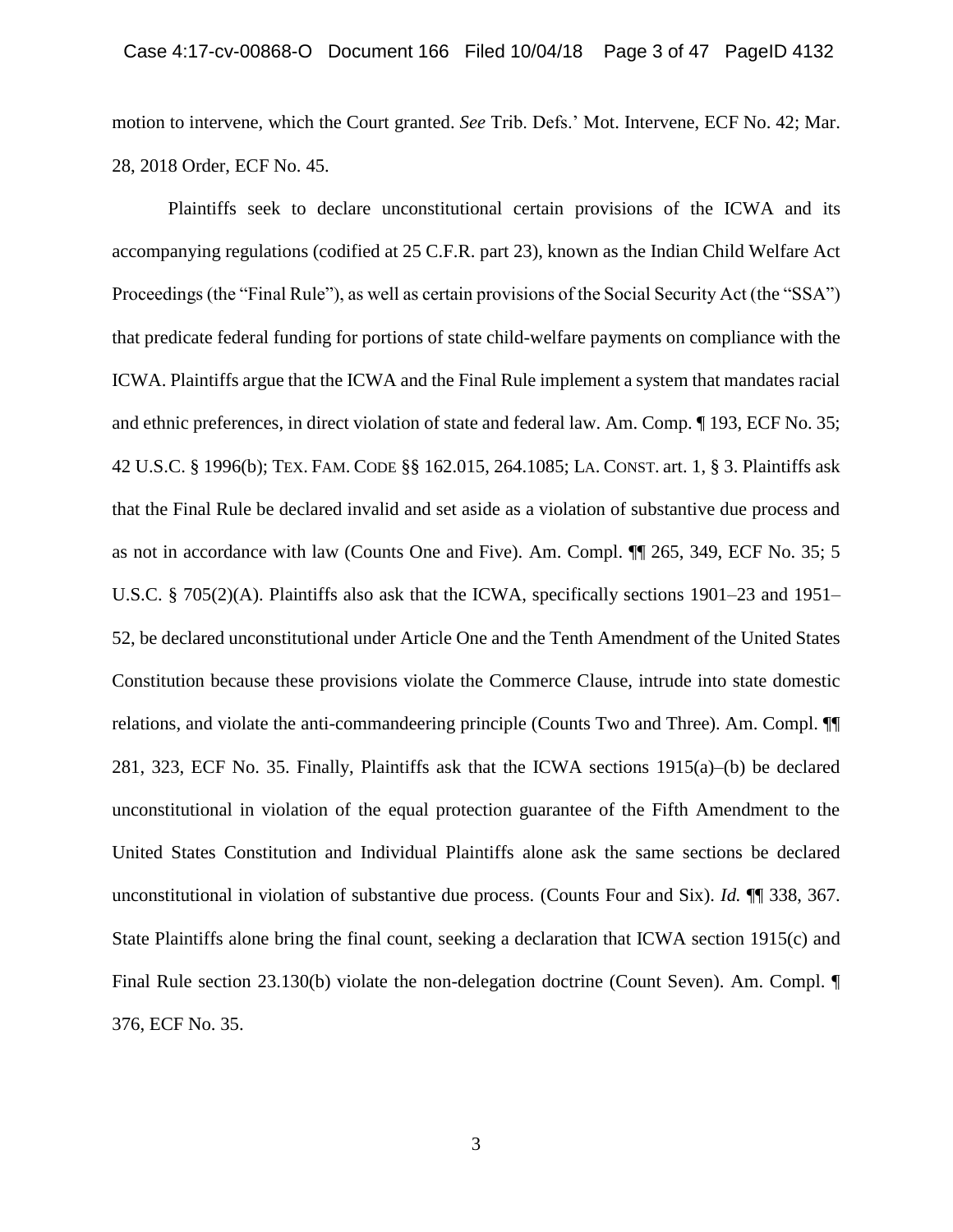# **A. The ICWA and the SSA**

 $\overline{a}$ 

Congress passed the ICWA in 1978 in response to rising concerns over "abusive child welfare practices that resulted in the separation of large numbers of Indian children from their families and tribes through adoption or foster care placement, usually in non-Indian homes." *Miss. Band of Choctaw Indians v. Holyfield*, 490 U.S. 30, 32 (1989). "Congress found that 'an alarmingly high percentage of Indian families [were being] broken up by the removal, often unwarranted, of their children from them by nontribal public and private agencies.'" *Adoptive Couple v. Baby Girl*, 133 S. Ct. 2552, 2557 (2013) (quoting 25 U.S.C. § 1901(4)). Recognizing "that there is no resource that is more vital to the continued existence and integrity of Indian tribes than their children," Congress created a framework to govern the adoption of Indian children.<sup>2</sup> See 25 U.S.C. § 1901, *et seq*. This framework establishes: (1) placement preferences in adoptions of Indian children; (2) good cause to depart from those placement preferences; (3) standards and responsibilities for state courts and their agents; and (4) consequences flowing from noncompliance with the statutory requirements. *See id*.

The ICWA established "minimum Federal standards for the removal of Indian children from their families and the placement of such children in foster or adoptive homes." 25 U.S.C. § 1902. The ICWA mandates placement preferences in foster care, preadoptive, and adoptive proceedings involving Indian children. *Id*. § 1915. It requires that "in any adoptive placement of an Indian child under State law, a preference shall be given, in the absence of good cause to the contrary, to a place with: (1) a member of the child's extended family; (2) other members of the

<sup>2</sup> *See also* Br. of *Amicus Curiae* 123 Federally Recognized Indian Tribes, *et al*. in Opposition to Plaintiffs' Motions for Summary Judgment 1, ECF No. 138. ("Congress enacted the Indian Child Welfares Act of 1978 ("ICWA" or "the Act"), 25 U.S.C. 1901 *et seq*., in response to a nationwide crisis—namely, the widespread and wholesale displacement of Indian children from their families by state child welfare agencies at rates far higher than those of non-Indian families.").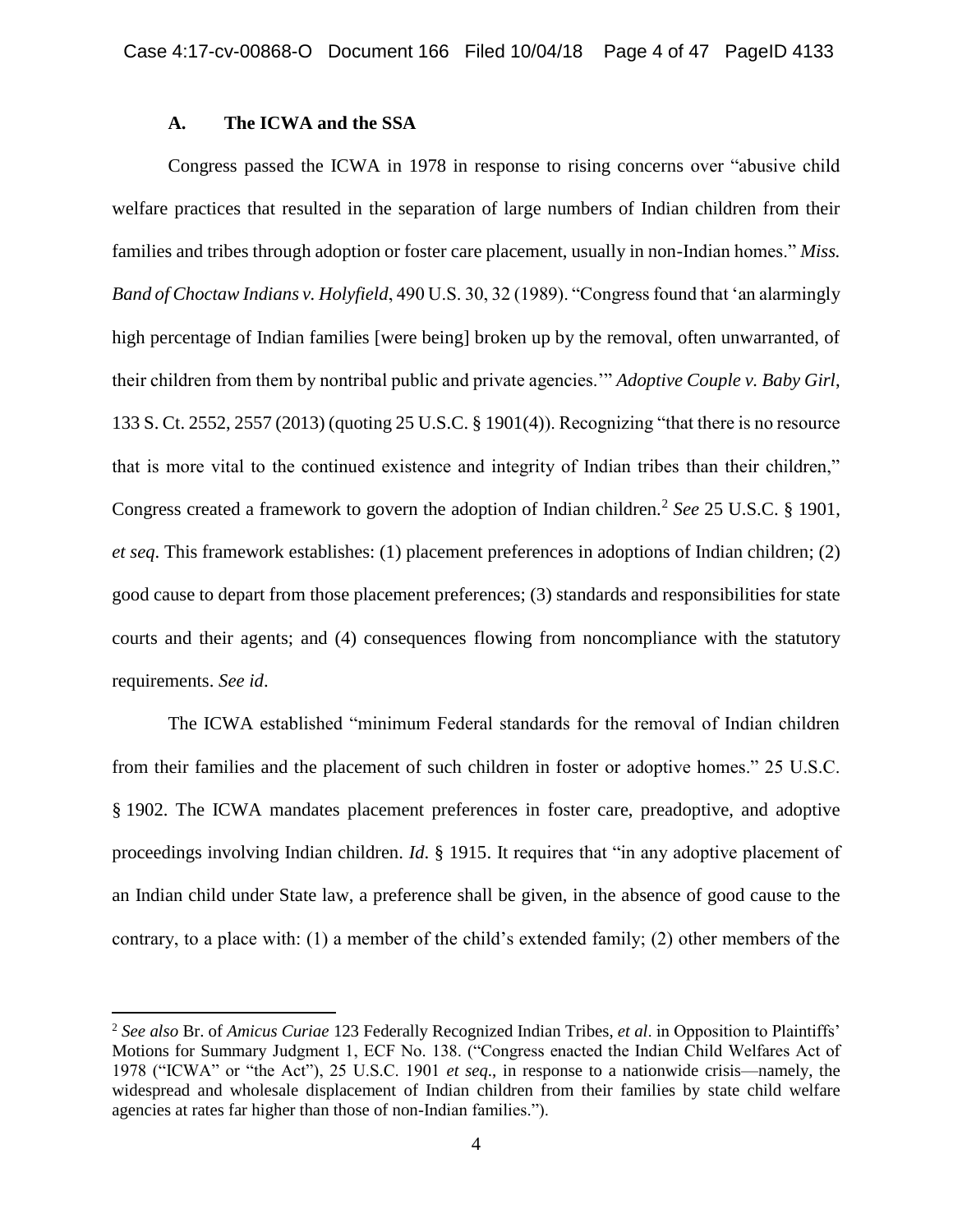Indian child's tribe; or (3) other Indian families." *Id*. § 1915(a). Similar requirements are set for foster care or preadoptive placements. *Id.* § 1915(b). If the Indian child's tribal court should establish a different order of the preferences than that set by Congress, the state court or agency "shall follow such order so long as the placement is the least restrictive setting appropriate to the particular needs of the child." *Id.* § 1915(c).

Absent good cause, the state court shall transfer proceedings concerning an Indian child to the Indian child's tribal court. 25 U.S.C. § 1911(b). In any state court proceeding for the "foster care placement of, or termination of parental rights to, an Indian child, the Indian custodian of the child and the Indian child's tribe shall have a right to intervene at any point in the proceeding." *Id*. § 1911(c). The ICWA prohibits the termination of parental rights for an Indian child in the absence of "evidence beyond a reasonable doubt, including testimony of qualified expert witnesses, that continued custody of the child by the parent or Indian custodian is likely to result in serious emotional or physical damage to the child." *Id*. § 1912(f).

State agencies and courts must notify potential intervenors and the Director of the BIA of an Indian child matter. 25 U.S.C. § 1912. In any involuntary child custody proceeding, the ICWA commands state agencies and courts—when seeking foster care placement of or termination of parental rights to an Indian child—to notify the parents or Indian custodian and the Indian child's tribe of the pending proceedings and of their right to intervene. 25 U.S.C. § 1912(a). Copies of these notices must be sent to the Secretary of the Interior and the BIA. No foster care placement or termination of parental rights proceeding may be held until at least ten days after receipt of such a notice by the parent or Indian custodian and tribe or the Secretary of the Interior. *Id*. The ICWA also grants the Indian custodian or tribe up to twenty additional days to prepare for such proceedings. *Id.*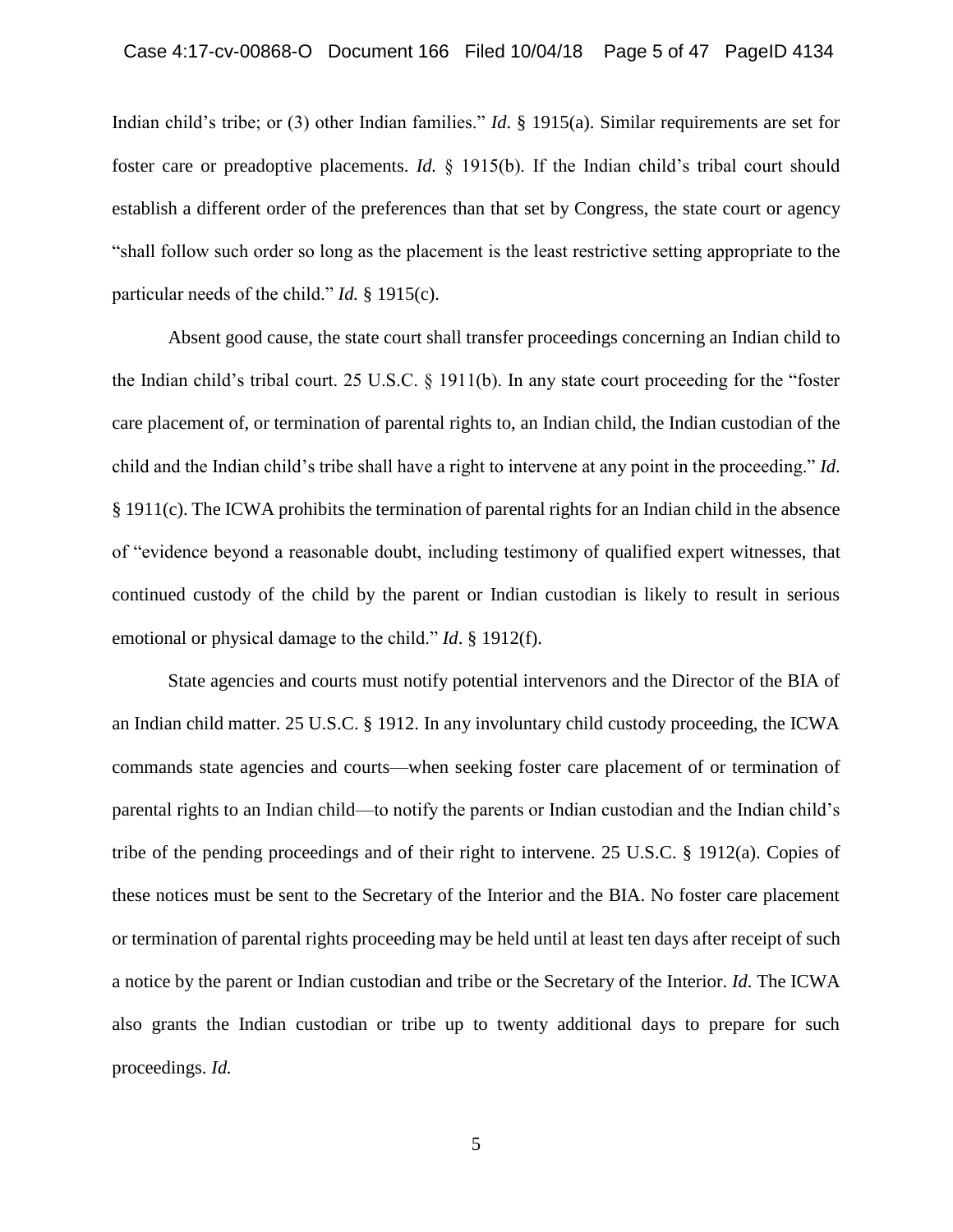### Case 4:17-cv-00868-O Document 166 Filed 10/04/18 Page 6 of 47 PageID 4135

The ICWA dictates that an Indian parent or guardian may not give valid consent to termination of parental rights before ten days after the birth of the Indian child. 25 U.S.C. § 1913(a). Before parental rights are terminated "any parent or Indian custodian may withdraw consent to a foster care placement under State law at any time." *Id.* § 1913(b). In any voluntary proceeding for termination of parental rights or adoptive placement of an Indian child, the biological parents or the Indian tribe may withdraw consent for any reason prior to the entry of a final decree, and the child shall be returned. *Id.* § 1913(c). Finally, the ICWA permits the parent of an Indian child to withdraw consent to a final decree of adoption on the grounds that the consent was obtained through fraud or duress for up to two years after the final decree. *Id*. § 1913(d); Ind. Pls.' Br. Supp. Mot. Summ. J. 20, ECF No. 80 [hereinafter "Ind. Pls.' Br."].

The ICWA places recordkeeping duties on state agencies and courts, to demonstrate their compliance with the statute.  $25 \text{ U.S.C. }$  § 1915(e). Additionally, state courts entering final decrees must provide the Secretary of the Interior with a copy of the decree or order, along with the name and tribal affiliation of the child, names of the biological parents, names of the adoptive parents, and the identity of any agency having files or information relating to the adoption. *Id*. § 1951.

If the state court or prospective guardian fails to comply with the ICWA, the final child custody orders or placements may be overturned, whether on direct appeal or by another court of competent jurisdiction. 25 U.S.C. § 1914.<sup>3</sup> To ensure state agencies and courts comply with the ICWA's mandates, it enables any Indian child who is the subject of any action under the ICWA, any parent or Indian custodian from whose custody the child was removed, and the Indian child's tribe, to petition any court of competent jurisdiction to invalidate a state court's decision for failure

<sup>&</sup>lt;sup>3</sup> While a "court of competent jurisdiction" is not defined in the ICWA or the Final Rule, state appellate courts and federal district courts have heard challenges to adoption proceedings under the ICWA. *See e.g.*, *Oglala Sioux Tribe v. Van Hunnik*, 993 F. Supp. 2d 1017, 1022 (D.S.D. 2014); *Doe v. Mann*, 285 F. Supp. 2d 1229, 1231 (N.D. Cal. 2003).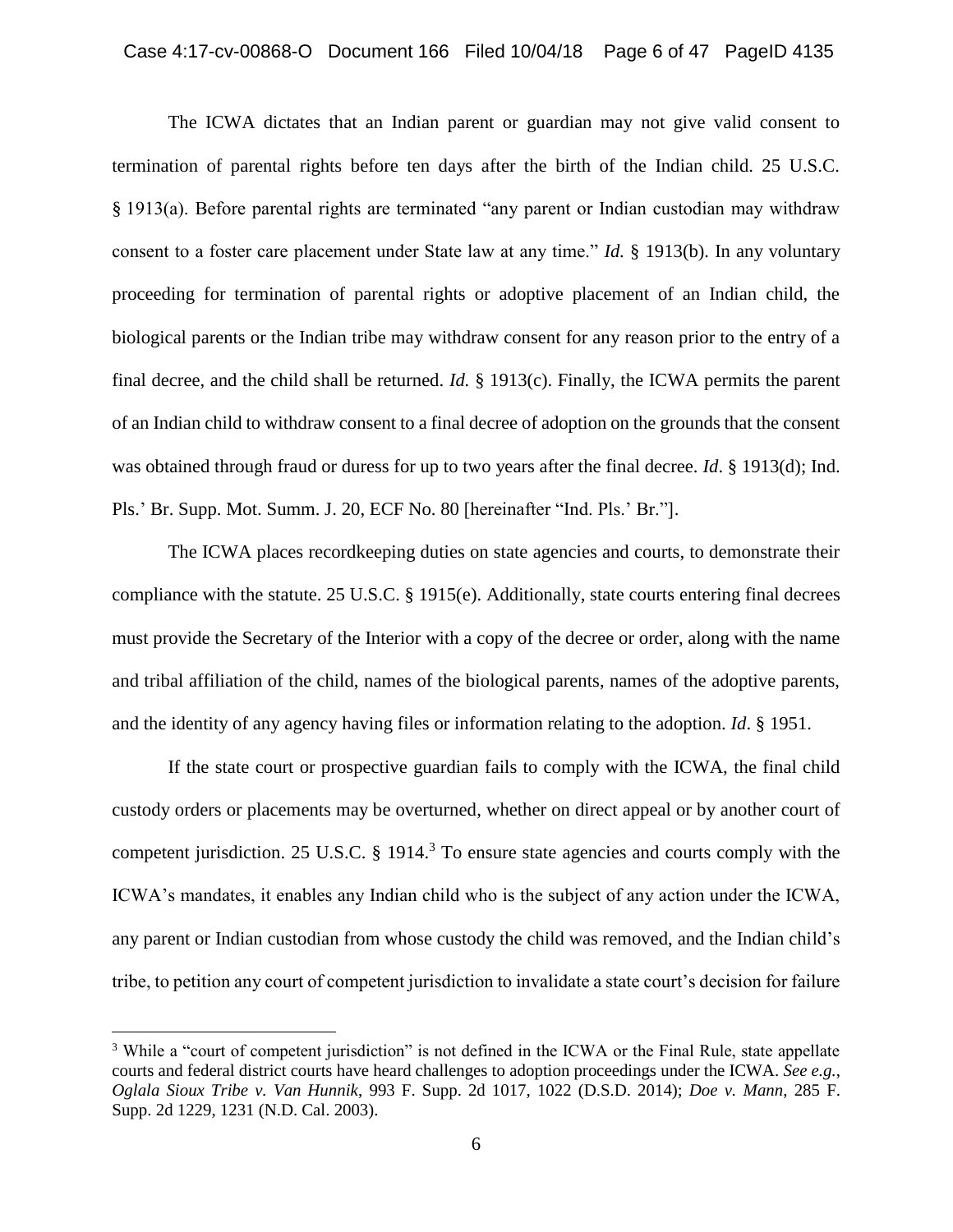### Case 4:17-cv-00868-O Document 166 Filed 10/04/18 Page 7 of 47 PageID 4136

to comply with the ICWA sections 1911, 1912, and 1913. *Id*. Section 1914 has also been applied to allow collateral attacks of adoptions after the close of the relevant window under state law. *See id.*; Ind. Pls.' Br. 6, ECF No. 80; *see e.g*., *Belinda K. v. Baldovinos*, No. 10-cv-2507-LHK, 2012 WL 13571, at \*4 (N.D. Cal. Jan. 4, 2012).

Congress has also tied child welfare funding to compliance with the ICWA. The SSA requires states who receive child welfare funding through Title IV-B, Part 1 of the SSA to file annual reports, including a description of their compliance with the ICWA. Social Security Amendments Act of 1994, Pub. L. No. 103-432, § 204, 108 Stat. 4398 (1994); 42 U.S.C. § 622(a). Title IV-B funding is partially contingent on how well the states demonstrate their compliance with the ICWA. Part 'b' requires that a state's plan must also "contain a description, developed after consultation with tribal organizations . . . in the State, of the specific measures taken by the State to comply with the [ICWA]." 42 U.S.C. § 622(b).

Congress expanded the requirement for states to comply with the ICWA to receive SSA funding in 1999 and 2008 when it amended Title IV-E to require states to certify ICWA compliance to receive foster care and adoption services funding. Foster Care Independence Act of 1999, Pub. L. No. 106-69, § 101, 113 Stat. 1822 (1999); Fostering Connections to Success and Increasing Adoptions Act of 2008, Pub. L. No. 110-351, § 301, 122 Stat. 3949 (2008). Finally, HHS regulations state that the HHS Administration for Children and Families ("ACF") "will determine a title IV–E agency's substantial conformity with title IV–B and title IV–E plan requirements" based on "criteria related to outcomes." 45 C.F.R. § 1355.34(a). Part 'b' of the same section includes compliance with the ICWA. *Id.* § 1355.34(b).

In fiscal year 2018, Congress allocated to Texas approximately \$410 million in federal funding for Title IV-B and Title IV-E programs, Louisiana received approximately \$64 million,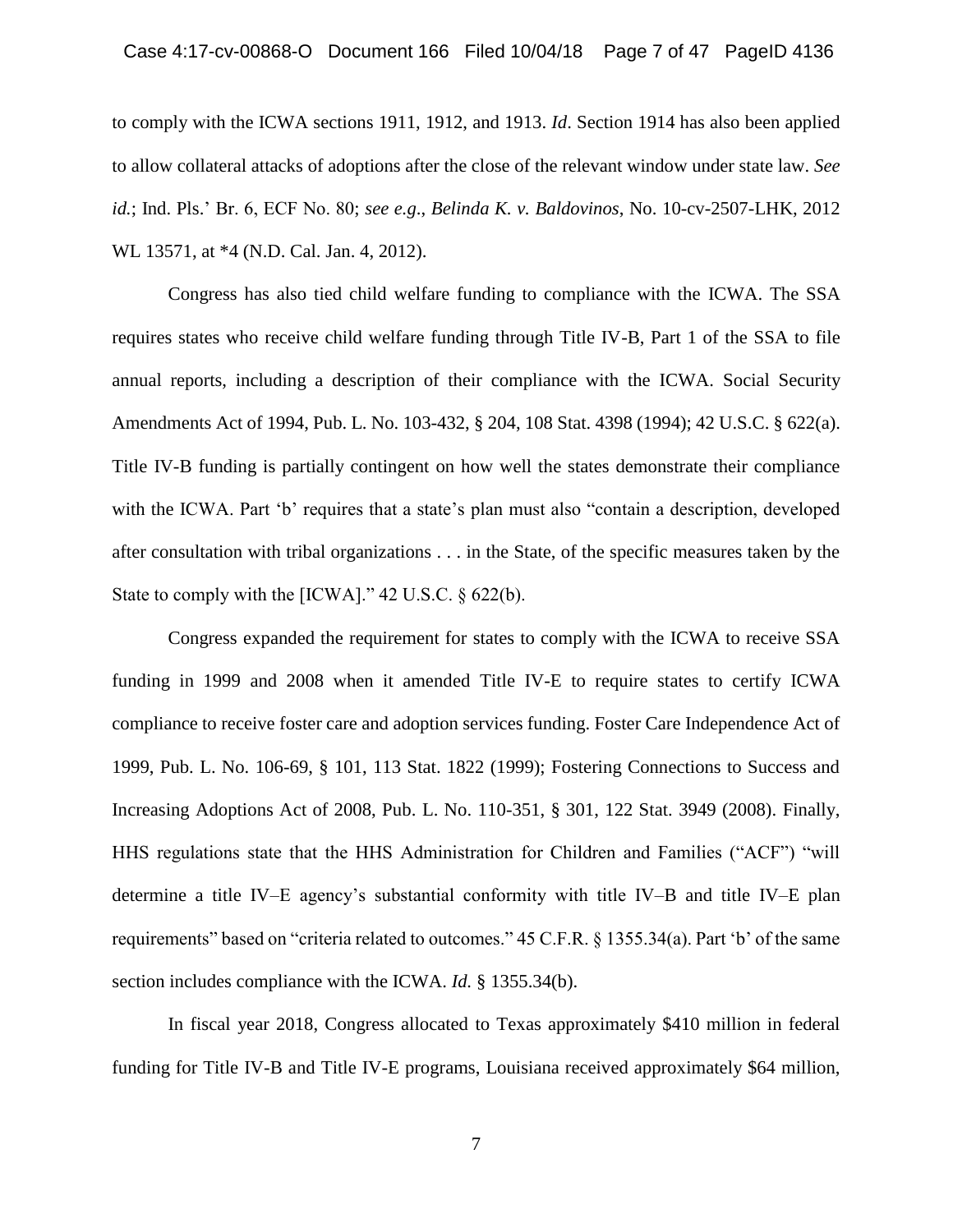and Indiana received approximately \$189 million. Am. Compl. ¶¶ 76–78, ECF No. 35. Plaintiffs argue that HHS and Secretary Azar have the authority to administer funding under Title IV-B and Title IV-E and are vested with discretion to approve or deny a state's compliance with the requirements of 42 U.S.C. §§ 622, 677. Therefore, Plaintiffs claim that funding under Title IV-B and IV-E is dependent on compliance with the ICWA. Am. Compl. ¶ 80, ECF No. 35.

### **B. The 1979 Guidelines and Final Rule**

In 1979, before passage of the Final Rule, the BIA promulgated the Guidelines for State Courts—the Indian Child Custody Proceedings (the "1979 Guidelines"). 44 Fed. Reg. 67,584 (Nov. 26, 1979). The BIA intended these guidelines to assist in the implementation of the ICWA but they were "not intended to have binding legislative effect." *Id*. The 1979 Guidelines left the "primary responsibility" for interpreting the ICWA "with the courts that decide Indian child custody cases." *Id.* The 1979 Guidelines also emphasized that "the legislative history of the [ICWA] states explicitly that the use of the term 'good cause' was designed to provide state courts with flexibility in determining the disposition of a placement proceeding involving an Indian child." *Id.* As state courts applied the ICWA, some held that the 'good cause' exception to the ICWA placement preferences required a consideration of a child's best interest, including any bond or attachment the child formed. Ind. Pls.' Br. 7, ECF No. 80; *see e.g*., *In re Interest of Bird Head*, 331 N.W.2d 785, 791 (Neb. 1983); *In re Appeal in Maricopa Cnty*., Juvenile Action No. A-25525, 667 P.2d 228, 234 (Ariz. Ct. App. 1983). Other state courts limited the ICWA's application to situations where the child had some significant political or cultural connection to the tribe. Ind. Pls.' Br. 7, ECF No. 80; *see e.g*., *In re Interest of S.A.M*, 703 S.W.2d 603, 608–09 (Mo. Ct. App. 1986); *Claymore v. Serr*, 405 N.W.2d 650, 653–54 (S.D. 1987); *In re Adoption of T.R.M*., 525 N.E.2d 298, 303 (Ind. 1988); *Hampton v. J.A.L*., 658 So. 2d 331, 335 (La. Ct. App. 1995).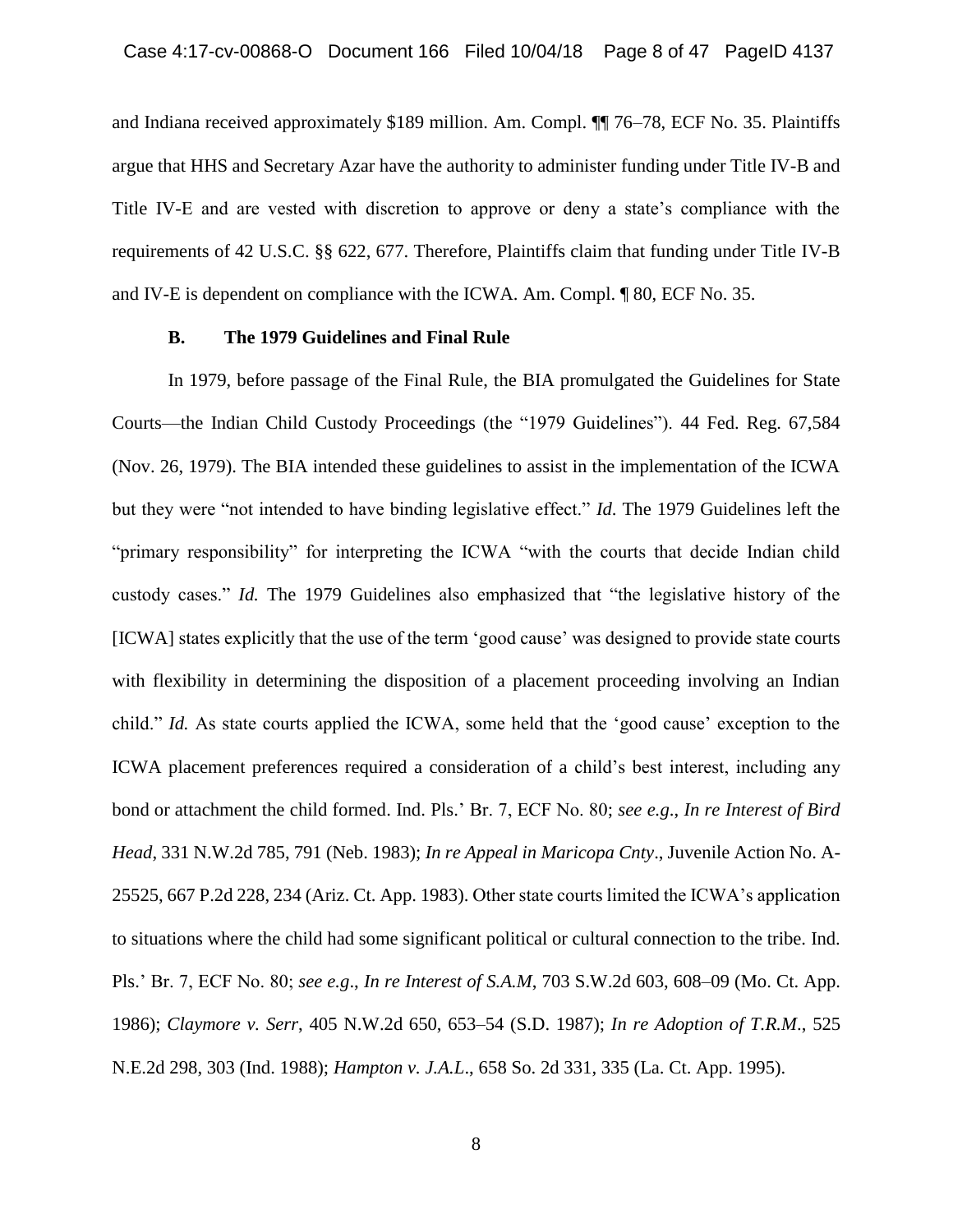### Case 4:17-cv-00868-O Document 166 Filed 10/04/18 Page 9 of 47 PageID 4138

In June 2016, the BIA promulgated the Final Rule, which purported to "clarify the minimum Federal standards governing implementation of the [ICWA]" and to ensure that it "is applied in all States consistent with the Act's express language." 25 C.F.R. § 23.101. The regulations declared that while the BIA "initially hoped that binding regulations would not be necessary to carry out [the ICWA], a third of a century of experience has confirmed the need for more uniformity in the interpretation and application of this important Federal law." 81 Fed. Reg. 38,782 (June 14, 2016).

Plaintiffs contend the main departure from the previous decades of practice under the ICWA was the Final Rule's definition of the 'good cause' exception to the preference placements and the evidentiary standard required to show good cause. Am. Compl. ¶ 116, ECF No. 35; Ind. Pls.' Br. 60–63, ECF No. 80. The Final Rule noted that "State courts . . . differ as to what constitutes 'good cause' for departing from ICWA's placement preferences." 81 Fed. Reg. at 38,782. In response, the Final Rule mandates that "[t]he party urging that ICWA preferences not be followed bears the burden of proving by clear and convincing evidence the existence of good cause" to deviate from such a placement. 81 Fed. Reg. at 38,838; *see also* 25 C.F.R. § 23.132(b). The Final Rule further provides that state courts "may not consider factors such as the participation of the parents or Indian child in Tribal cultural, social, religious, or political activities, the relationship between the Indian child and his or her parents, whether the parent ever had custody of the child, or the Indian child's blood quantum." 81 Fed. Reg. at 38,868 (codified at 25 C.F.R. §  $23.103(c)$ ).

Plaintiffs contrast the text of the 1979 Guidelines where "the use of the term 'good cause' was designed to provide state courts with flexibility" with the Final Rule, which now claims that "Congress intended the good cause exception to be narrow and limited in scope." *Compare* 44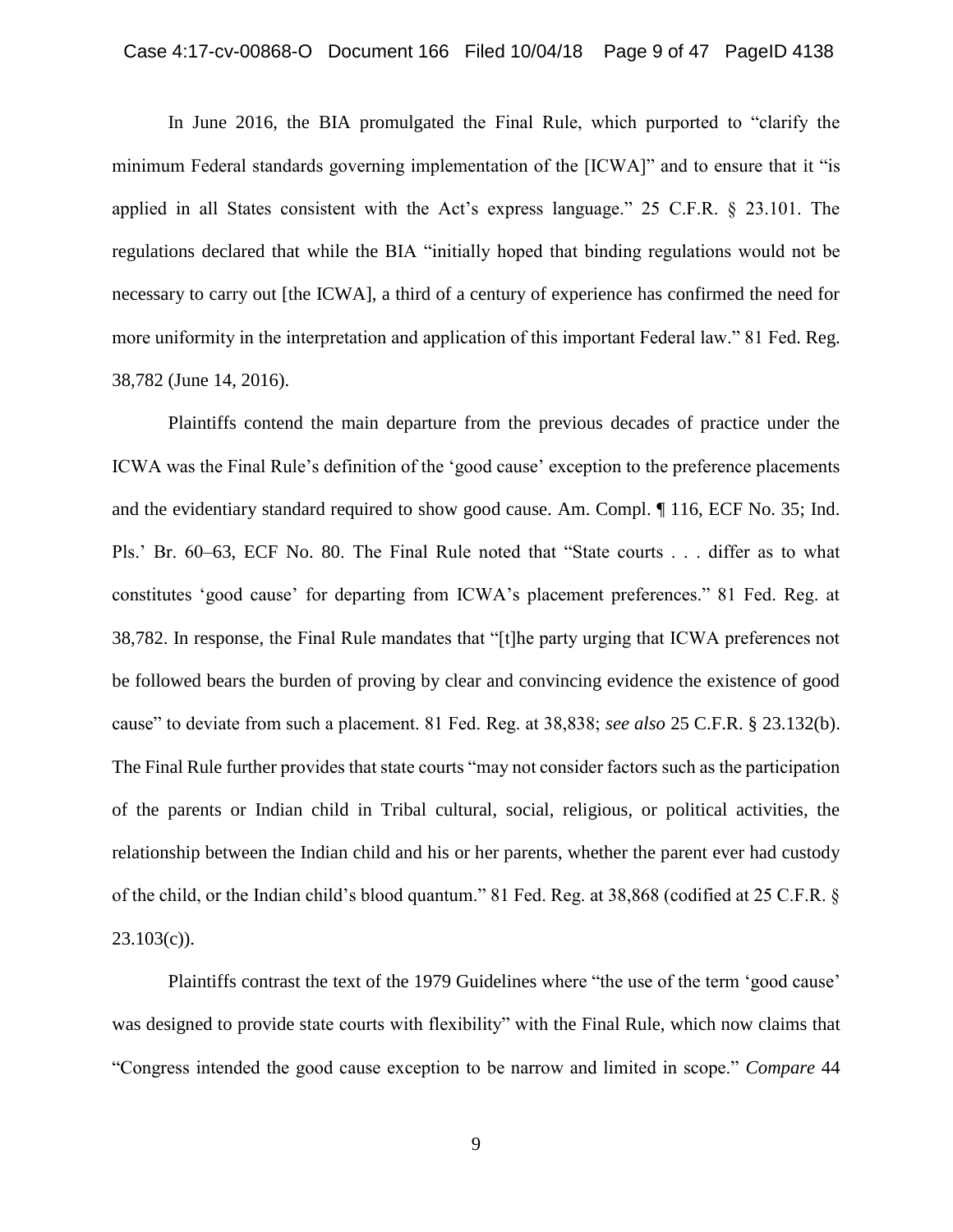Fed. Reg. at 67,584 (Nov. 26, 1979), *with* 81 Fed. Reg. at 38,839 (June 14, 2016). Accordingly, the Final Rule sets forth "five factors upon which courts may base a determination of good cause to deviate from the placement preferences," and further "makes clear that a court may not depart from the preferences based on the socioeconomic status of any placement relative to another placement or based on the ordinary bonding or attachment that results from time spent in a nonpreferred placement that was made in violation of ICWA." 81 Fed. Reg. at 38,839; *see also* 25 C.F.R. § 23.132(c)–(e); Ind. Pls.' Br. 7–9, ECF No. 80.

Beyond limiting what state courts may consider in determining "good cause," the Final Rule places more responsibilities on states to determine if the child is an Indian child. 25 C.F.R. § 23.107(a). These inquiries "should be on the record," and "state courts must instruct the parties to inform the court if they subsequently receive information that provides reason to know the child is an Indian child." *Id.*; 25 C.F.R. § 23.107(b). Whenever a state court enters a final adoption decree or an order in an Indian child placement, the Final Rule requires the state court or agency to provide a copy of the decree or order to the BIA. 25 C.F.R. § 23.140. The Final Rule also requires states to "maintain a record of every voluntary or involuntary foster care, preadoptive, and adoptive placement of an Indian child and make the record available within 14 days of a request by an Indian child's Tribe or the Secretary [of the Interior]." 25 C.F.R. § 23.141.

In an involuntary foster care or termination of parental rights proceeding, the Final Rule requires state courts to ensure and document that the state agency has used "active efforts" to prevent the breakup of the Indian family. 25 C.F.R. § 23.120. The Final Rule defines "active efforts" to include "assisting the parent or parents or Indian custodian through the steps of a case plan and with accessing or developing the resources necessary to satisfy the case plan." 25 C.F.R. § 23.2.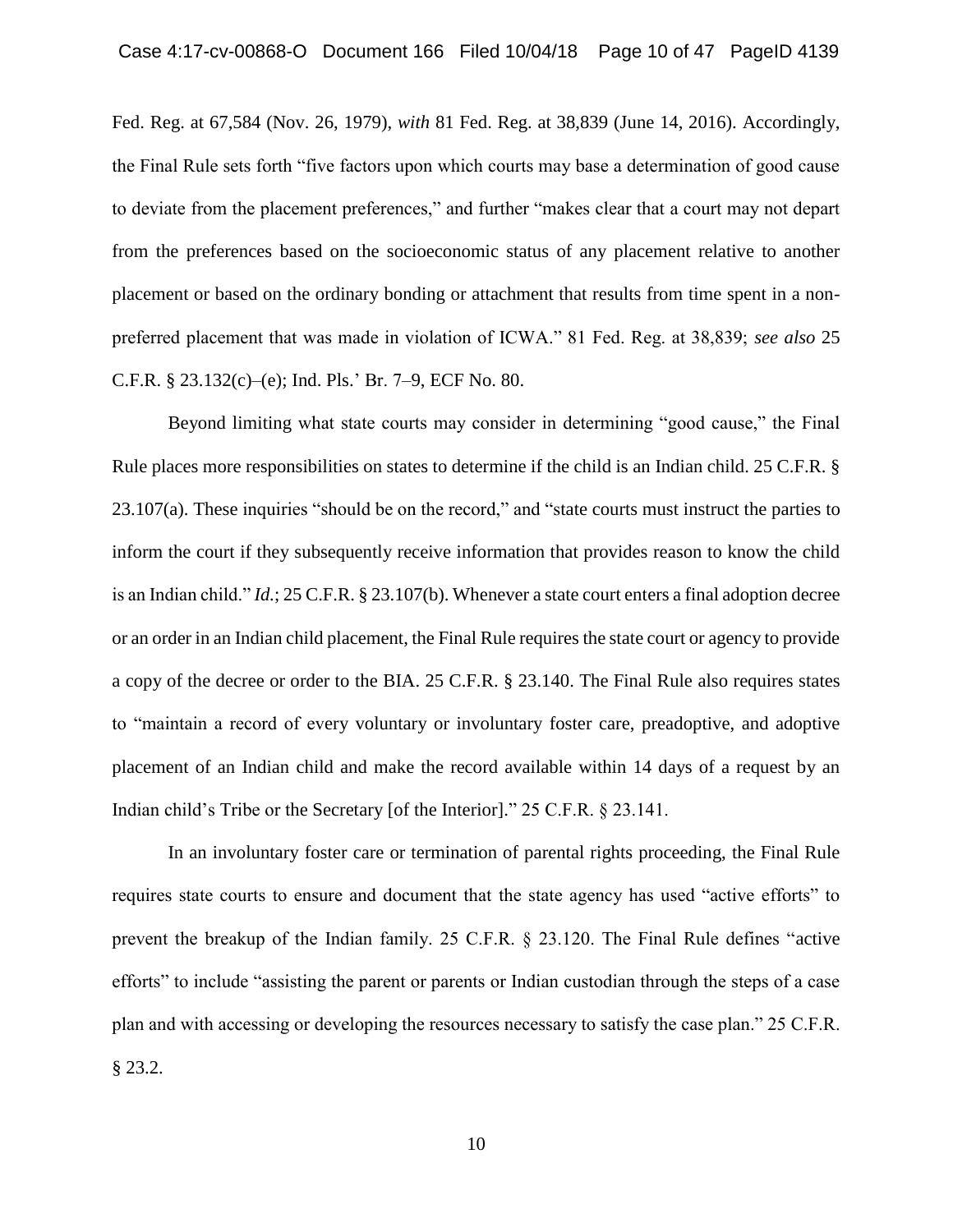When determining if the child is an Indian child, only the Indian tribe of which the child is believed to be a member may determine whether the child is a member of the tribe or eligible for membership. 25 C.F.R. § 23.108(a). "The State court may not substitute its own determination regarding a child's membership in a Tribe, a child's eligibility for membership in a Tribe, or a parent's membership in a Tribe." *Id.* § 23.108(b).

When an Indian child is a member or eligible for membership in only one tribe, that tribe must be designated by the state court as the Indian child's tribe. But when the child meets the definition of "Indian child" for more than one tribe, then the Final Rule instructs state agencies and courts to defer to "the Tribe in which the Indian child is already a member, unless otherwise agreed to by the Tribes," or allow "the Tribes to determine which should be designated as the Indian child's Tribe." 25 C.F.R. §§ 23.109(b)–(c). Only when the tribes disagree about the child's membership may state courts independently designate the tribe to which the child belongs, and the Final Rule provides criteria the courts must use in making that designation. *Id.* § 23.109(c)(2).

The Final Rule instructs state courts to dismiss a voluntary or involuntary child custody proceeding when the Indian child's residence or domicile is on a reservation where the tribe exercises exclusive jurisdiction over child custody proceedings. 25 C.F.R. § 23.110(a). The Final Rule requires state courts to terminate child custody proceedings if any party or the state court has reason to believe that the Indian child was improperly removed from the custody of his parent or Indian custodian. 25 C.F.R. § 23.114.

# **C. The Adoption Proceedings**

### 1. The Brackeens and A.L.M.

The Brackeens wished to adopt A.L.M, who was born in Arizona to an unmarried couple, M.M. and J.J. Ind. Pls.' App. Supp. Mot. Summ. J. 60, ECF No. 81 [hereinafter "Ind. Pls.' App."].

11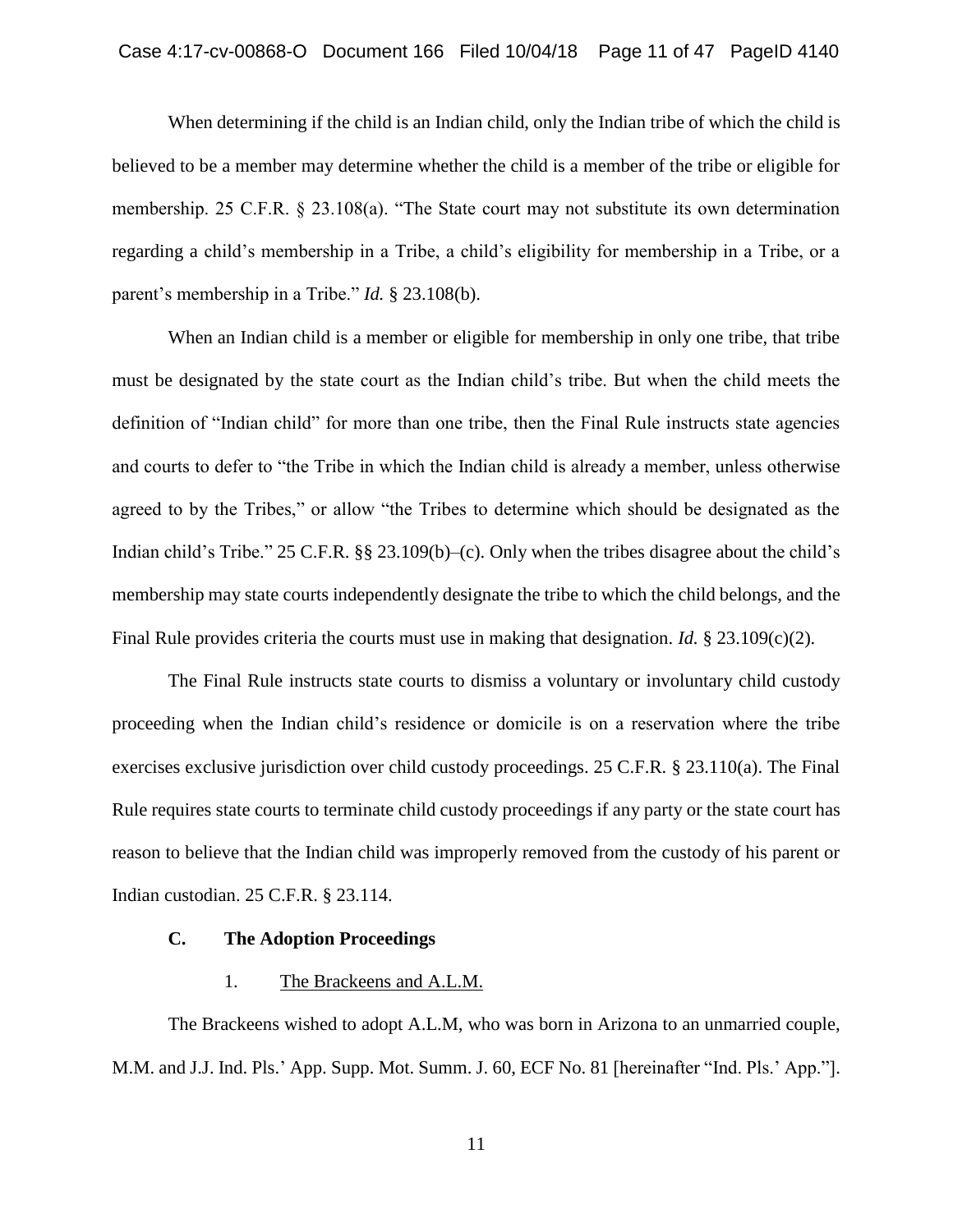A.L.M. is an Indian child under the ICWA and the Final Rule because he is eligible for membership in an Indian tribe—his biological mother is an enrolled member of the Navajo Nation and his biological father is an enrolled member of the Cherokee Nation. *Id.*; *see* 25 C.F.R. § 23.2. A few days after A.L.M. was born, his biological mother brought him to Texas to live with his paternal grandmother. Ind. Pls.' App. 61, ECF No. 81. When he was ten months old, Child Protective Services ("CPS"), a division of the Texas Department of Family and Protective Services ("DFPS"), removed A.L.M. from his grandmother and placed him in foster care with the Brackeens. *Id.* at 61. Pursuant to the ICWA and the Final Rule, 25 C.F.R. § 23.11, the Cherokee Nation and the Navajo Nation were notified of A.L.M.'s placement with the Brackeens. *Id* at 61–62*.* Because DFPS identified no ICWA-preferred foster placement for A.L.M., he remained with the Brackeens. *Id.* A.L.M. lived with the Brackeens for more than sixteen months before, with the support of his biological parents and paternal grandmother, the Brackeens sought to adopt him. *Id*.

In May 2017, a Texas state court terminated the parental rights of A.L.M.'s biological parents, making him eligible for adoption under Texas law. *Id.* at 61. Shortly thereafter, a year after the Brackeens took custody of A.L.M., the Navajo nation notified the state court that it had located a potential alternative placement for A.L.M. with non-relatives in New Mexico. *Id*. The Brackeens note that this placement would have moved A.L.M away from both his biological parents and the only home he has ever known. *Id*. at 61-62.

In July 2017, the Brackeens filed an original petition seeking to adopt A.L.M. *Id*. at 62. The Cherokee and Navajo Nations were notified of the adoption proceeding in accordance with the ICWA and the Final Rule. *Id.*; *see* 25 U.S.C. § 1912; *see* 25 C.F.R. § 23.11. No one intervened in the Texas adoption proceeding or otherwise formally sought to adopt A.L.M. *Id*. at 63. On August 1, 2017, a Texas family court held a hearing regarding the Brackeens' petition for adoption.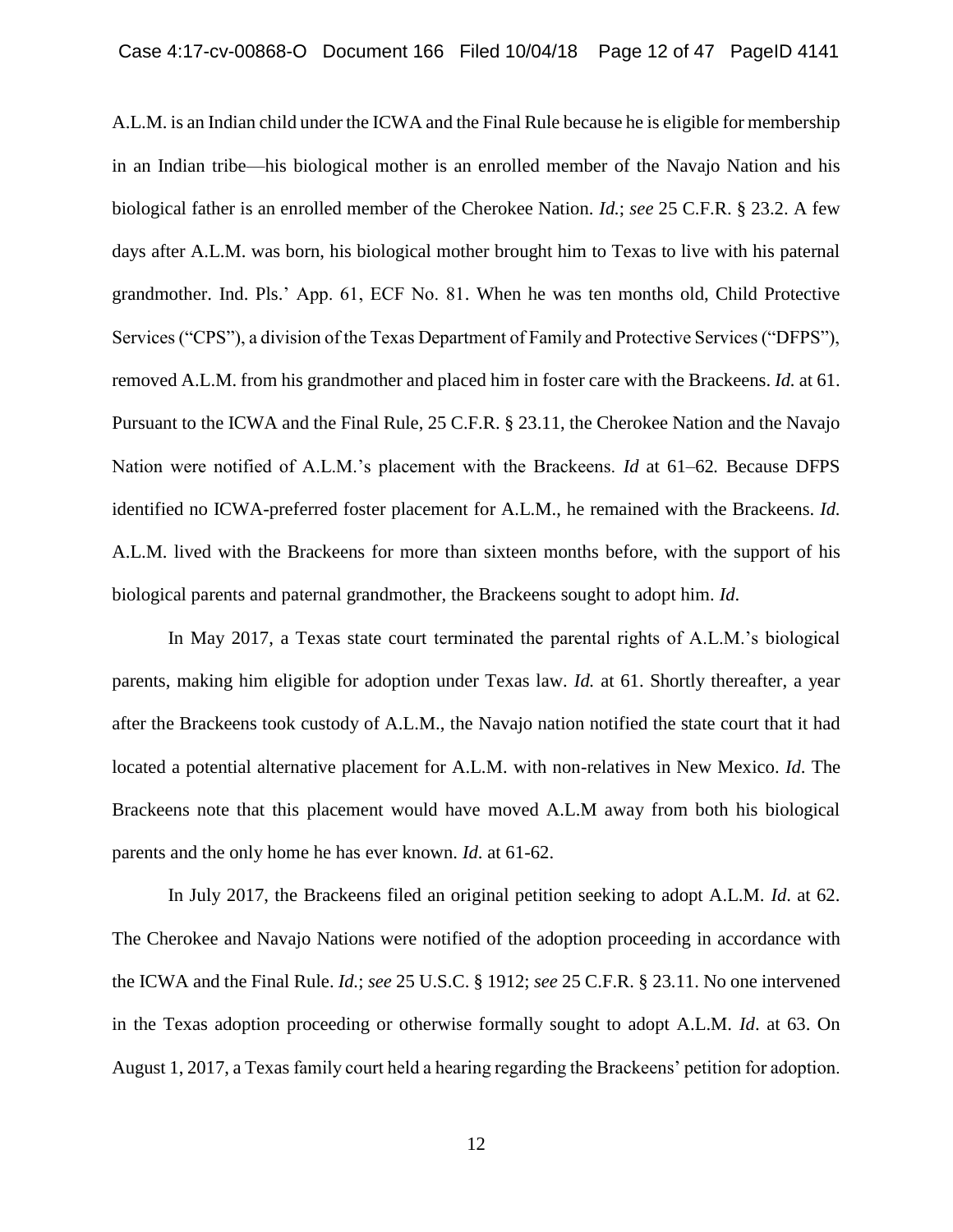*Id.* at 62. The Navajo Nation was designated as A.L.M.'s tribe, but this "determination of [A.L.M.'s] Tribe for purposes of ICWA and [the Final Rule] [did] not constitute a determination for any other purpose."  $25$  C.F.R.  $\S$   $23.109(c)(3)$ .

Under the ICWA and the Final Rule placement preferences, absent good cause, an Indian child should be placed with a member of the child's extended family, a member of the child's Indian tribe, or another Indian family, in that order. *See* 25 U.S.C. § 1915(a). The Brackeens argued in state court that the ICWA's placement preferences should not apply because they were the only party formally seeking to adopt A.L.M., and that good cause existed to depart from the preferences. Ind. Pls.' App. 63, ECF No. 81. The Final Rule places the burden on the Brackeens, the party seeking adoption, to prove "by clear and convincing evidence that there was 'good cause'" to allow them, a non-Indian couple, to adopt A.L.M. 25 C.F.R. § 23.132(b). The Brackeens submitted testimony by A.L.M.'s biological parents, his court appointed guardian, and an expert in psychology to show good cause. Ind. Pls.' App. 62, ECF No. 81. However, Texas DFPS pointed to the Final Rule's heightened evidentiary requirements and argued that the Brackeens did not provide clear and convincing evidence of good cause to justify a departure from the placement preferences. *Id.* at 61–62.

In January 2018, the Brackeens successfully petitioned to adopt A.L.M., but under the ICWA and the Final Rule, the Brackeens' adoption of A.L.M. is open to collateral attack for two years. *Id*. at 64; *see* 25 U.S.C § 1914; Ind. Pls.' Br. at 6, ECF No. 80; *see e.g*., *Belinda K. v. Baldovinos*, No. 10-cv-2507-LHK, 2012 WL 13571, at \*4 (N.D. Cal. Jan. 4, 2012). Plaintiffs explain that the Brackeens intend to continue to provide foster care for, and possibly adopt, additional children in need. Ind. Pls.' App. 64, ECF No. 81. But they are reluctant, after this experience, to provide foster care for other Indian children in the future. *Id.* Plaintiffs argue that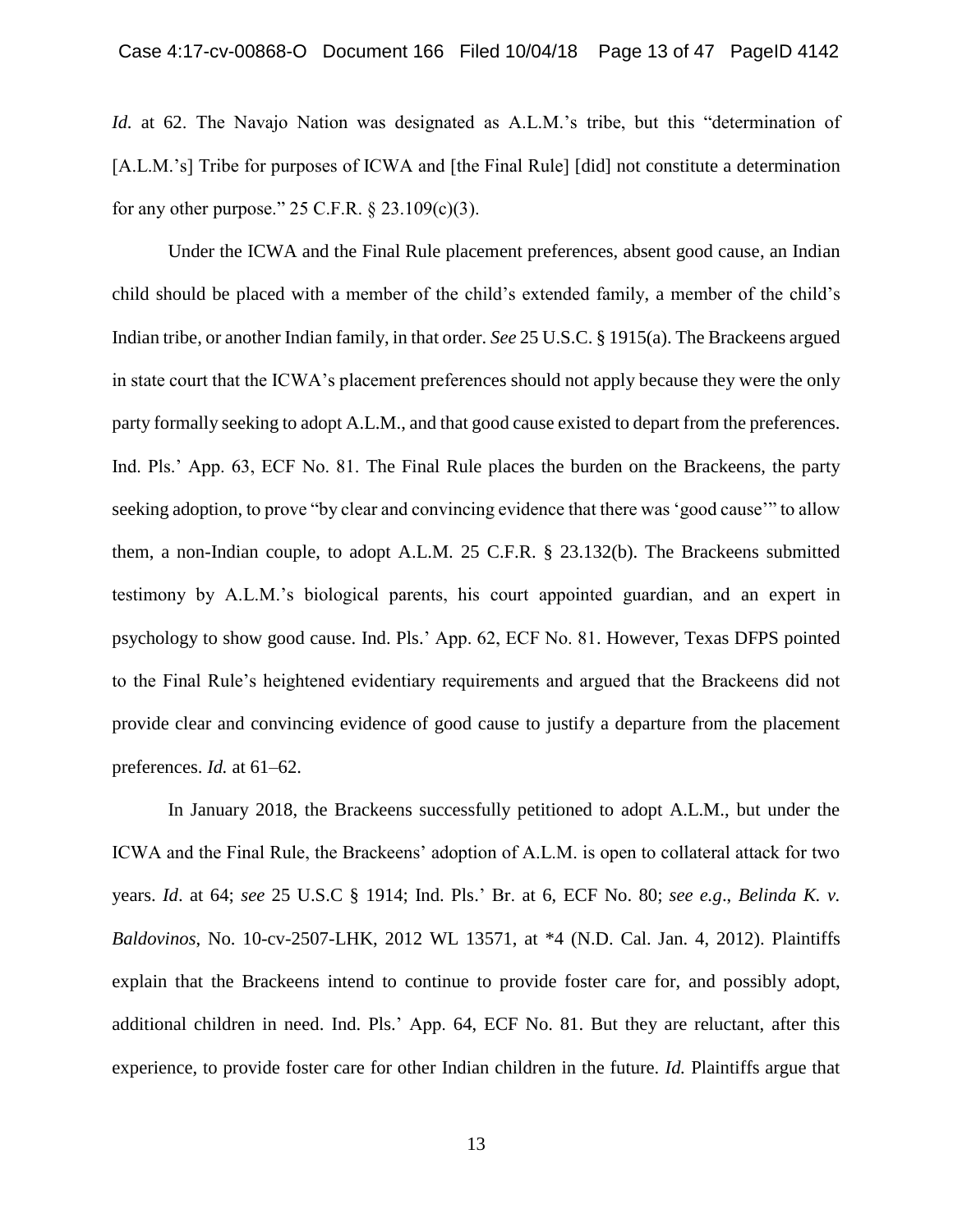the ICWA and the Final Rule therefore interfere with the Brackeens' intention and ability to provide a home to additional children. Am. Compl. ¶ 154, ECF No. 35. Additionally, Plaintiffs argue that this legal regime harms Texas's interests by limiting the supply of available, qualified homes necessary to help foster-care children in general and Indian children in particular. *Id.*

## 2. The Librettis and Baby O.

The Librettis are a married couple living in Sparks, Nevada. *See* Ind. Pls.' App. 66, ECF No. 81. They sought to adopt Baby O. when she was born in March 2016. *Id*. at 67. Baby O.'s biological mother, Ms. Hernandez, felt that she would be unable to care for Baby O. and wished to place her for adoption at her birth. *Id.* at 72. Ms. Hernandez has continued to be a part of Baby O.'s life and she and the Librettis visit each other regularly. *Id.* at 73. Baby O.'s biological father, E.R.G., descends from members of the Ysleta del sur Pueblo Tribe (the "Pueblo Tribe"), located in El Paso, Texas. *Id.* at 69. At the time of Baby O.'s birth, E.R.G. was not a registered member of the Pueblo Tribe. *Id.* at 73*.*

The Pueblo Tribe intervened in the Nevada custody proceedings in an effort to remove Baby O. from the Librettis. *Id.* at 69. Once the Librettis joined the challenge to the constitutionality of the ICWA and the Final Rule, the Pueblo Tribe indicated its willingness to discuss settlement. *Id.* at 69. The Librettis have agreed to a settlement with the tribe that would permit them to petition for adoption of Baby O. *Id* at 70. But Plaintiffs point out that any settlement would still be subject to collateral attack under the ICWA for two years. Am. Compl. ¶ 168, ECF No. 35. The Librettis intend to petition to adopt Baby O. as soon as they are able and are the only people who have indicated an intent to adopt her. Ind. Pls.' App. at 69–70, ECF No. 81.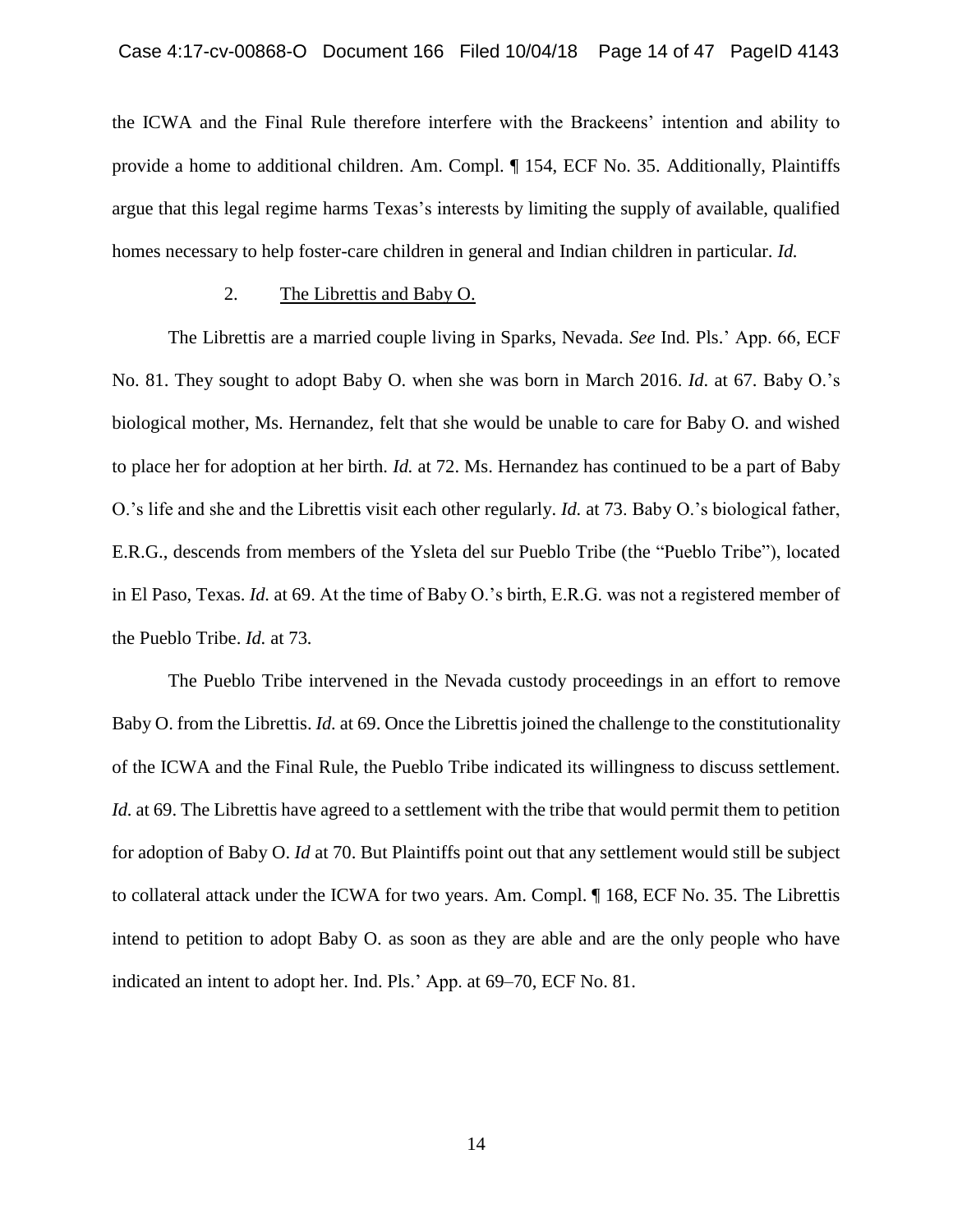Similar to the Brackeens, the Librettis intend to provide foster care for and possibly adopt additional children in need. *Id.* at 70. Due to their experiences with the ICWA, the Librettis are "reluctant to provide a foster home for other Indian children in the future." *Id.*

#### 3. The Cliffords and Child P.

The Cliffords live in Minnesota and seek to adopt Child P. *See* Ind. Pls.' App. 2, ECF No. 81. Child P.'s maternal grandmother is a registered member of the White Earth Band of Ojibwe Tribe (the "White Earth Band"). *Id.* at 4. Child P. is a member of the White Earth Band for the purposes of the ICWA only. *Id.* The Minnesota state court considered itself bound by the White Earth Band's pronouncement and concluded that the ICWA must apply to all custody determinations concerning Child P. *Id*. at 4. However, because the ICWA placement preferences apply, county officials removed Child P. from the Cliffords. *Id*. at 5–6. Child P. was placed in the care of her maternal grandmother—whose foster licensed had been revoked—in January 2018. *Id.* at 3–6.

Child P.'s guardian ad litem supports the Cliffords' efforts to adopt her and agrees that the adoption is in Child P's best interest. *Id.* at 5. However, due to the application of the ICWA, the Cliffords and Child P. remain separated and the Cliffords face heightened legal barriers to adopt Child P. *Id.* at 53*.* If the Cliffords are successful in petitioning for adoption, that adoption may be collaterally attacked for two years under the ICWA. 25 U.S.C. § 1915(a).

### **D. State Plaintiffs**

Texas, Louisiana, and Indiana bring this suit in their capacities as sovereign states. *See* Am. Compl. ¶ 178, ECF No. 35. They claim that the ICWA and the Final Rule harm state agencies charged with protecting child welfare by usurping their lawful authority of the regulation of child custody proceedings and management of child welfare services. *Id.* Additionally, State Plaintiffs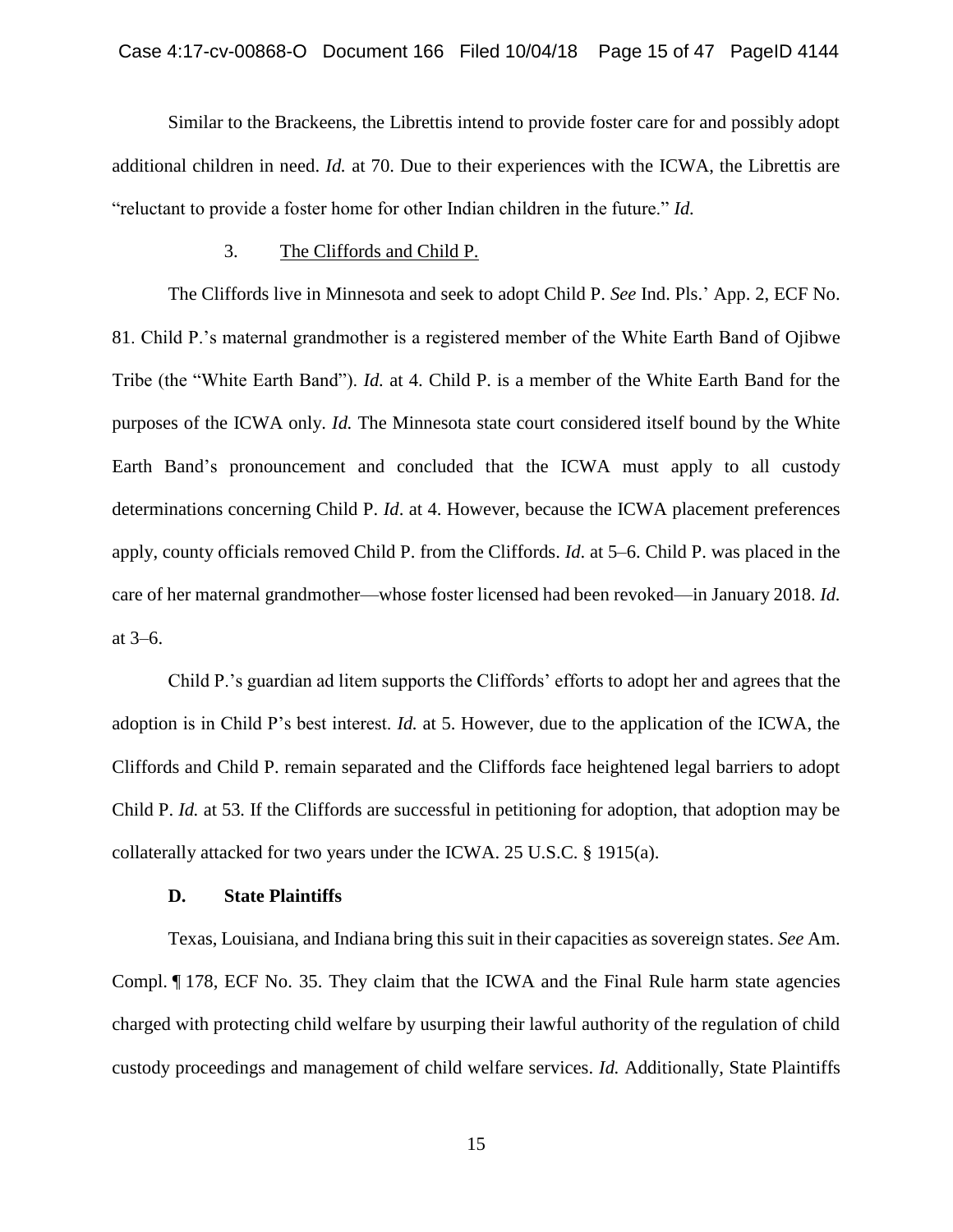contend the ICWA and the Final Rule jeopardize millions of dollars in federal funding. *Id.* State Plaintiffs each have at least one Indian tribe living within their borders and have regular dealings with Indian child adoptions and the ICWA.<sup>4</sup> Id.

Plaintiffs argue that the ICWA and the Final Rule place significant responsibilities and costs on state agencies and courts to carry out federal Executive Branch directives. *Id*. at ¶ 187. Texas DFPS, Louisiana Department of Child and Family Services ("DCFS"), and the Indiana Department of Child Services ("DCS") each handle Indian child cases. *See* State Pls.' App at 10, 370, 394, ECF No. 73.

The State Plaintiffs require their state agencies and courts to act in the best interest of the child in foster care, preadoptive, and adoptive proceedings. *See id*. at 37, 40, 44, 46, 64, 382. But the State Plaintiffs argue that the ICWA and Final Rule require these courts and agencies to apply the mandated placement preferences, regardless of the child's best interest, if the child at issue is an "Indian child." Am. Compl*.* ¶¶ 194–95, ECF No. 35. Additionally, State Plaintiffs argue that the ICWA's requirement that state courts submit to mandates from an Indian child's tribe violates state sovereignty because the Indian tribe is not an equal sovereign deserving full faith and credit. *Id.* 196; 25 U.S.C. § 1915(c).

In every child custody case, the ICWA and Final Rule require the State Plaintiffs to undertake additional responsibilities, inquiries, and costs. As an example of how the ICWA and

<sup>4</sup> Three federally recognized tribes reside in Texas—Yselta del Sur Pueblo in El Paso, Texas; the Kickapoo Tribe in Eagle Pass, Texas; and the Alabama-Coushatta Tribe near Livingston, Texas. Both the Kickapoo Tribe and the Alabama-Coushatta Tribe have reservations in Texas. *See* State Pls' App at 481, ECF No. 73. Four tribes reside in Louisiana—the Chitimacha Tribe in Charenton, Louisiana; Coushatta Tribe in Elton, Louisiana; the Tunica-Biloxi Tribe in Marksville, Louisiana; and the Jena Band of Choctaw Indians in Jena, Louisiana. Am. Compl*.* ¶ 180, ECF No. 35. One federally recognized tribe resides in Indiana—the Pokagon Band of Potawatomi Indians. *Id*. ¶ 181. For example, as of December 2017, there were thirty-nine children in the care of Texas DFPS who were verified to be enrolled or eligible for membership in a federally recognized tribe, many of them living in Texas DFPS homes. *Id*. ¶ 189.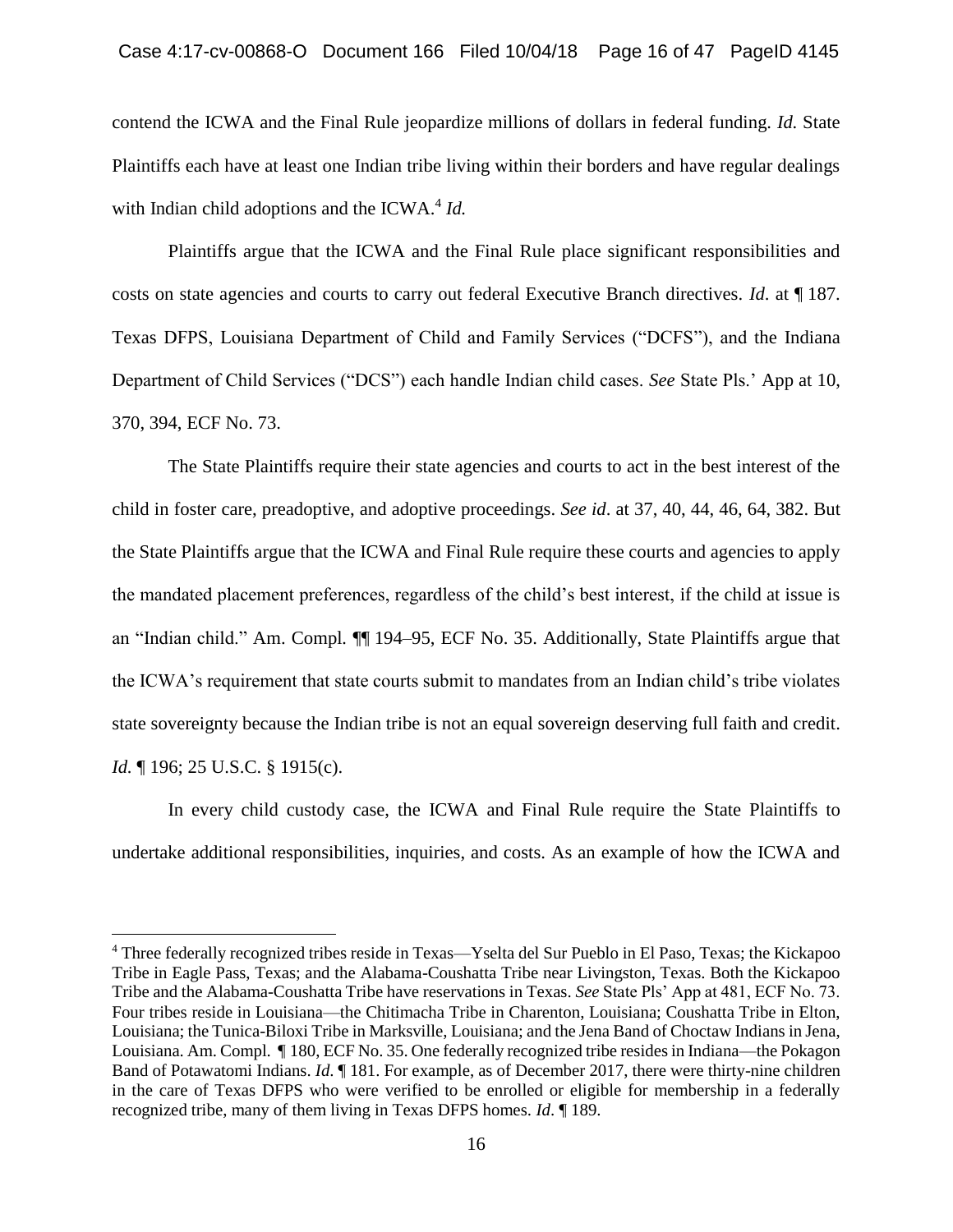the Final Rule affect state administrative and judicial procedures, State Plaintiffs submit the Texas CPS Handbook (the "Texas Handbook"). Ind. Pls.' App. 16 (Texas Handbook) § 1225, ECF No. 73 [hereinafter "Texas Handbook"]. The Texas Handbook contains Texas DFPS's policies and procedures for compliance with the ICWA and the Final Rule. *Id.* at 9–29. First, these standards require that, in every case, CPS workers determine if the child or child's family has Native American ancestry or heritage. *Id.* at 12. The Texas Handbook provides guidance on how to ascertain if the ICWA and the Final Rule apply, how to comply with it, and warns that failure to comply could result in the final adoption order being overturned. *Id*. at 9–29. The Texas Handbook also states that if an Indian child is taken into DFPS custody, "almost every aspect of the social work and legal case is affected." Texas Handbook § 5844. If the ICWA applies, the legal burden of proof for removal, obtaining a final order terminating parental rights, and restricting a parent's custody rights is higher. *Id.* Texas DFPS must serve the child's parent, tribe, Indian custodian, and the BIA with a specific notice regarding the ICWA rights, and DFPS and its caseworkers "must make active efforts to reunify the child and biological Indian family." *Id.* Finally, the child must be placed according to the ICWA statutory preferences; expert testimony on tribal child and family practices may be necessary; and a valid relinquishment of parental rights requires a parent to appear in court and a specific statutory procedure is applied. *Id.*

Indiana and Louisiana have similar requirements in place to assure that their child welfare systems comply with the ICWA and the Final Rule. *See id*. at 370–400. Louisiana DCFS must maintain ongoing contact with the Indian child's tribe because each tribe may elect to handle the ICWA differently. Am. Compl. ¶ 220, ECF No. 35. They are also required to ensure that the state agencies take "all reasonable steps" to verify the child's status. 25 C.F.R. § 23.124.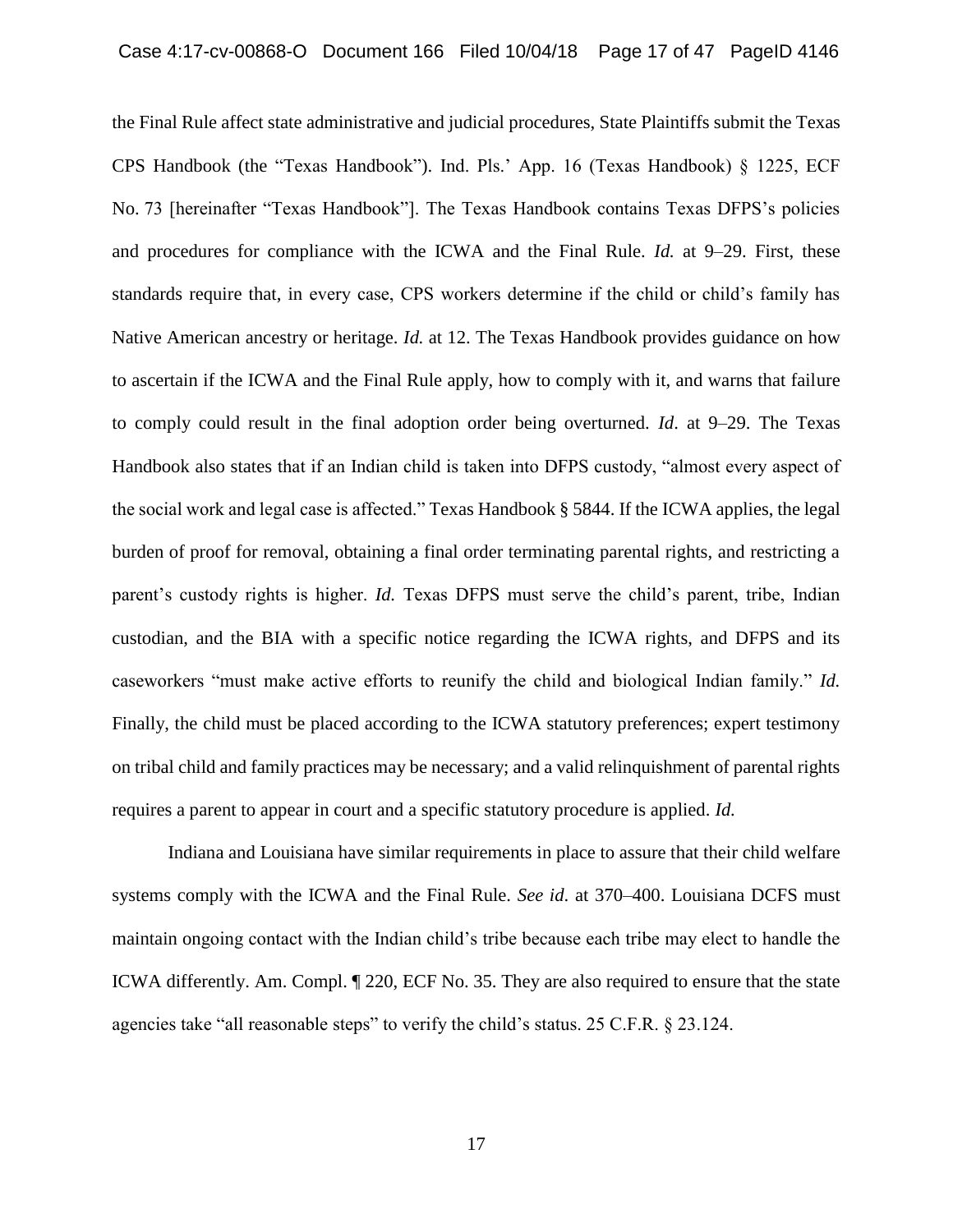The ICWA and the Final Rule require state courts to ask each participant, on the record, at the commencement of child custody proceedings whether the person knows or has reason to know whether the child is an Indian child and directs the parties to inform the court of any such information that arises later. 25 C.F.R. § 23.107(a). If the state court believes the child is an Indian child, it must document and confirm that the relevant state agency (1) used due diligence to identify and work with all of the tribes that may be connected to the child and (2) conducted a diligent search to find suitable placements meeting the preference criteria for Indian families. *Id*. §§ 23.107(b), 23.132(c)(5). The ICWA and the Final Rule require the State Plaintiffs' agencies and courts to maintain indefinitely records of placements involving Indian children and subject those records to inspection by the Director of the BIA and the child's Indian tribe at any time. 25 U.S.C. §§ 1915(e), 1917; 25 C.F.R. §§ 23.140–41. State Plaintiffs claim this increases costs for the agencies and courts who have to maintain additional records not called for under state law and hire or assign additional employees to maintain these records indefinitely. Am. Compl.  $\P$  225, ECF No. 35.

The statutes also affect the State Plaintiffs' rules of civil procedure. The ICWA section 1911(c) and the Final Rule dictate that the Indian child's custodian and the child's tribe must be granted mandatory intervention. Texas Rule of Civil Procedure 60 permits Texas courts to strike the intervention of a party upon a showing of sufficient cause by another party, but the ICWA imposes a different legal standard of intervention to child custody cases involving Indian children. TEX. R. CIV. P. 60; 25 U.S.C. § 1911(c) ("In any State court proceeding . . . the Indian child's tribe *shall have a right* to intervene at any point in the proceeding.") (emphasis added). In Louisiana, any person with a justiciable interest in an action may intervene. LA. CODE CIV. PROC. art. 1091. In Indiana, a person may intervene as of right or permissively, similar to the Federal Rules of Civil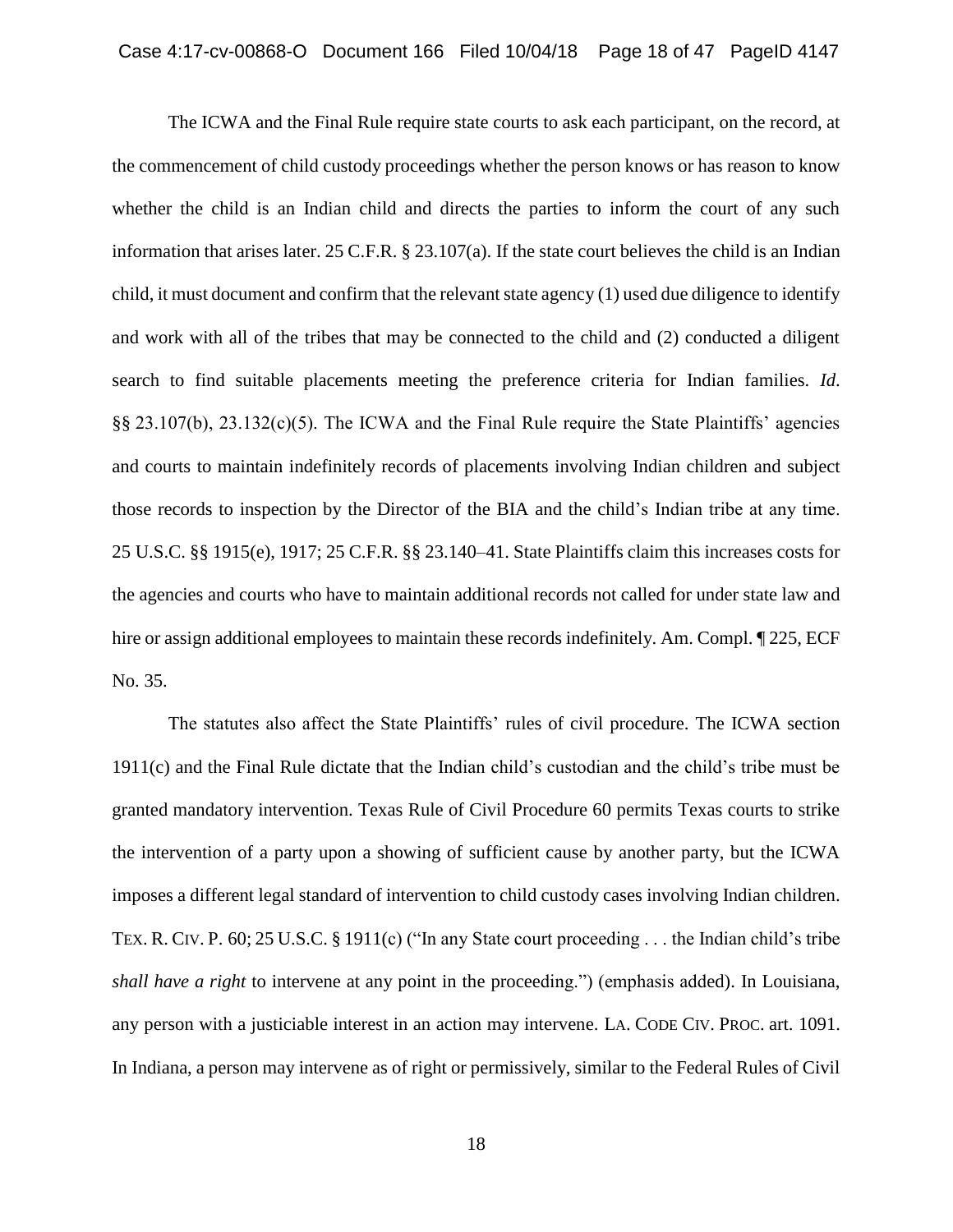Procedure. IND.R. TR. PROC. 24. The ICWA, however, eliminates these requirements and provides mandatory intervention for the Indian child's custodian and the child's tribe. 25 U.S.C. § 1911(c).

Finally, the ICWA and the Final Rule override the State Plaintiffs' laws with respect to voluntary consent to relinquish parental rights. *See* 25 U.S.C. § 1913(a); 25 C.F.R. § 23.125(e). Texas law permits voluntary relinquishment of parental rights forty-eight hours after the birth of the child; Louisiana allows surrender prior to or after birth of the child, and surrender of maternal rights five days after the birth of the child, and Indiana permits voluntary termination of parental rights after birth of the child. TEX. FAM. CODE  $\S$  161,103(a)(1); LA. CHILD CODE art. 1130; IND. CODE § 31-35-1-6. The ICWA and Final Rule prohibit any consent until ten days after the birth. 25 U.S.C. § 1913(a); 25 C.F.R. § 23.125(e).

The ICWA and the Final Rule also affect how long a final adoption decree is subject to challenge. Under the ICWA, state courts must vacate a final adoption decree involving an Indian child, and return the child to the biological parent, any time within two years if the parent withdraws consent on the grounds that it was obtained through fraud or duress. 25 U.S.C. § 1913(d); 25 C.F.R. § 23.136. This directly conflicts with Texas, Louisiana, and Indiana state law, which provide that an adoption decree is subject to direct or collateral attack for no more than one year. TEX. FAM. CODE § 162.012(a) (up to six months); *Goodson v. Castellanos*, 214 S.W.3d 741, 748–49 (Tex. App.—Austin 2007, pet. denied); LA. CHILD. CODE art. 1263 (up to six months); IND. CODE § 31-19-14-2 (up to six months after entry of adoption decree; or up to one year after adoptive parents obtain custody, whichever is later). It also contradicts the Texas common law principle, as well as Indiana statutory law, which hold that the best interest of the child is served by concluding child custody decisions so that these decisions are not unduly delayed. *In re M.S*., 115 S.W.3d 534, 548 (Tex. 2003); IND. CODE § 31-19-14-2. The ICWA however permits the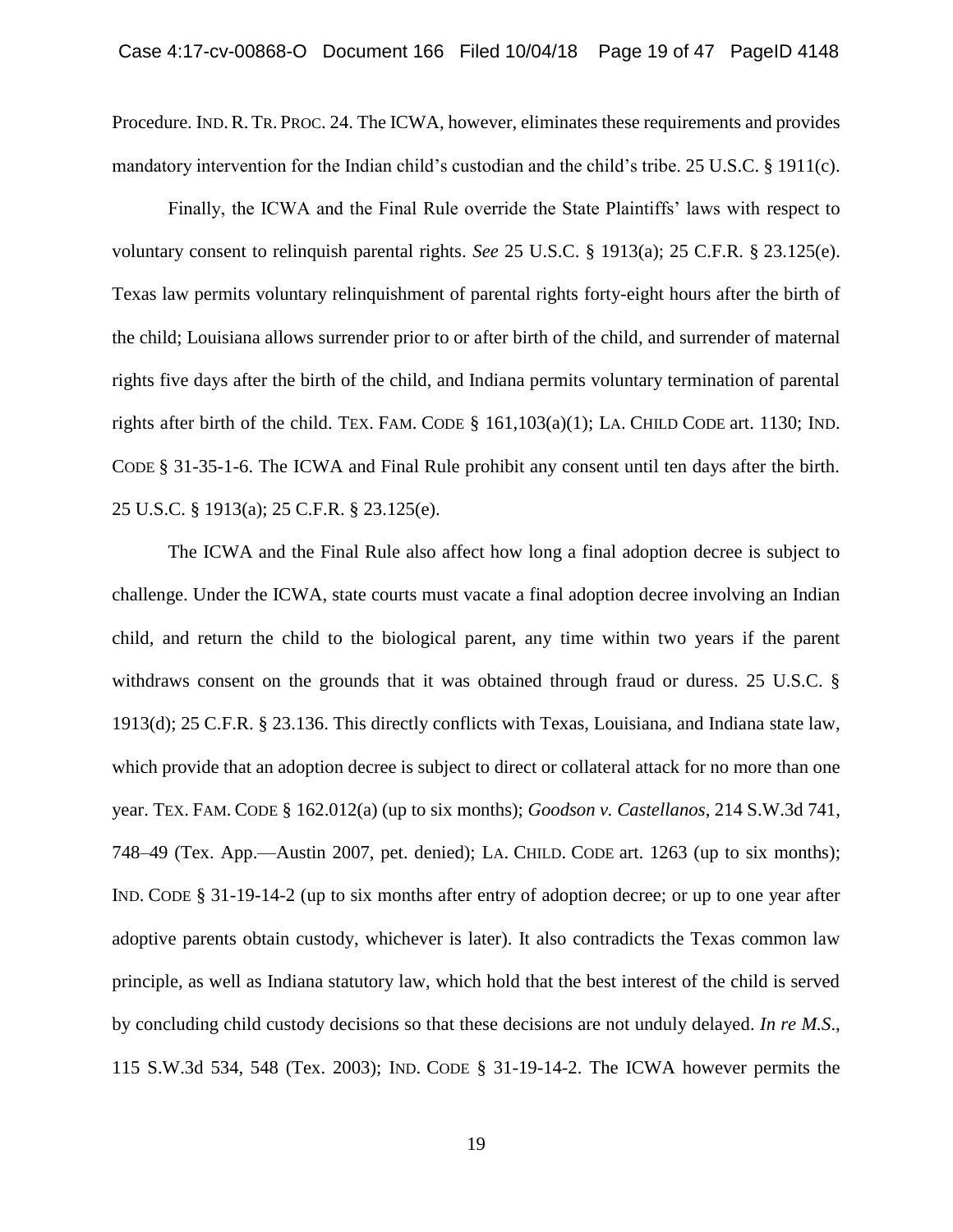invalidation, by any court of competent jurisdiction, of a state court's final child custody order if it fails to comply with the ICWA. 25 U.S.C. § 1914; 25 C.F.R. § 23.137.<sup>5</sup>

Finally, the State Plaintiffs contend if they fail to comply with the ICWA, they risk losing funding for child welfare services under Title IV-B and Title IV-E of the SSA. Am. Compl. ¶ 243, ECF No. 35; 42 U.S.C. §§ 622, 677. Defendants Zinke, Rice, Tahsuda, and Azar, and their respective federal departments, determine if the State Plaintiffs are in compliance with the ICWA's statutory requirements, and in turn, whether they are eligible for continued funding under Title IV-B and Title IV-E funding.

Plaintiffs moved for summary judgment on all counts, arguing there is no dispute of material fact and only questions of law remain. *See* ECF Nos. 72, 79. The motions are ripe for review.

# **II. LEGAL STANDARD**

The Court may grant summary judgment where the pleadings and evidence show "that there is no genuine dispute as to any material fact and the movant is entitled to judgment as a matter of law." FED. R. CIV. P. 56(a). "[T]he substantive law will identify which facts are material." *Anderson v. Liberty Lobby, Inc.*, 477 U.S. 242, 248 (1986). A genuine dispute as to any material fact exists "if the evidence is such that a reasonable jury could return a verdict for the nonmoving party." *Id.* The movant must inform the Court of the basis of its motion and demonstrate from the record that no genuine dispute as to any material fact exists. *See Celotex Corp. v. Catrett*, 477 U.S. 317, 323 (1986).

When reviewing the evidence on a motion for summary judgment, the Court must decide all reasonable doubts and inferences in the light most favorable to the non-movant. *See Walker v.* 

<sup>5</sup> *See supra* note 3.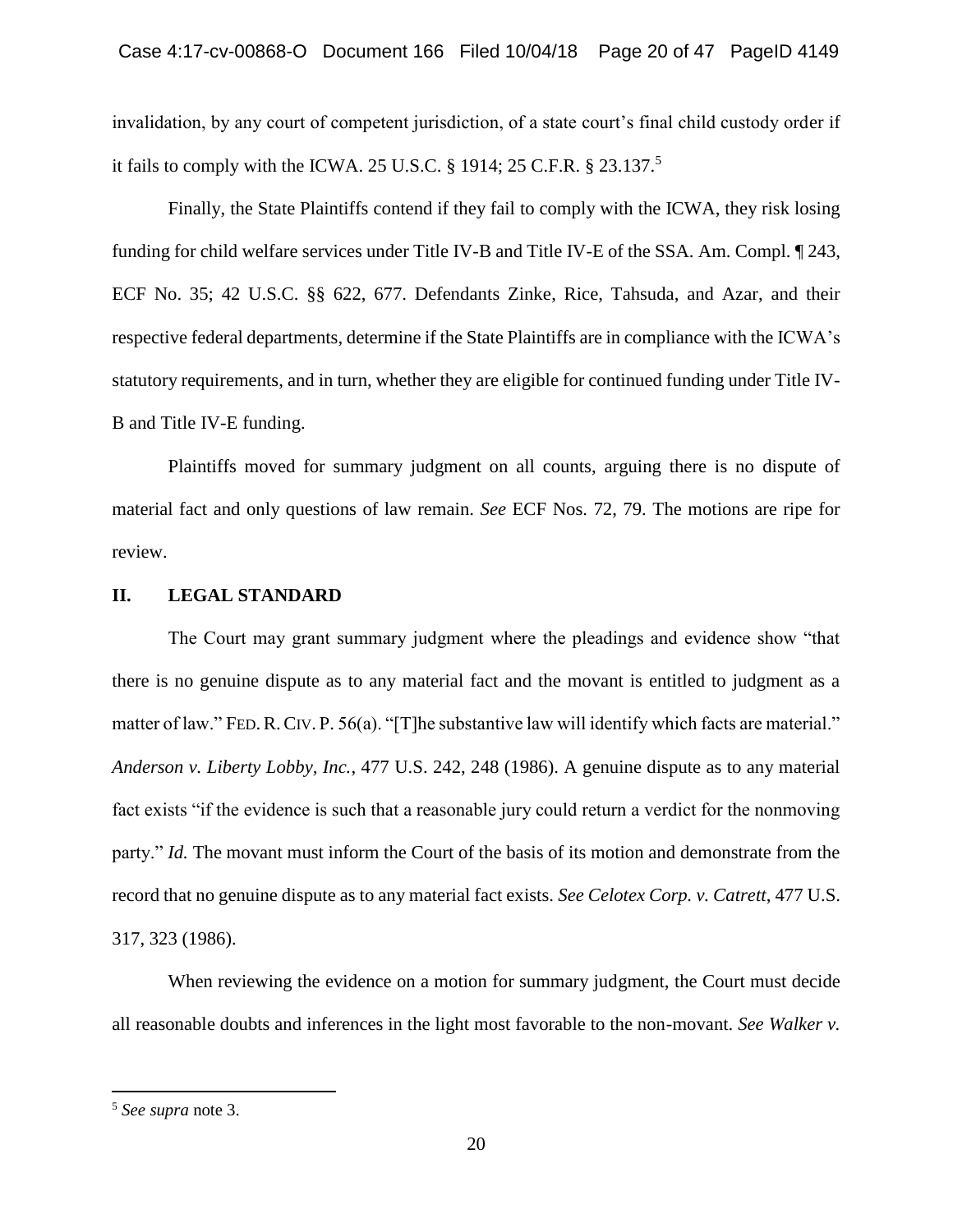*Sears, Roebuck & Co.*, 853 F.2d 355, 358 (5th Cir. 1988). The court cannot make a credibility determination in light of conflicting evidence or competing inferences. *Anderson*, 477 U.S. at 255. If there appears to be some support for disputed allegations, such that "reasonable minds could differ as to the import of the evidence," the Court must deny the motion. *Id.* at 250.<sup>6</sup>

# **III. ANALYSIS**

 $\overline{a}$ 

Plaintiffs move for summary judgment, claiming that the ICWA and the Final Rule violate: (1) the equal protection requirements of the Fifth Amendment; (2) the Due Process Clause of the Fifth Amendment; (3) the Tenth Amendment; and (4) the proper scope of the Indian Commerce Clause. Plaintiffs also argue that: (1) the Final Rule violates the Administrative Procedure Act (the "APA"); and (2) the ICWA violates Article I of the Constitution.<sup>7</sup> See generally Ind. Pls.' Br., ECF No. 80; State Pls.' Br., ECF No. 74.

### **A. Fifth Amendment Equal Protection Claim**

Plaintiffs claim that sections 1915(a)–(b), section 1913(d), and section 1914 of the ICWA as well as sections 23.129–132 of the Final Rule violate the Fifth Amendment's guarantee of equal protection under the laws. The parties primarily disagree about whether sections  $1915(a)$ –(b) of the ICWA rely on racial classifications requiring strict scrutiny review. Ind. Pls.' Br. 41, ECF No. 80; Fed. Defs.' Br. Supp. Resp. Obj. Ind. Mot. Summ. J. 14, ECF No. 123 [hereinafter "Fed. Defs.' Resp. Ind."]. Plaintiffs argue the ICWA provides special rules in child placement proceedings

<sup>6</sup> The Federal Defendants disputed facts relating to Individual Plaintiffs' standing in this case. *See* Fed. Defs.' Br. Resp, ECF No. 124-1. But the dispute over standing was resolved in the July 24, 2018 Order, ECF No. 156. Neither the Federal nor Tribal Defendants have disputed facts in the record relating to the claims to be resolved by summary judgment. *See* Tribal Defs.' Br. Supp. Resp. Mot. Summ. J. 2 n.1, ECF No. 118. ("[Individual] Plaintiffs rely on none of the other facts in their brief and declarations to support their legal arguments, and none is relevant to the issues currently before the court.").

<sup>7</sup> Individual Plaintiffs alone argue the Fifth Amendment due process claim. *See generally* Ind. Pls.' Br.; State Pls.' Br.; Ind. Pls.' Reply; State Pls.' Reply. State Plaintiffs alone argue the Article I non-delegation claim. *Id*.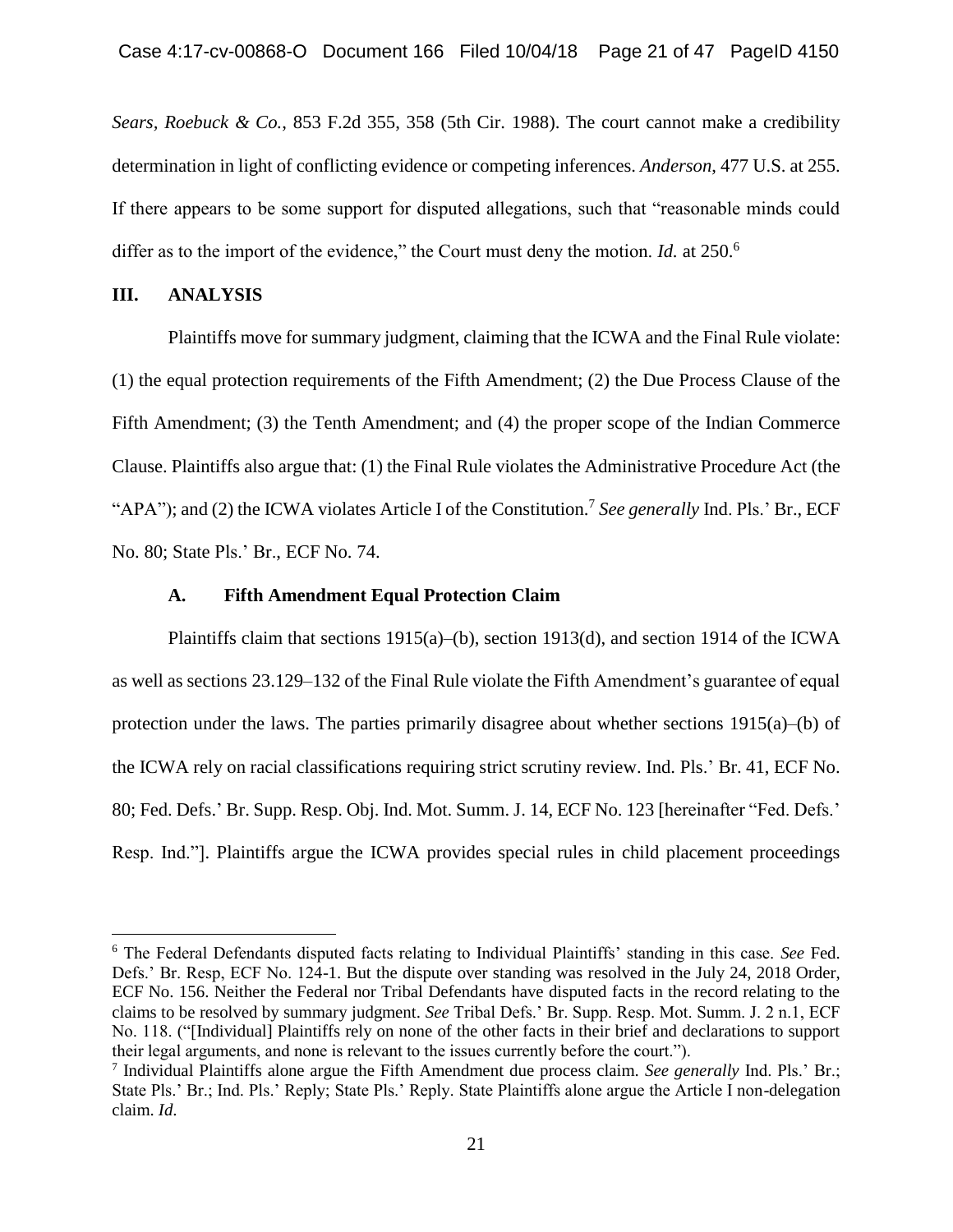depending on the race of the child, which is permissible only if the race-based distinctions survive strict scrutiny. Ind. Pls.' Br. 42–44. ECF No. 80; State Pls.' Br. 57, ECF No. 74. The Federal Defendants and Tribal Defendants (collectively, "Defendants") disagree, contending the ICWA distinguishes children based on political categories, which requires only a rational basis. Fed. Defs.' Resp. Ind. 11, ECF No. 123; Trib. Defs.' Resp. 16, ECF No. 118. Resolution of this issue will direct the level of scrutiny to be applied to Plaintiffs' challenge of the ICWA and Final Rule.

## 1. Appropriate Level of Review

Unlike the Fourteenth Amendment, the text of the Fifth Amendment does not contain an equal protection clause. But courts "employ the same test to evaluate alleged equal protection violations under the Fifth Amendment as under the Fourteenth Amendment." *Richard v. Hinson*, 70 F.3d 415, 417 (5th Cir. 1995) (citing *Adarand Constructors, Inc. v. Pena*, 515 U.S. 200, 217, (1995)). This means that to survive strict scrutiny, "federal racial classifications, like those of a State, must serve a compelling governmental interest, and must be narrowly tailored to further that interest." *Id.* at 202; *see also Fisher v. Univ. of Tex. at Austin*, 758 F.3d 633, 664 (5th Cir. 2014). On the other hand, when a federal statute governing Indians relies on political classifications, the legislation is permissible if singling out Indians for "particular and special treatment" is "tied rationally to the fulfillment of Congress' unique obligation toward the Indians." *Morton v. Mancari*, 417 U.S. 535, 554–55 (1974). This requirement mirrors typical rational basis review which requires only that the government show a statute is rationally related to a legitimate government interest. *See F.C.C. v. Beach Commc'ns, Inc*., 508 U.S. 307, 314 (1993).

The parties rely on precedent developed by the Supreme Court's (and various circuits') review of statutes focused on American Indians and other native peoples. *See Mancari*, 417 U.S. 535; *see Rice v. Cayetano*, 528 U.S. 495 (2000). The Supreme Court's decisions in *Rice* and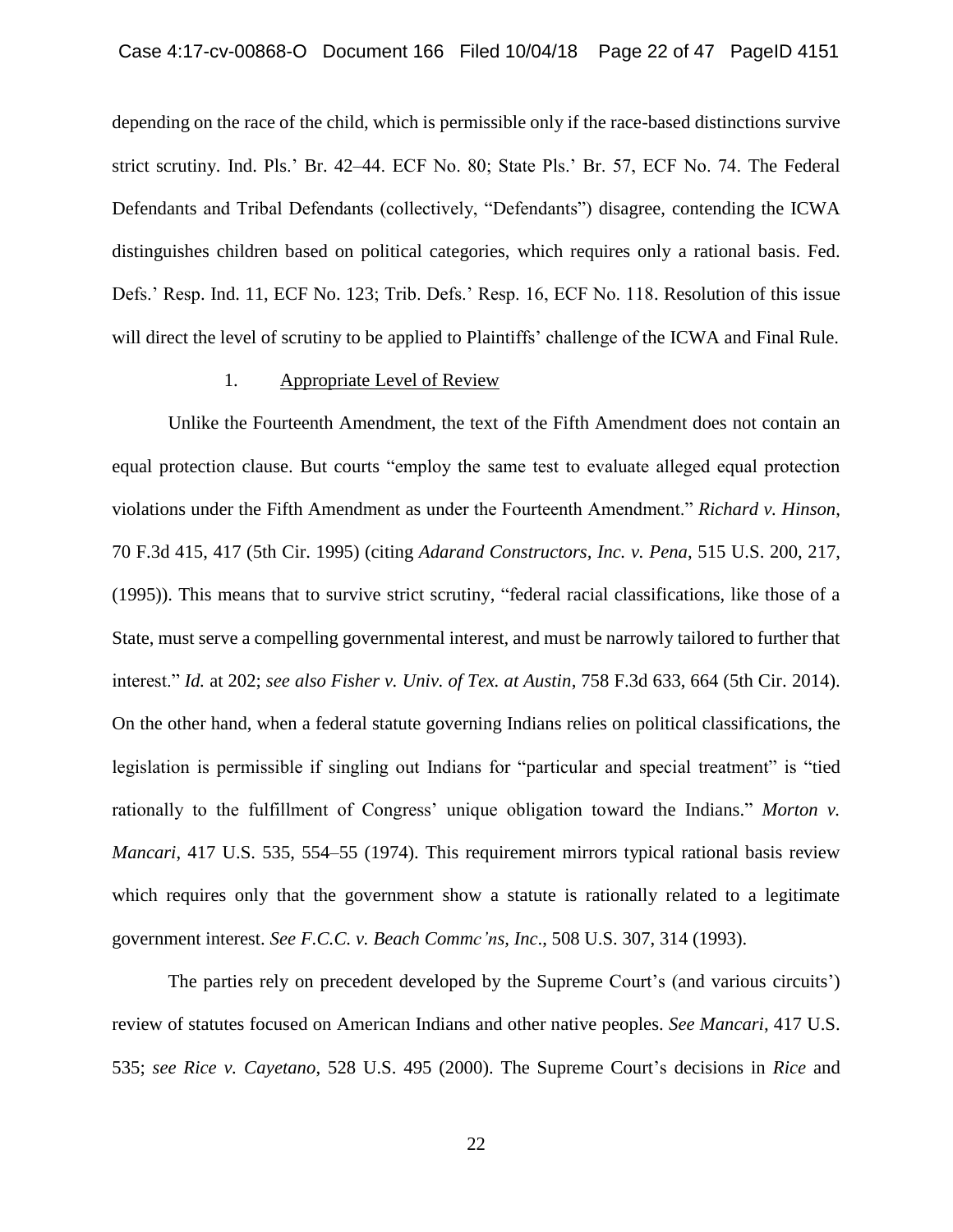*Mancari* explain the differences between classifications based on race and those based on tribal membership. *See id*. Plaintiffs argue that *Rice* controls because the ICWA, like the statute in *Rice*, utilizes ancestry as a proxy for a racial classification. Ind. Pls.' Br. 42–44, ECF No. 80; State Pls.' Reply 18, ECF 142. Defendants counter that *Mancari* and other decisions going back hundreds of years support their contention that the ICWA's Indian classification is based on political characteristics. Fed. Defs.' Resp. Ind. 11, ECF No. 123; Trib. Defs.' Resp. 16, ECF No. 118.

# *a. Ancestry as Racial Classification*

Plaintiffs argue that the placement preferences in sections  $1915(a)$ –(b) of the ICWA, as well as the collateral-attack provisions in section 1913(d) and section 1914, include race-based classifications like those in *Rice*, which must survive strict scrutiny review. Ind. Pls.' Br. 41, ECF No. 80; State Pls.' Br. 54–57, ECF No. 74. In *Rice*, the Supreme Court overturned a Hawaiian statute restricting voter eligibility to only "native Hawaiians" and those with "Hawaiian" ancestry for positions at a state agency. *Rice*, 528 U.S. at 519. By declaring this restriction an unlawful racial preference, the Supreme Court found that "ancestry can be a proxy for race" and noted that "racial discrimination is that which singles out 'identifiable classes of persons . . . solely because of their ancestry or ethnic characteristics.'" *Id.* at 515 (citation omitted). The Supreme Court held that Hawaii had "used ancestry as a racial definition and for a racial purpose" and noted "ancestral tracing . . . employs the same mechanisms, and causes the same injuries, as laws or statutes that use race by name." *Id*. at 517. Plaintiffs contend the ICWA preferences are no different than the preferences struck down in *Rice*.

# *b. Tribal Membership as a Political Classification*

Defendants respond that the ICWA's placement preferences rely on political classifications like the statute in *Mancari*, rather than racial classifications like the statute in *Rice*, and are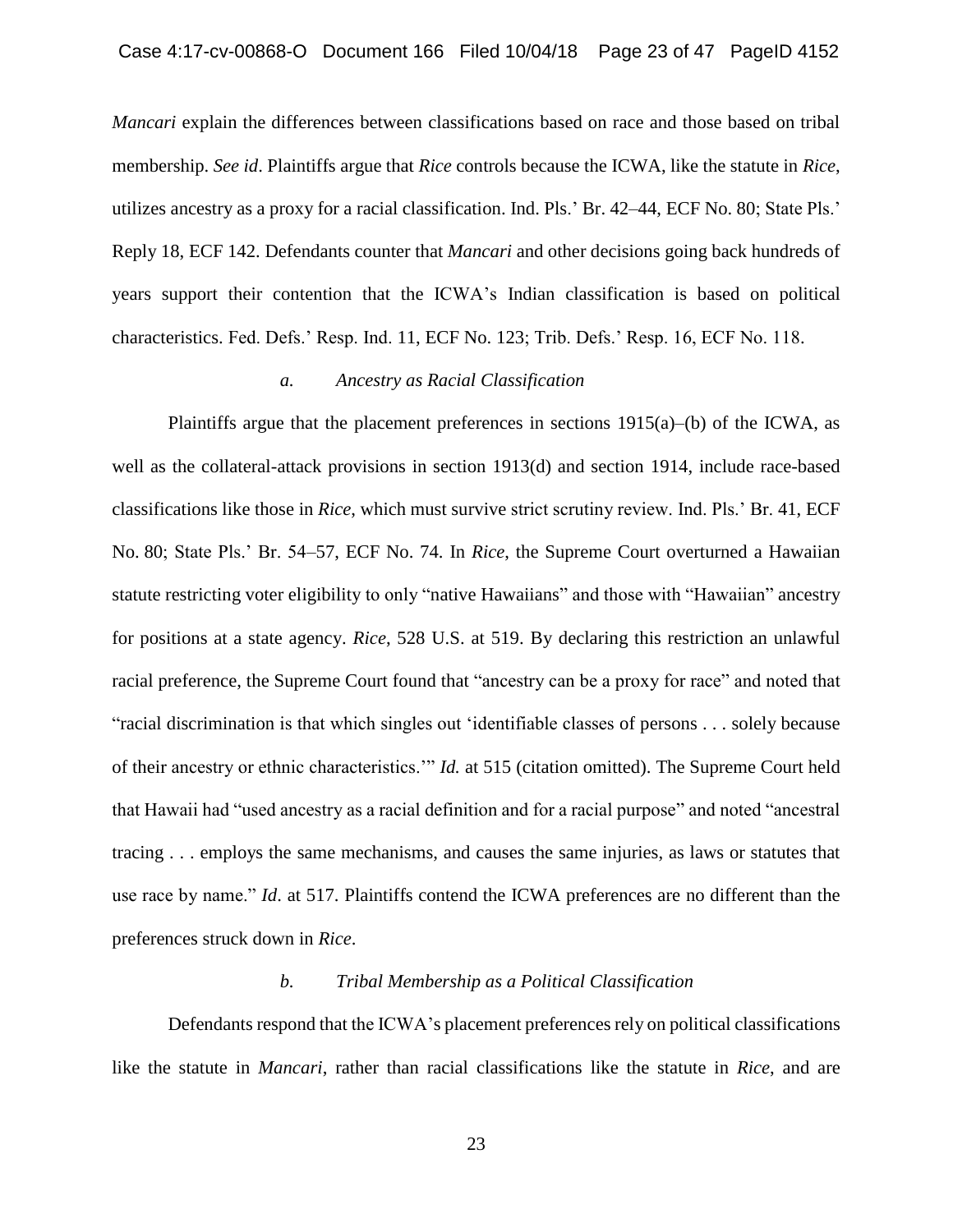therefore only subject to rational basis review. Fed. Defs.' Resp. Ind. 11, ECF No. 123; Trib. Defs.' Resp. 16, ECF No. 118. In *Mancari*, the plaintiffs sought to declare unconstitutional a BIA hiring standard that gave preference to Indian applicants. *See Mancari*, 417 U.S. at 535. The Supreme Court upheld this hiring preference, concluding it was a political, rather than a racial, preference. *Id*. Because the preference was "an employment criterion reasonably designed to further the cause of Indian self-government and to make the BIA more responsive to the needs of its constituent groups," it was "reasonably and directly related" to a legitimate non-racial goal. *Id*. at 554. The preference was designed to give those Indians who were "members of quasi-sovereign tribal entities" and who chose to apply for jobs at the BIA, an opportunity to govern tribal activities in "a unique fashion." *Id*. at 554. While the Supreme Court held the preference was constitutional, its decision was uniquely tailored to that particular set of facts. *Id*. at 551 ("the Indian preference statute is a specific provision applying to a very specific situation"); *see Rice*, 528 U.S. at 520 ("The [*Mancari*] opinion was careful to note, however, that the case was confined to the authority of the BIA, an agency described as '*sui generis*.'"). Importantly, the preference in *Mancari* applied "only to *members* of 'federally recognized' tribes which operated to exclude many individuals who are racially to be classified as Indians." *Id*. at 555 n.24. And this preference provided special treatment only to Indians living on or near reservations.<sup>8</sup> *Id*. at 552; *see also Rice*, 528 U.S. at 516–

<sup>&</sup>lt;sup>8</sup> Defendants rely on a number of cases in support of their argument. Those cases confirm however that this authority is directed at Indian self-government and affairs on or near Indian lands. In *Antelope*, the Supreme Court found no equal protection violation because the legislation involved "federal regulation of criminal conduct *within Indian country* implicating Indian interest." 439 U.S. 641, 646 (1977) (emphasis added); *cf. Plains Comm. Bank v. Long Family Land & Cattle Co*., 554 U.S. 316, 330 (2008) ("[E]fforts by a tribe to regulate nonmembers, especially on non-Indian fee land, are presumptively invalid."). Other cases cited by Defendants also relate to Indian affairs occurring in Indian country. *See, e.g.*, *Fisher v. Dist. Court of Sixteenth Judicial Dist. of Montana, in and for Rosebud Cty*, 424 U.S. 382 (1976); *United States v. Mazurie*, 419 U.S. 544 (1975)*; Miss. Band of Choctaw Indians v. Holyfield*, 490 U.S. 30 (1996); *U.S. v. Lara*, 541 U.S. 193 (2004). Even *United States v. McGowan*, 302 U.S. 535 (1938), dealt with prohibitions on Indian land. Similarly, the Fifth Circuit found no equal protection violation in *Peyote Way Church of God, Inc. v. Thornburgh*, where the federal government made an exception under the Controlled Substance Act for a Native American church's use of peyote, when the church limited membership to *only members of federally*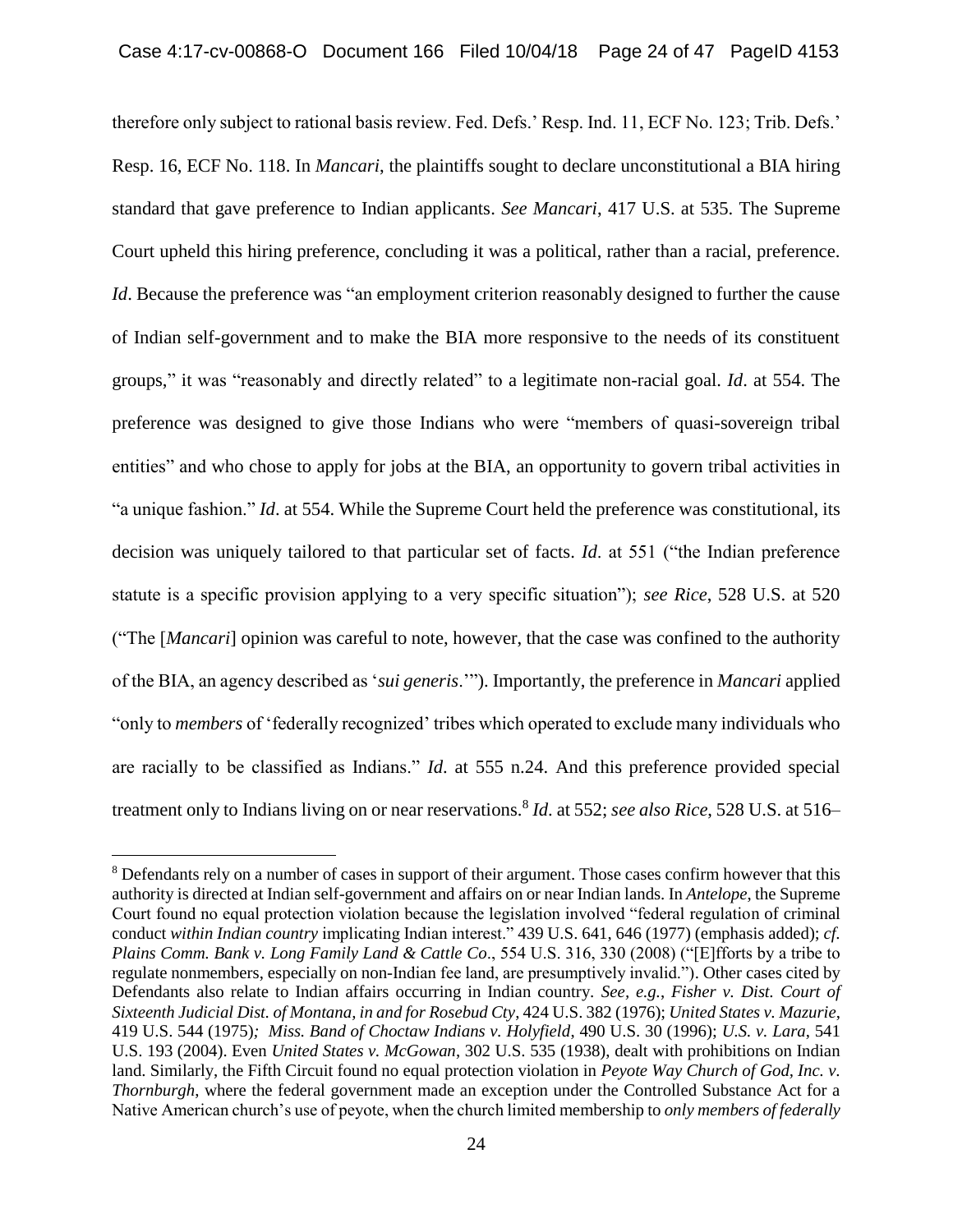17 ("Simply because a class defined by ancestry does not include all members of the race does not suffice to make the classification neutral"). *Mancari* therefore did not announce that all arguably racial preferences involving Indians are actually political preferences. *Id*. at 554. Instead, the Supreme Court recognized that applying its decision more broadly would raise the "obviously more difficult question that would be presented by a blanket exemption for Indians." *Id*. at 554.

# *c. The ICWA Classification*

The specific classification at issue in this case mirrors the impermissible racial classification in *Rice*, and is legally and factually distinguishable from the political classification in *Mancari*. The ICWA's membership eligibility standard for an Indian child does not rely on actual tribal membership like the statute in *Mancari*. *Id*. at 554, n.24 (the preference only applied to members of federally recognized tribes, which "operates to exclude many individuals who are racially classified as 'Indians'"); *see* 25 U.S.C. § 1903(4). Instead, it defines an Indian child as one who is a member "of an Indian tribe" as well as those children simply *eligible* for membership who have a biological Indian parent. *See* 25 U.S.C. § 1903(4). This means one is an Indian child if the child is related to a tribal ancestor by blood. *See e.g.* Navajo Nation Code § 701; *see* CHEROKEE CONST. art. IV, § 1; *see* CONST. OF WHITE EARTH NATION, Chap. 2. Art. 1; *see* Yselta del Sur Pueblo Tribe Code of Laws § 3.01; Ysleta del Sur Pueblo and Alabama and Coushatta Indian Tribes of Texas Restoration Act, Pub. Law 100-89, 101 Stat. 669 (1987). These classifications are similar to the "blanket exemption for Indians," which *Mancari* noted would raise the difficult issue of racial preferences, as well as the classifications declared unconstitutional in *Rice*. 9 528 U.S. at 499 ("racial discrimination is that which singles out "identifiable classes of

*recognized tribes* who have at least twenty-five percent Indian ancestry. 922 F.2d 1210 (5th Cir. 1991) (emphasis added).

<sup>&</sup>lt;sup>9</sup> At the hearing, the Federal Defendants identified specific exceptions to the general rule that tribal membership eligibility depends on biological ancestry. Aug. 1, 2018 Hr'g Tr. at 83:1–11. The Federal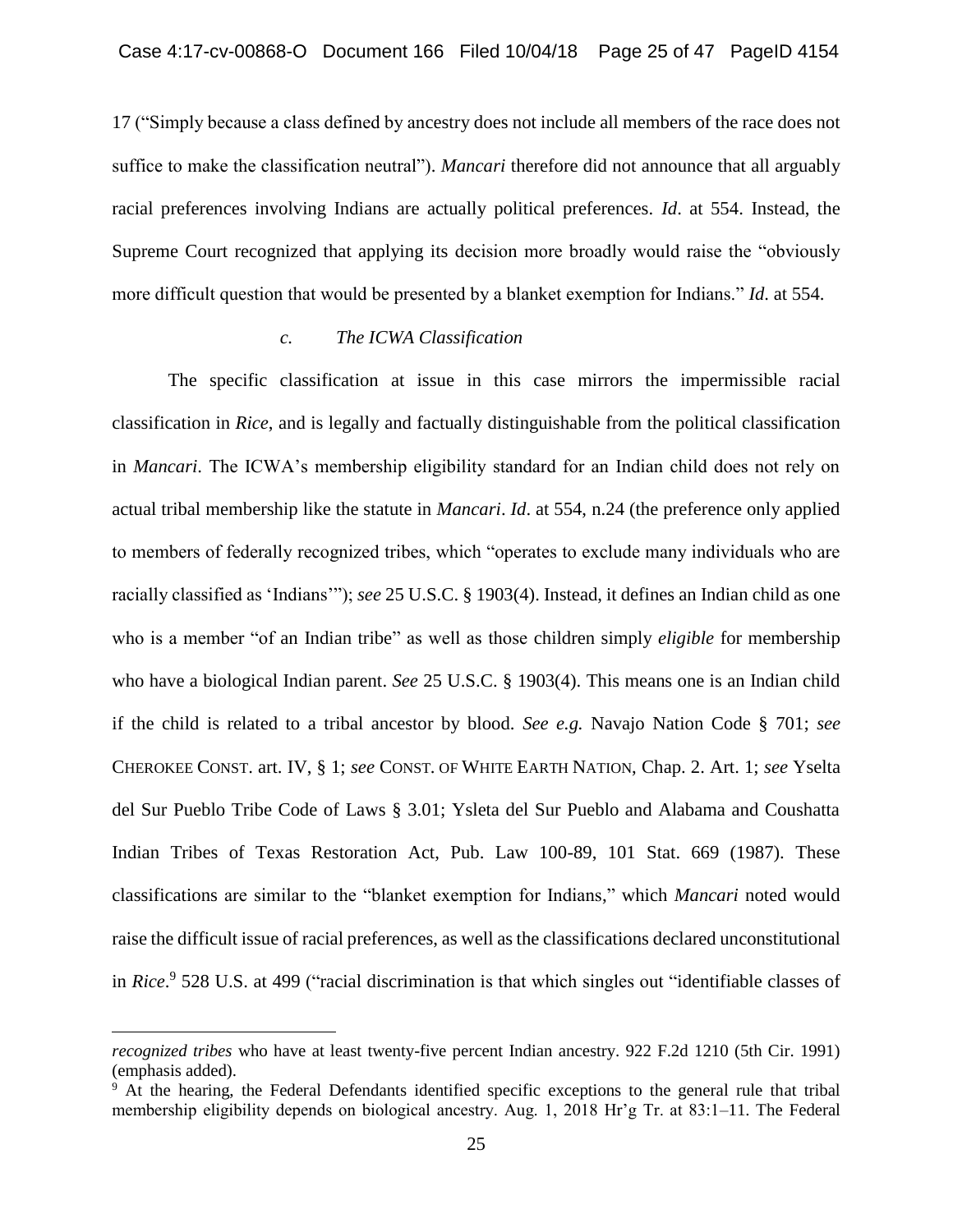persons . . . solely because of their ancestry or ethnic characteristics.").<sup>10</sup> By deferring to tribal membership *eligibility* standards based on ancestry, rather than *actual* tribal affiliation, the ICWA's jurisdictional definition of "Indian children" uses ancestry as a proxy for race and therefore "must be analyzed by a reviewing court under strict scrutiny." *Adarand*, 515 U.S. at 227.

# 2. Strict Scrutiny Review

 $\overline{a}$ 

Because the ICWA relies on racial classifications, it must survive strict scrutiny. Courts "apply strict scrutiny to all racial classifications to 'smoke out' illegitimate uses of race by assuring that [the government] is pursuing a goal important enough to warrant use of a highly suspect tool." *Grutter v. Bollinger*, 539 U.S. 306, 326 (2003). To survive strict scrutiny review, the classifications must be "narrowly tailored to further a compelling governmental interest." *Id*.

# *a. Compelling Interest Requirement*

Here, the Federal Defendants have not offered a compelling governmental interest that the ICWA's racial classification serves, or argued that the classification is narrowly tailored to that end. Rather, the Federal Defendants rest their entire defense to this claim on their argument that the ICWA classified Indians politically, which requires *only* that it be rationally tied to fulfillment of Congress's unique obligation to the Indians. Fed. Defs.' Resp. Ind. 25, ECF No. 123. Given the ICWA is a race-based statute, $11$  the Government has failed to meet its burden to show the

Defendants noted some tribes may include African Americans who are descendants of freed slaves and that some tribes may include "adopted whites" as members. *Id*. Individual Plaintiffs responded that the Supreme Court addressed similar limited exceptions in *Rice*. *Id*. at 109. Indeed, *Rice* controls on this issue. Defendants in that case argued that the preferential statute did not rely on a racial category because it also could include descendants of "Native Hawaiians" who were not racially Polynesian. *Rice*, 528 U.S. at 514. The Court "reject[ed] this line of argument" and noted immediately thereafter that "Ancestry can be a proxy for race." *Id*.

<sup>10</sup> Notably, in *Adoptive Couple v. Baby Girl*, the Supreme Court mentioned that an interpretation of provisions of the ICWA that prioritizes a child's Indian ancestry over all other interests "would raise equal protection concerns." 570 U.S. 637, 655 (2013); *see* Hr'g Tr. 103 (acknowledging the equal protection violation *Adoptive Couple* referenced was race discrimination).

<sup>&</sup>lt;sup>11</sup> In *Rice*, after determining that ancestry can be a proxy for race, the Supreme Court noted the legislation at issue used ancestry "as a racial definition and for a racial purpose," and subsequently referred to the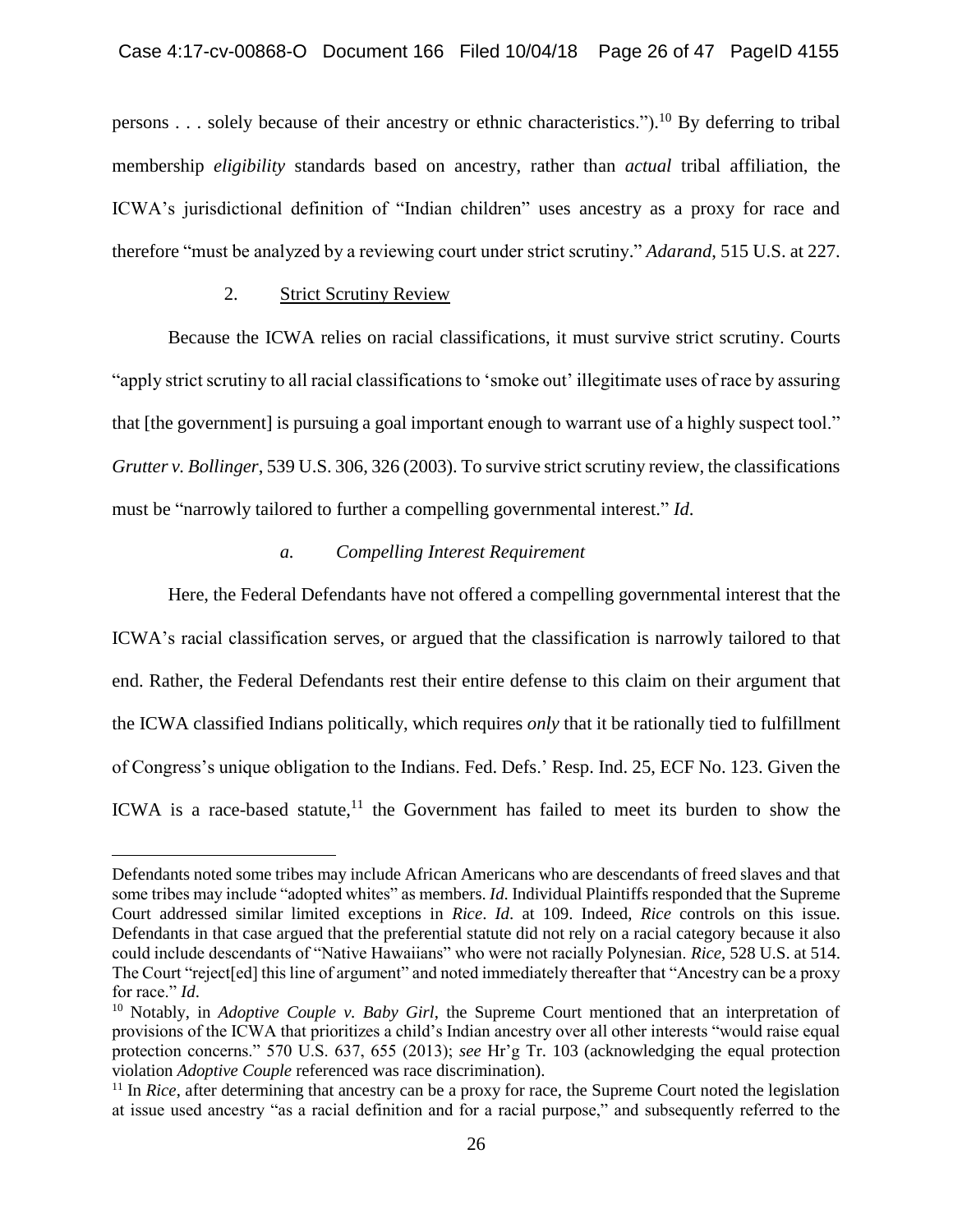challenged statute is narrowly tailored to a compelling interest. *Fisher*, 758 F.3d at 664 (citation omitted). Because the government did not prove—*or attempt to prove*—why the ICWA survives strict scrutiny, it has not carried its burden to defend the ICWA and Plaintiffs are entitled to judgment as a matter of law on their equal protection claim.<sup>12</sup>

# *b. Narrow Tailoring Requirement*

The Federal Defendants argue that "fulfilling Congress's unique obligation toward the Indians" is a legitimate government purpose supporting their rational basis analysis. Fed. Defs.' Resp. Ind. 312 ECF No. 123 (citing *Mancari*, 417 U.S. at 555). Likewise, at the hearing on these motions the Tribal Defendants offered "maintain[ing] the Indian child's relationship with the tribe" as a possible compelling interest. Hr'g Tr. 87: 23–25, ECF No. 163. <sup>13</sup> The compelling interest standard necessarily requires a stronger interest than is required under the broad legitimate government purpose standard. *See Richard*, 70 F.3d at 417 (describing rational basis and strict

legislation as being "based on race." *See Rice* 528 U.S. at 514, 523. Accordingly, as described above, the ICWA uses ancestry as a proxy for race and is therefore race-based.

<sup>&</sup>lt;sup>12</sup> Both Defendants requested an opportunity to provide additional briefing if the Court concludes the ICWA contains racial preferences. However, Defendants were on notice that Plaintiffs sought judgment on all of their claims. This obligated Defendants to meet their burden. *See Apache Corp. v. W&T Offshore, Inc.*, 626 F.3d 789, 798–99 (5th Cir. 2010) (when a party is on notice that its opponent seeks judgment on all of its claims, it is obligated to respond to all of the claims); *see also United States v. Paradise*, 480 U.S. 149, 193 (1987) (Stevens, J. concurring) ("governmental decisionmaker who would make race-conscious decisions must overcome a strong presumption against them"). The Federal Defendants have failed to do so, nor have they offered a sufficient reason for this failure. Even so, at oral argument the Court permitted them to offer any arguments they desired on this issue even though they failed to brief it. The Federal Defendants failed to articulate any interest they viewed as compelling. *See* Hr'g Tr. 55–61.

<sup>&</sup>lt;sup>13</sup> The Federal Defendants similarly point to Congress's obligation to Indian tribes to justify Congressional authority to enact the ICWA. To bolster those arguments, it notes that Congress intended the ICWA to "protect the 'continued existence and integrity of Indian *tribes*' by protecting their most vital resources their children." Fed. Defs.' Resp. Ind. 37, ECF No. 123 (emphasis added) (quoting 25 U.S.C. § 1901(3)). The Federal Defendants note that in congressional hearings about the ICWA there was considerable emphasis "on the impact on the tribes themselves of the massive removal of their children." *Id.* (quoting *Holyfield*, 490 U.S. at 34) (emphasis added).The emphasis on tribes is telling; indeed the Indian Commerce Clause specifically references "Indian Tribes." U.S. CONST. art. I, § 8, cl. 3.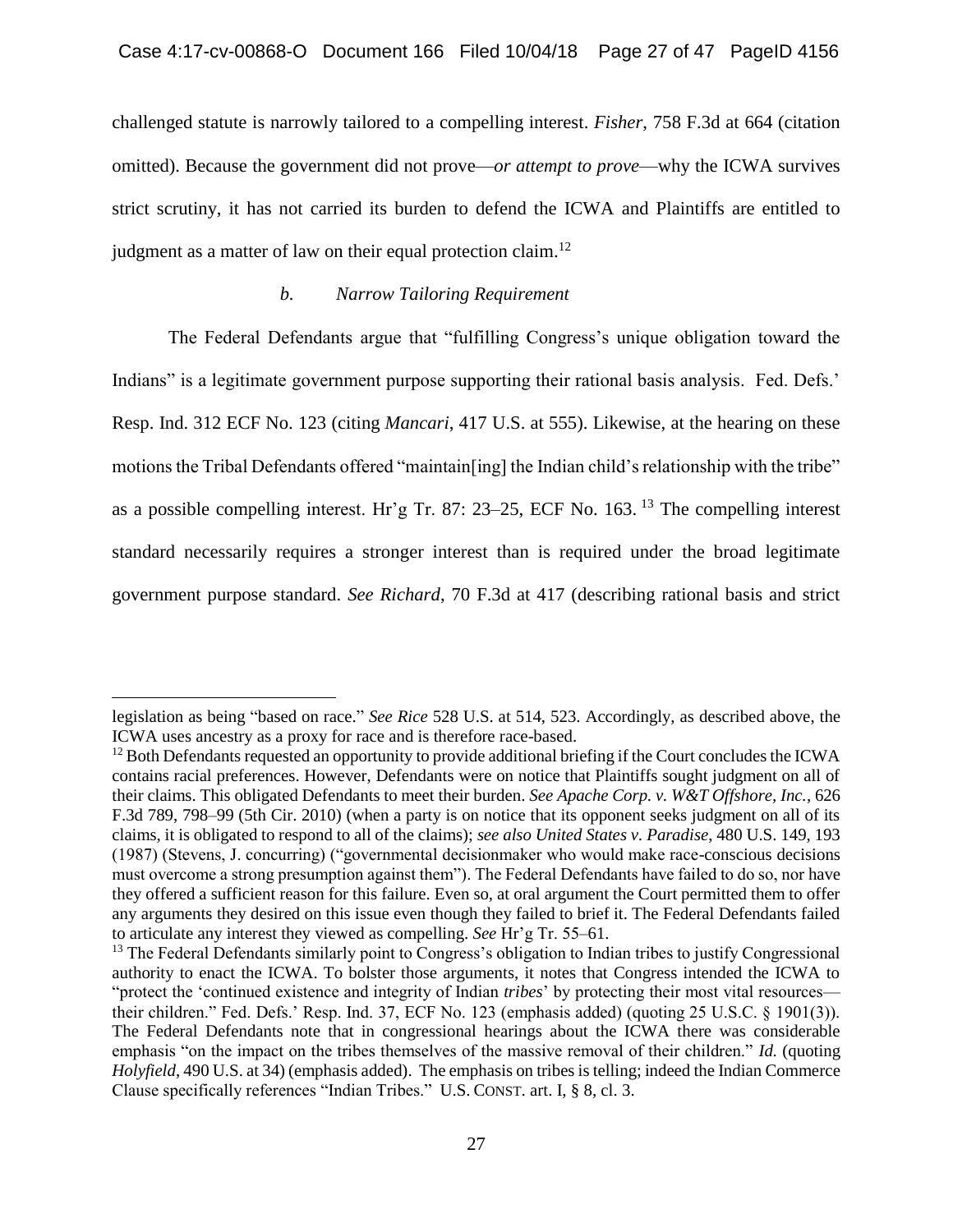scrutiny review standards). Here, however, the Court will assume these interests are compelling and will evaluate whether the statute is narrowly tailored.

As stated above, a racial statute must be narrowly tailored to a compelling government interest to survive strict scrutiny. *Grutter*, 539 U.S. at 326. In other words, the statute's means must be narrowly tailored to its ends. *Id*. To evaluate whether a statute is narrowly tailored to a compelling interest, the Supreme Court has considered whether the statute covers too many—or too few—people to achieve its stated purpose. *See Brown v. Entm't Merchs. Ass'n*, 564 U.S. 786, 804 (2011). The Supreme Court labels statutes that fail this test as overinclusive, underinclusive, or both. *See id*. A statute is overinclusive when it "burdens more people than necessary to accomplish the legislation's goal." *Overinclusive*. MERRIAM-WEBSTER'S DICTIONARY OF LAW (2016); *see e.g. Church of the Lukumi Babalu Aye, Inc v. City of Hialeah*, 508 U.S. 520, 578 (1993) (Blackmun, J. concurring) (an overinclusive statute is "one that encompasses more . . . than necessary to achieve its goal"); *see e.g. Mance v. Sessions* (Ho, J. dissenting from denial of rehearing en banc) ("a *categorical* ban . . . is over-inclusive—it prohibits a significant number of transactions that fully comply with state law.") (emphasis added).

Here, the statute is broader than necessary because it establishes standards that are unrelated to specific tribal interests and applies those standards to *potential* Indian children. First, portions of the ICWA preferences are unrelated to specific tribal interests in that the statute includes as a priority a child's placement with any Indian, regardless of whether the child is eligible for membership in that person's tribe. *See* 25 U.S.C. § 1915(a)(3). By doing so, the ICWA preferences categorically, and impermissibly, treat "all Indian tribes as an undifferentiated mass." *United States v. Bryant*, 136 S. Ct. 1954, 1968 (2016) (Thomas, J., concurring). Applying the preference to *any* Indian, regardless of tribe, is not narrowly tailored to maintaining the Indian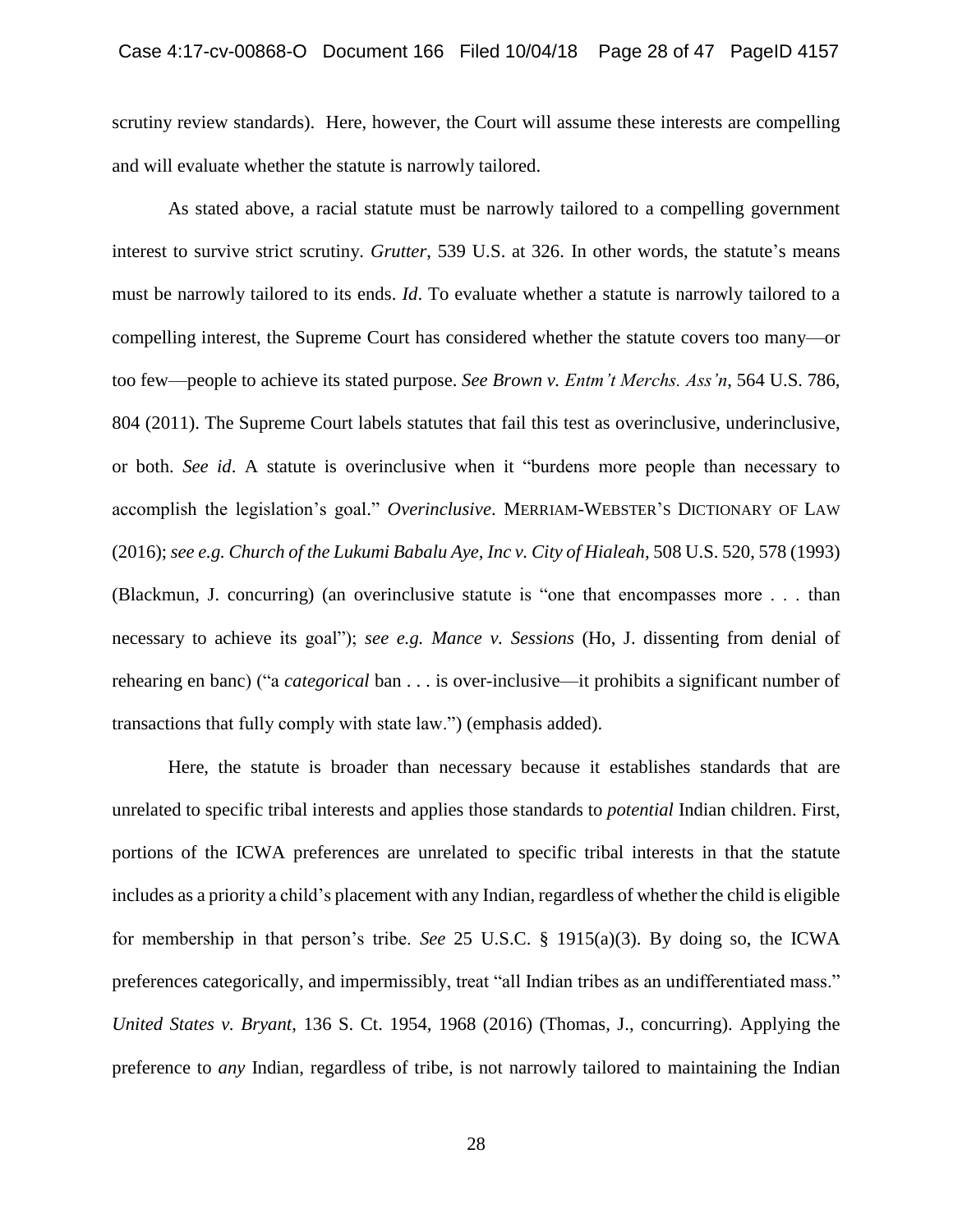child's relationship with his tribe. *See* Br. for the Goldwater Inst. as *Amicus Curiae* in Opposition to Defs.' Mot. to Dismiss 5, ECF No. 133 ("ICWA's placement preferences do *not* depend on tribal or political or cultural affiliation; they depend on generic "Indianness."). The ICWA applies to many children who will never become members of any Indian tribe, 25 U.S.C. § 1903(4), and the first preference is to place the child with family members who may not be tribal members at all. 25 U.S.C. § 1915(1). These provisions burden more children than necessary to accomplish the goal of ensuring children remain with their tribes.

The ICWA's racial classification applies to potential Indian children, including those who will never be members of their ancestral tribe, those who will ultimately be placed with non-tribal family members, and those who will be adopted by members of other tribes. Because two of the three preferences have no connection to a child's tribal membership, this blanket classification of Indian children is not narrowly tailored to a compelling governmental interest and thus fails to survive strict scrutiny review. For these reasons, the Court finds that Plaintiffs' motion for summary judgment on their Equal Protection Claim is **GRANTED.**

#### **B. Article I Non-Delegation Claim**

State Plaintiffs also argue that section 1915 (c) of the ICWA is unconstitutional because it delegates congressional power to Indian tribes in violation of the non-delegation doctrine outlined in Article I of the Constitution. Article I, known as the vesting clause, provides: "All legislative Powers . . . shall be vested in a Congress of the United States." U.S. CONST. I, § 1, cl.1. State Plaintiffs argue that the ICWA impermissibly grants Indian tribes the authority to reorder congressionally enacted adoption placement preferences by tribal decree and then apply their preferred order to the states. State Pls.' Br. 47, ECF No. 74. They also contend that section 23.130 (b) of the Final Rule, which provides that a tribe's established placement preferences apply over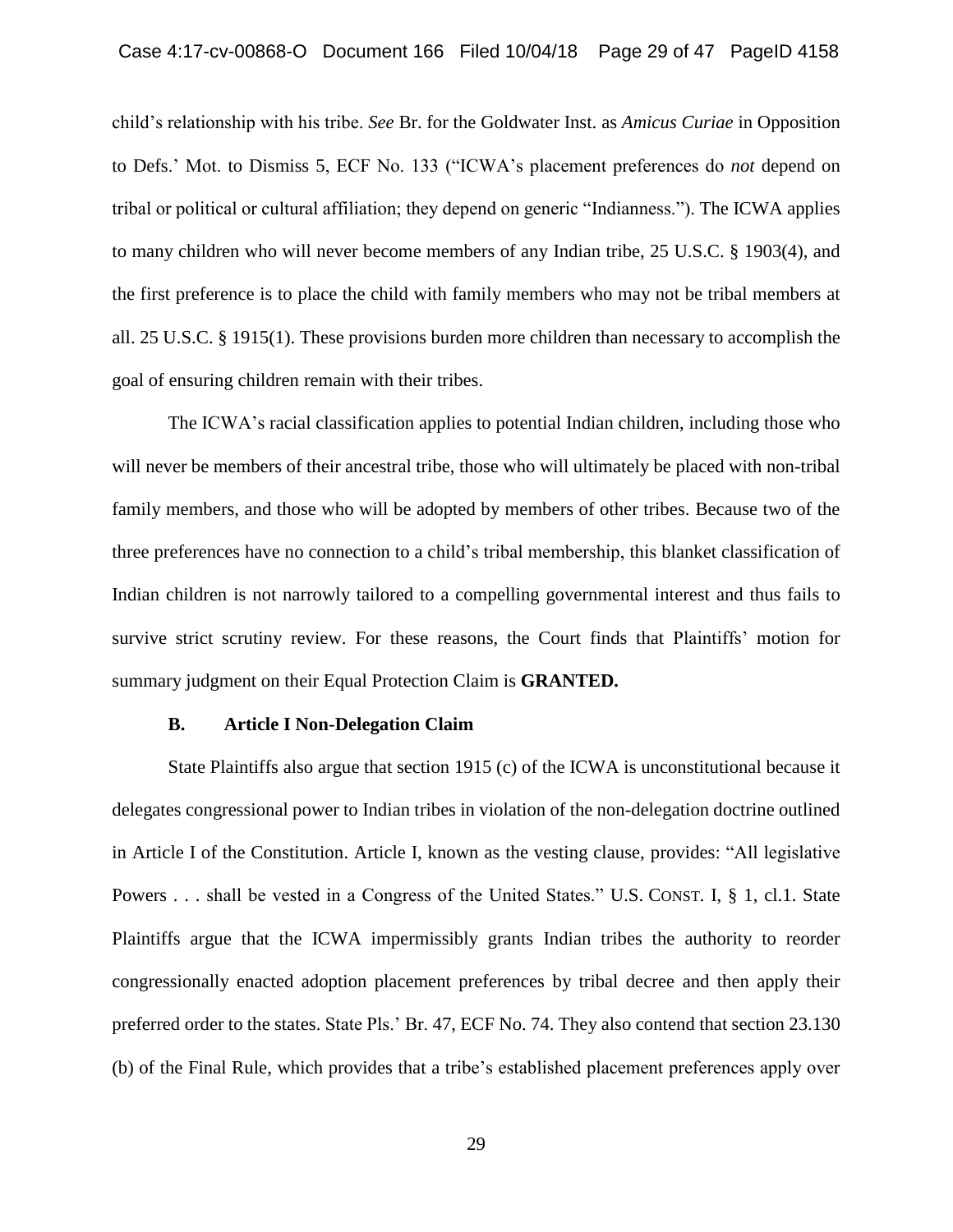those specified in the ICWA, violates the doctrine.<sup>14</sup> Am. Compl. ¶ 372, ECF No. 35; 25 C.F.R. § 23.130 (b). Tribal Defendants respond that the tribes are permissibly exercising regulatory power subject to an intelligible principle. Tribal Defs.' Br. Supp. Resp. Mot. Summ. J. at 35, ECF No. 118 [hereinafter "Trib. Defs.' Resp."]. If so, Defendants argue the ICWA survives the nondelegation challenge. *Id*.

### 1. Legislative or Regulatory Power

Distinguishing between permissible and non-permissible delegations of congressional power usually requires asking whether Congress is delegating discretion to *create* law or discretion to *execute* law. *Loving v. United States*, 517 U.S. 748, 758 (1996). Congress plainly cannot delegate its inherent legislative power to create law, defined as the power to formulate binding rules generally applicable to private individuals*. Dep't. of Transp. v. Ass'n of Am. R.R.'s*, 135 S. Ct. 1246 (Thomas, J. concurring); *A.L.A. Schechter Poultry Corp. v. United States*, 295 U.S. 495, 529 (1935) ("The Congress is not permitted to abdicate or to transfer to others the essential legislative functions with which it is thus vested."); *see Wayman v. Southard*, 10 Wheat. 1, 42–43 (1825) (Marshall, C.J.). On the other hand, Congress may grant a federal agency the regulatory power necessary to execute legislation as well as interpret ambiguities therein. *See City of Arlington, Tex. v. F.C.C.*, 569 U.S. 290, 296 (2013).

An exercise of regulatory power does not empower an entity to "formulate generally applicable rules of private conduct." *Ass'n of Am. R.R.'s*, 135 S. Ct. at 1252 (Thomas, J. concurring). The core of regulatory power involves factual determination or policy judgment necessary to *execute* the law. *See Whitman v. Am. Trucking Ass'ns,* 531 U.S. 457, 474–75 (2001) (quoting *Mistretta v. United States*, 488 U.S. 361, 416 (1989) (Scalia, J., dissenting)). To determine

<sup>&</sup>lt;sup>14</sup> Texas provides that the Alabama-Coushatta-Tribe of Texas has filed with DFPS a notice of different placement preferences. State Pls.' App. at 918, ECF No. 73.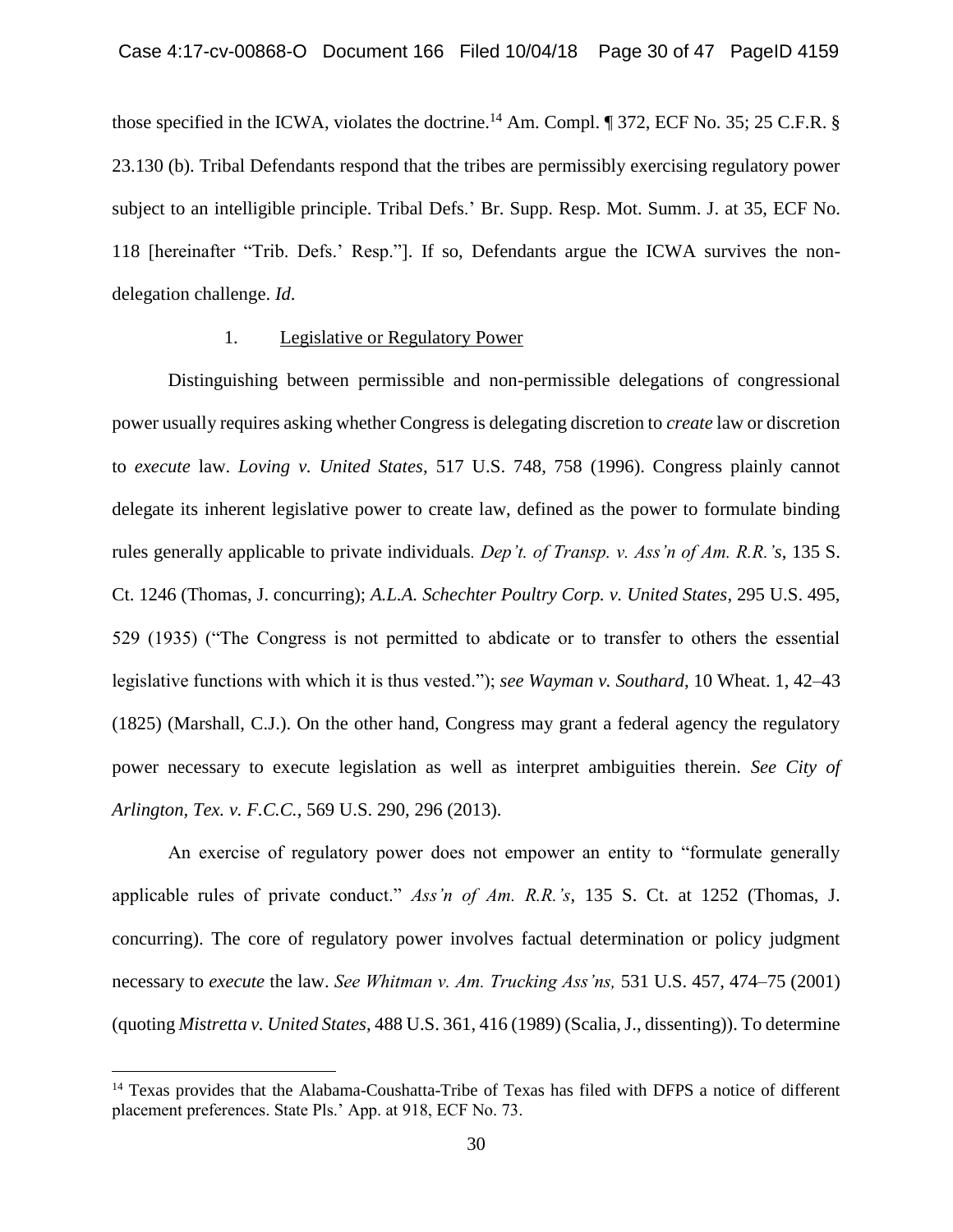whether a delegation of regulatory power is proper, courts employ the "intelligible principle" standard which states that Congress properly delegates regulatory power to federal agencies when it establishes an "intelligible principle" on which the agency can base decisions. *Whitman v. Am. Trucking Ass'n*, 531 U.S. 457, 474 (2001). Defendants are correct that the Supreme Court applies the test liberally and has "almost never felt qualified to second-guess Congress regarding the permissible degree of policy judgment that can be left to those *executing* or *applying* the law." *Id.* at 474–75 (emphasis added).

Here, the Tribes were granted the power to change the legislative preferences Congress enacted in the ICWA, and those changes are binding on the States. *See* 25 U.S.C. § 1915(c); *see also* Br. of *Amicus Curiae* 123 Federally Recognized Indian Tribes *et al*. in Opposition to Pls.' Mots. Summ. J. 22–23, ECF No. 138 (". . . ICWA *confirms* tribes' authority to enact placement preferences for their member children, and as an exercise of Congress' established authority over Indian affairs, requires that state courts, when exercising their concurrent jurisdiction over those children, give effect to those *legislative preferences*.") (emphasis added). The power to change specifically enacted Congressional priorities and impose them on third parties can only be described as legislative. *Ass'n of Am. R.R.'s*, 135 S. Ct. at 1253–1254 (Thomas, J. concurring) ("an exercise of policy discretion . . . requires an exercise of legislative power"). This is particularly true when the entity allowed to change those priorities is not tasked with executing the law. Congress "cannot delegate its exclusively legislative authority at all." *See Washington v. Confederated Tribes of Colville Indian Reservation*, 447 U.S. 134, 156 (1980); *White Mountain Apache Tribe v. Arizona*, 649 F.2d 1274, 1281 (9th Cir. 1981). Accordingly, section 1915(c) of the ICWA and section 23.130 (b) of the Final Rule violate the non-delegation doctrine.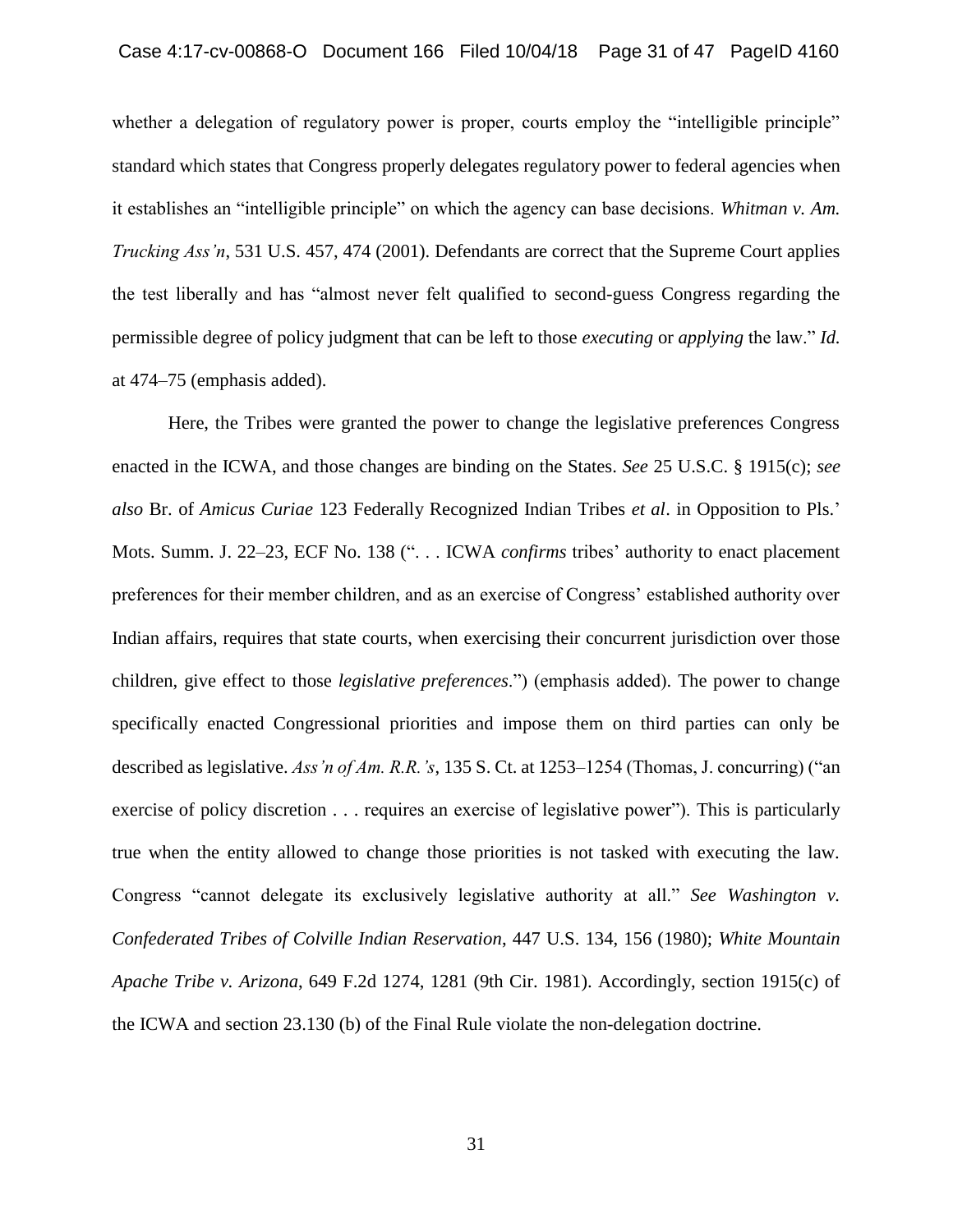# 2. Federal Actor Requirement

Alternatively, even if Congress granted permissible regulatory power through the ICWA, it impermissibly granted *federal* regulatory power to an Indian tribe. Congress certainly has authority to regulate the Indian tribes. U.S. CONST., art. 1, § 8, cl. 3. Likewise, tribes unquestionably may regulate conduct on tribal lands and reservations. *Atkinson Trading Co., Inc. v. Shirley*, 532 U.S. 645, 650–51 (2001). And, Congress may obtain assistance from its *coordinate* branches by delegating regulatory authority without violating the non-delegation doctrine. *Mistretta v. United States*, 488 U.S. 361, 372 (1989). But, Indian tribes are not a coordinate branch of government. *See* Trib. Defs.' Resp. 36–38, ECF No. 118. (describing the Tribes as an independent separate sovereign); *see also* Lawson, Delegation and Original Meaning, 88 VA. L. REV. 327, 352–53 (2002) (Congress cannot delegate legislative or executive power to a non-federal entity).

Nor is section 1915(c) saved because, as Tribal Defendants argue, Congress recognized that Indian tribes carry a unique, long-held, quasi-sovereign status, and may thus delegate federal authority to them. Trib. Defs.' Resp. 36–37, ECF No. 118. An Indian tribe, like a private entity, is "not part of the [federal] Government at all," which "would necessarily mean that it cannot exercise…governmental power." *Ass'n of Am. R.R.s*, 135 S. Ct.at 1253 (Thomas, J. concurring); *see also id*. at 1237.

Therefore, whatever label is affixed to the tribes by Defendants is inapposite. No matter how Defendants characterize Indian tribes—whether as quasi-sovereigns or domestic dependent nations—the Constitution does not permit Indian tribes to exercise *federal* legislative or executive regulatory power over non-tribal persons on non-tribal land. *Id*. The Court finds Article I does not permit Congress to delegate its inherent authority to the Tribes through section 1915(c) of the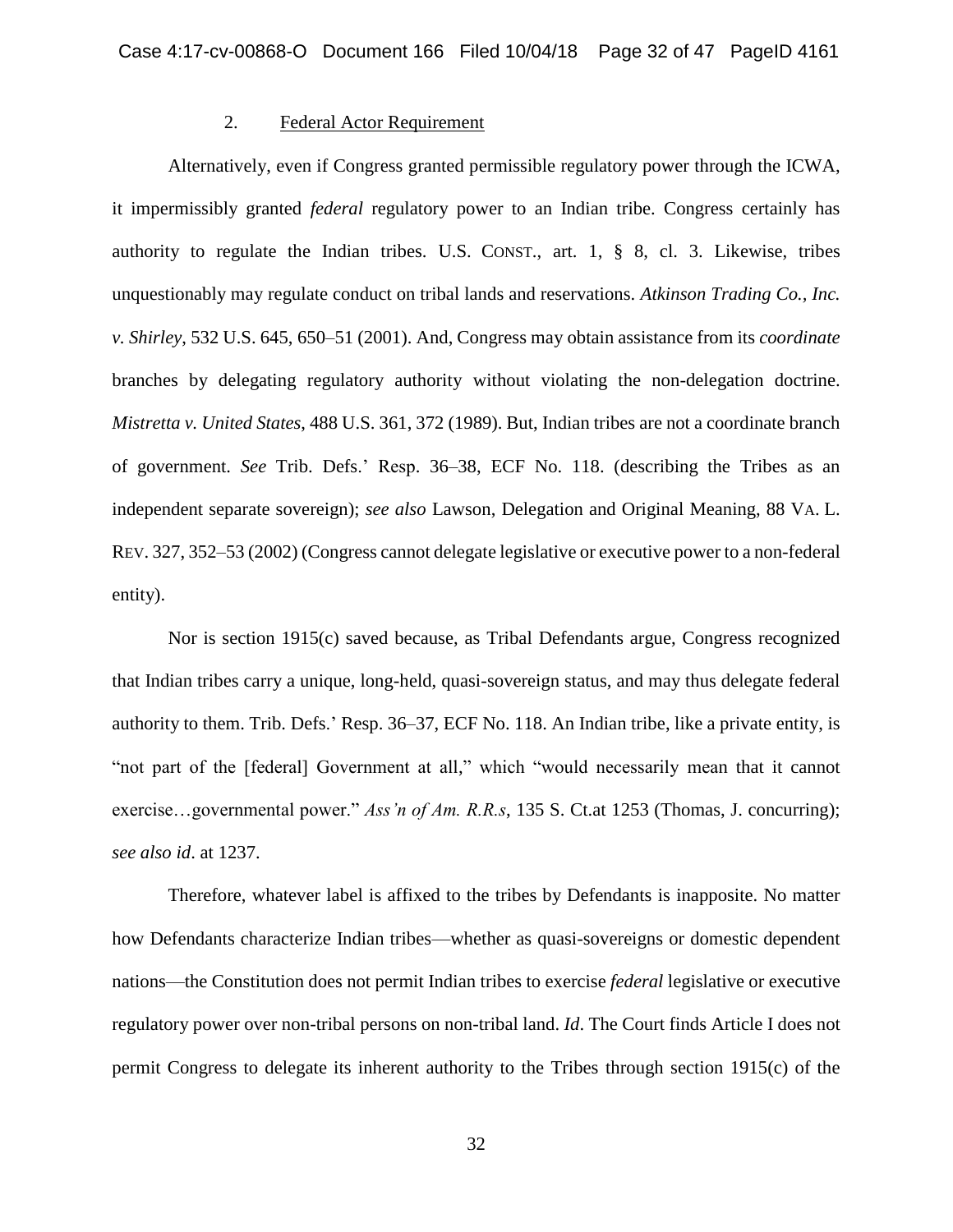ICWA or the BIA through section 23.130(b) of the Final Rule, which unequivocally states tribal placement preferences apply over those enacted by Congress in the ICWA. Accordingly, Plaintiffs are entitled to judgment as a matter of law on their non-delegation claim. For these reasons, the Court finds that Plaintiffs' motion for summary judgment on their Article I non-delegation claim is **GRANTED.**

# **C. Tenth Amendment Anti-Commandeering Claim**

Plaintiffs also claim that the ICWA and the Final Rule commandeer the States in violation of the Tenth Amendment. State Pls.' Br. 37, ECF No. 74; Ind. Pls.' Br. 68, ECF No. 80. They specifically challenge the ICWA sections 1901–23 and 1951–52.<sup>15</sup> Am. Compl. 1 284, ECF No. 35. The Federal Defendants respond that Congress passed the ICWA pursuant to its enumerated powers and thus authority over Indian children was never reserved to the States. Fed. Defs.' Br. Supp. Resp. States Mot. Summ. J. 29, ECF No. 121 [hereinafter "Fed. Defs.' Resp. States"]. Tribal Defendants argue that, to the extent the ICWA conflicts with state law, state law is preempted by the Supremacy Clause. Trib. Defs.' Resp. 29, ECF No. 118.

The anti-commandeering principle "is simply the expression of a fundamental structural decision incorporated into the Constitution, i.e., the decision to withhold from Congress the power to issue orders directly to the states." *Murphy v. Nat'l Collegiate Athletic Ass'n*, 138 S. Ct. 1470, 1475 (2018). The Constitution grants to "Congress not plenary legislative power but only certain enumerated powers." *Id*. at 1476. "Conspicuously absent from the list of powers given to Congress is the power to issue direct orders to the governments of the States" because the Constitution "confers upon Congress the power to regulate individuals, not States." *Murphy*, 138 S. Ct. at 1476. Legislative power that is not enumerated is reserved to the States through the Tenth Amendment,

<sup>&</sup>lt;sup>15</sup> These provisions include the congressional findings and declaration of policy, definitions, child custody proceedings, record keeping, information availability, and timetables. *See* 25 U.S.C. §§ 1901–23, 1951–52.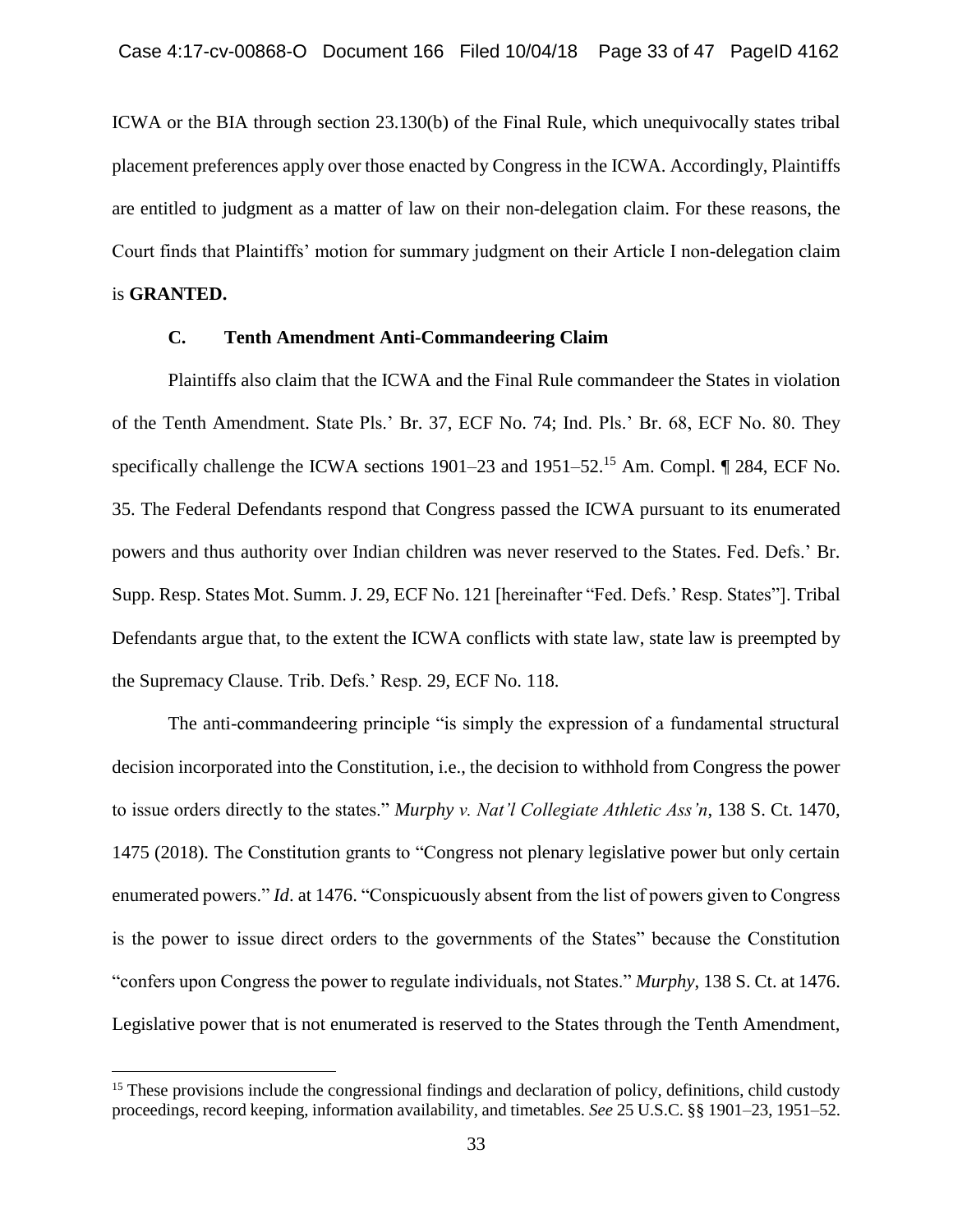and "Congress may regulate areas of traditional state concern only if the Constitution grants it such power." *Adoptive Couple*, 133 S. Ct. at 2566 (2013) (Thomas, J. concurring).

The Court must therefore first consider whether Congress may require state courts and agencies to apply federal standards to exclusively state created causes of action.<sup>16</sup>

### 1. Commandeering State Courts and Agencies

Plaintiffs argue that the ICWA unconstitutionally requires state courts and executive agencies to apply federal standards and directives to state created claims. State Pls.' Br. 37, ECF No. 74; Ind. Pls.' Br. 68, ECF No. 80. The Federal Defendants respond that the power to enact the ICWA was granted to Congress by the Indian Commerce Clause, was never reserved to the States, and presents no constitutional problem. Fed. Defs.' Resp. States 29, ECF No. 121. The Court finds that requiring the States to apply federal standards to state created claims contradicts the rulings in *Murphy*, *Printz*, and *New York*. *See Murphy*, 138 S. Ct. 1470 (2018); *Printz v. United States*, 521 U.S. 898 (1997); *New York v. United States*, 505 U.S. 144 (1992).

# *a. Federal Standards Applied in State Created Claims*

It is unquestionably true that state and federal courts share concurrent jurisdiction in many legal matters. *See generally Mims v. Arrow Fin. Ser., LLC*, 565 U.S. 368 (2012). The law is similarly clear about when a state court must hear a federal claim. In *Testa*, the Supreme Court held that where a state court would hear a comparable state law claim it must also hear a *federal claim*. *See Testa v. Katt*, 330 U.S. 386 (1947) (emphasis added). In other words, Congress may create a private federal cause of action and authorize concurrent jurisdiction in state courts. When it does so, the state courts cannot refuse to hear the federal claim. Later, in *Haywood*, the Supreme

<sup>&</sup>lt;sup>16</sup> The ICWA includes federal requirements that apply in a state child custody proceedings including: involuntary proceedings, voluntary proceedings, and proceedings involving foster-care, preadoptive, or adoptive placement, or termination of parental rights. *See* 25 CFR §§ 23.103, 23.106.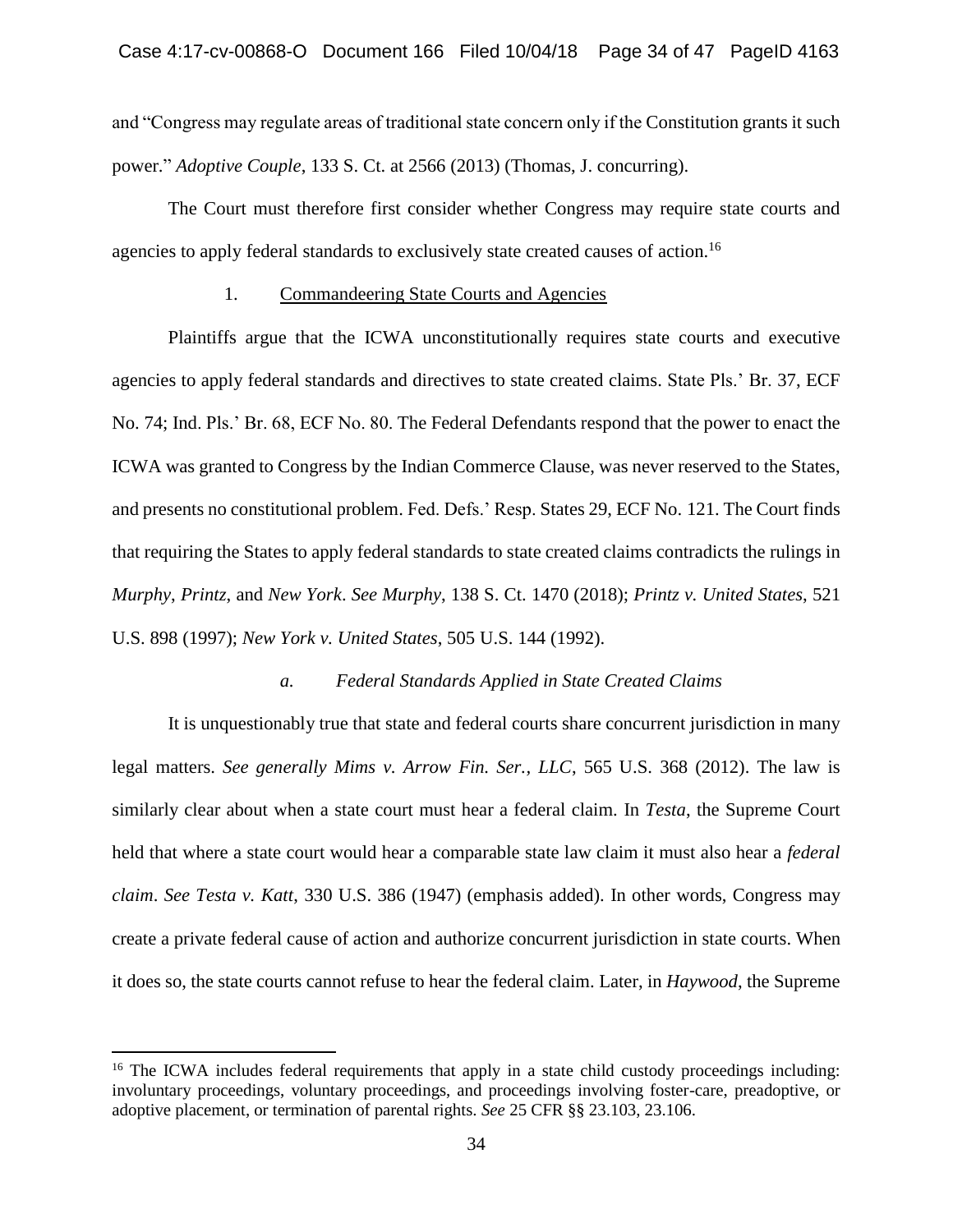Court confirmed that states "lack authority to nullify a *federal right or cause of action* they believe is inconsistent with their local policies." *Haywood v. Drown*, 556 U.S. 729, 736 (2009) (emphasis added). The Supreme Court concluded that when "state courts as well as federal courts are entrusted with providing a forum for the vindication of federal rights," state courts may not refuse to adjudicate the federal claim. *Id*. at 735. The controversy here, however, does not involve a federal cause of action that may be adjudicated in a federal forum. *See* 25 U.S.C. § 1915(a). Instead, the ICWA commands that states modify existing state law claims. Congress directs state courts to implement the ICWA by incorporating federal standards that modify *state created* causes of action. *Id*.

# *b. The Murphy Standard*

In *Murphy*, the Supreme Court ruled that a federal statute prohibiting state legislatures from authorizing sports gambling violated the anti-commandeering doctrine because it directly regulated States rather than individuals. *See Murphy*, 138 S. Ct. 1461. The Supreme Court outlined three reasons why the anti-commandeering principle is important. First, it is "one of the Constitution's structural protections of liberty." *Id*. at 1477. Second, the principle "promotes political accountability." *Id*. Third, it "prevents Congress from shifting the costs of regulation to the States." *Id*.

Congress violated all three principles when it enacted the ICWA. First, the ICWA offends the structure of the Constitution by overstepping the division of federal and state authority over Indian affairs by commanding States to impose federal standards in state created causes of action. *See* 25 U.S.C. § 1915(a). Second, because the ICWA only applies in custody proceedings arising under state law, it appears to the public as if state courts or legislatures are responsible for federally-mandated standards, meaning "responsibility is blurred." *Murphy*, 138 S. Ct. at 1477.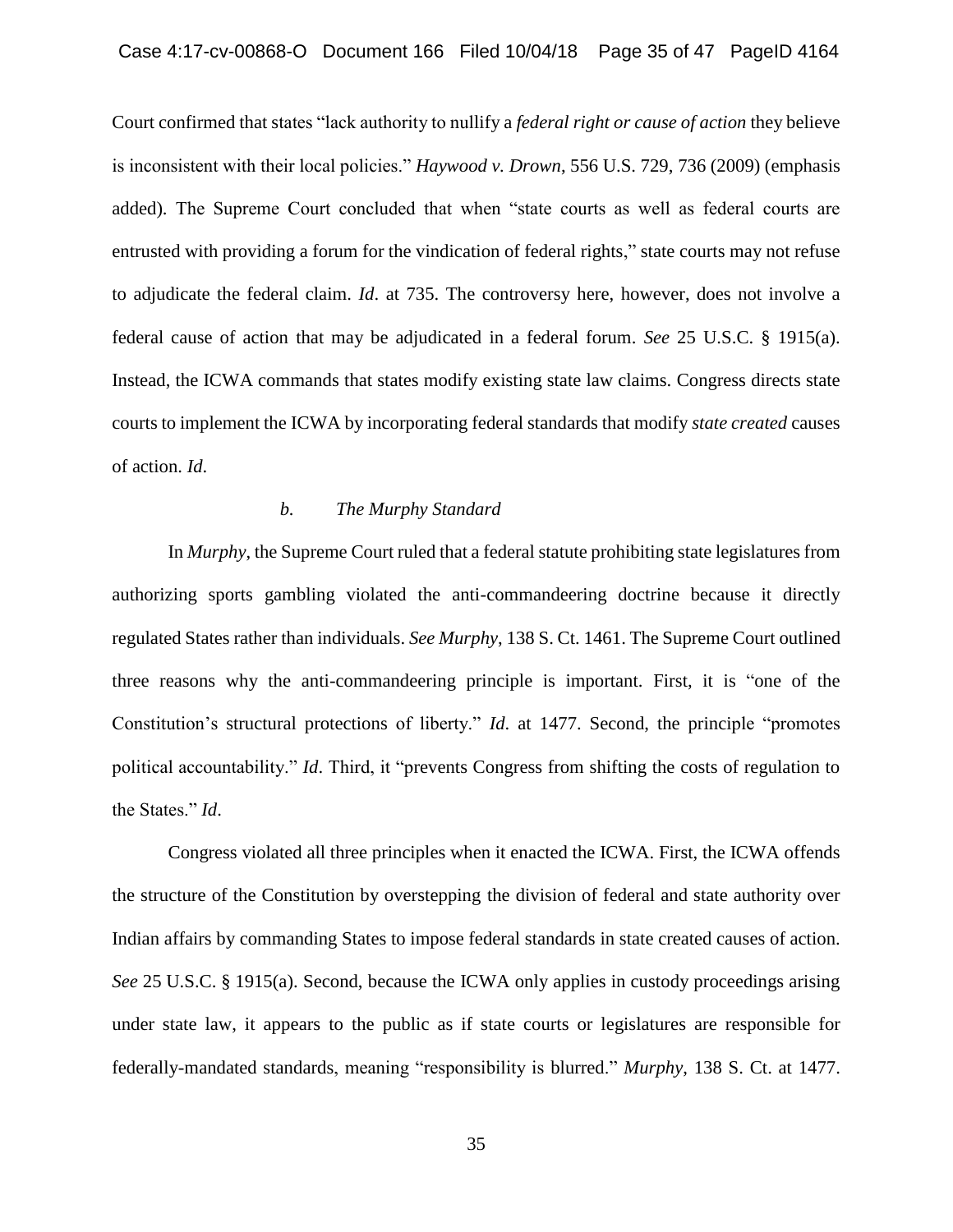Third, the ICWA shifts "the costs of regulations to the States" by giving the sole power to enforce a federal policy to the States. <sup>17</sup> *Id*. Congress is similarly not forced to weigh costs the States incur enforcing the ICWA against the benefits of doing so. In sum, Congress shifts all responsibility to the States, yet "unequivocally dictates" what they must do. *Id*.

That this case primarily involves state courts, rather than legislative bodies or executive officers, does not mean the principles outlined in *Murphy*, *New York*, and *Printz* do not apply. In those cases, the Supreme Court relied on the idea that "the Framers explicitly chose a Constitution that confers upon Congress the power to regulate individuals, not States." *Printz*, 521 U.S. at 920. Here, the ICWA regulates states. As stated above, the ICWA requires that the state "in any adoptive placement of an Indian child under state law, a preference shall be given, in the absence of good cause to the contrary, to a placement with: (1) a member of the child's extended family; (2) other members of the Indian child's tribe; or (3) other Indian families." 25 U.S.C § 1915(a). Similar requirements are set for foster care or preadoptive placements. *Id.* § 1915(b). If the Indian child's tribal court establishes a different order of preferences, the state court or agency "shall follow such order so long as the placement is the least restrictive setting appropriate to the particular needs of the child." *Id.* § 1915(c). That requirement is, on its face, a direct command from Congress to the states. The Court finds that the ICWA directly regulates the State Plaintiffs and doing so contradicts the principles outlined by the Supreme Court in *Murphy*. *Cf.* 138 S. Ct. 1470 (2018). Notwithstanding this impact on the state courts, Texas has also indisputably demonstrated that the ICWA requires its executive agencies to carry out its provisions. <sup>18</sup> Hr'g Tr.

<sup>&</sup>lt;sup>17</sup> As an example, the ICWA and the Final Rule require State Plaintiffs' agencies and courts to maintain *indefinitely* records of placements involving Indian children, and subject those records to inspection by the Director of the BIA and the child's Indian tribe at any time, as opposed to simply transferring those records to the BIA so they may keep them indefinitely. 25 U.S.C. §§ 1915(e), 1917; 25 C.F.R. §§ 23.140–41.

<sup>&</sup>lt;sup>18</sup> The Texas DFPS must, among other things; serve notice of suit on Indian tribes, verify a child's tribal status, make a diligent effort to find a suitable placement according to the ICWA preferences and show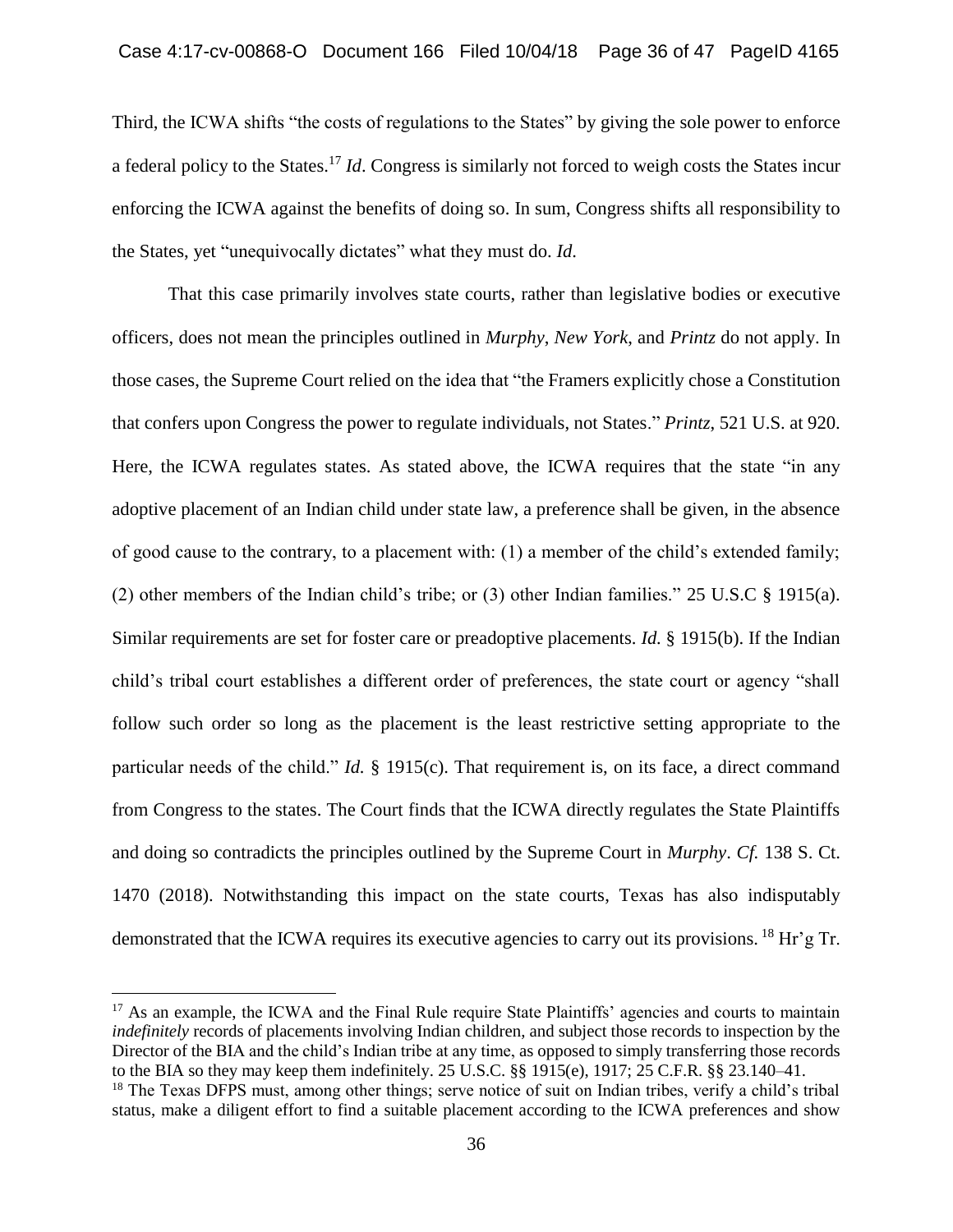at 22–23, ECF No. 163; State Pls.' App. Supp. Mot. Summ. J. 28–29, ECF No. 73 [hereinafter State Pls.' App.]. Accordingly, Congress regulates States—not individuals—through the ICWA, and the Constitution does not grant it that power.

Nor does the Indian Commerce Clause save the ICWA's mandate to the states. Federal Defendants assert that the plenary power the Indian Commerce Clause grants Congress permits directing states in child custody proceedings involving Indian children eligible for tribal membership, therefore no power was reserved to the states, and no Tenth Amendment violation is possible. Fed. Defs.' Resp. States 29, ECF No. 121. But regardless of the reach of the Indian Commerce Clause, no provision in the Constitution grants Congress the right to "issue direct orders to the governments of the States," and the Indian Commerce Clause can be no different. *Cf. Murphy*, 138 S. Ct. at 1478. Like in *Murphy*, there is no way to understand mandating state enforcement of the ICWA "as anything other than a direct command to the States. And that is exactly what the anti-commandeering rule does not allow." *Murphy*, 138 S. Ct. at 1481.

## 2. State Law Preemption

 $\overline{a}$ 

Finally, the Tribal Defendants argue that the anti-commandeering principle does not apply because the ICWA, enacted pursuant to the Indian Commerce Clause, simply preempts conflicting state laws regulating individuals. Trib. Defs.' Resp. 29, ECF No. 118. Preemption generally applies when federal and state law conflict over matters in which they have concurrent jurisdiction. *See Wyeth*, 555 U.S. at 584. While Supremacy Clause preemption may apply to a conflict between state and "federal law that regulates the conduct of private actors," it cannot rescue a law that *directly* regulates states. *Murphy*, 138 S. Ct. at 1481. Even though the ICWA's general policy is directed towards protecting Indian children, 25 U.S.C. § 1902, its specific provisions, like section

good cause if the preferences are not followed, ensure a child is enrolled in his tribe before referring him for adoption, and keep a written record of the placement decision. State Pls.' App. 28–29, ECF No. 73.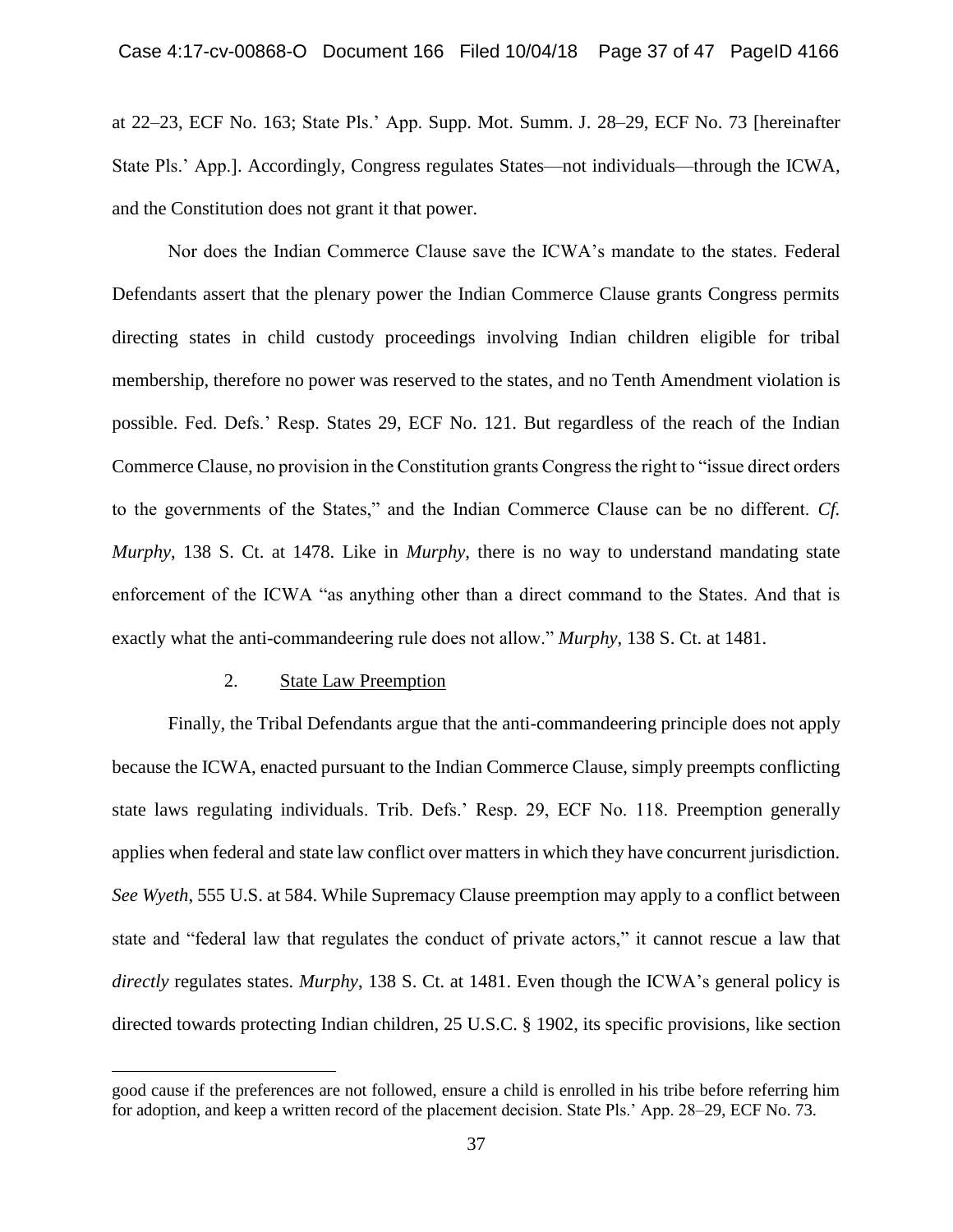1915, directly command states to enforce the ICWA without a comparable federal enforcement mechanism and do not "impose any federal restrictions on private actors." *Id*. at § 1915; *Murphy*, 138 S. Ct. at 1481. As such, these commands do not result in a *conflict* between duly enacted state and federal law. Rather, the provisions command states to *directly* adopt federal standards in their state causes of actions. This argument is not unlike the one rejected in *Murphy*, where Congress relied on its commerce clause power, yet even that express power does not permit it to command states in this manner. *Murphy*, 138 S. Ct. at 1479.

Preemption arguments therefore cannot rescue the ICWA's impermissible direct commands to the states. The ICWA is structured in a way that directly requires states to adopt and administer comprehensive federal standards in state created causes of action. Therefore, the Court finds that sections 1901–23 and 1951–52 of the ICWA violate the anti-commandeering doctrine. For these reasons, the Court finds that Plaintiffs' motion for summary judgment on their Tenth Amendment Anti-Commandeering Claim is **GRANTED.**

### **D. Administrative Procedure Act Claims**

Plaintiffs also claim that the Final Rule violates the APA because it: (1) purports to implement an unconstitutional law and therefore must be vacated as contrary to law; (2) exceeds the scope of Interior's statutory regulatory authority under the ICWA; (3) reflects an impermissibly ambiguous construction of the statute; and (4) is otherwise arbitrary and capricious. Ind. Pls.' Reply at 16, ECF No. 143; State Pls.' Reply 18, ECF No. 142; *see also* Ind. Pls' Br., ECF 80. Defendants respond that the Final Rule was properly passed and promulgated, deserves *Chevron* deference, and stands after *Chevron* review. Trib. Defs.' Resp. 39–47, ECF No. 118; Fed. Defs.' Resp. States 41, ECF No. 121.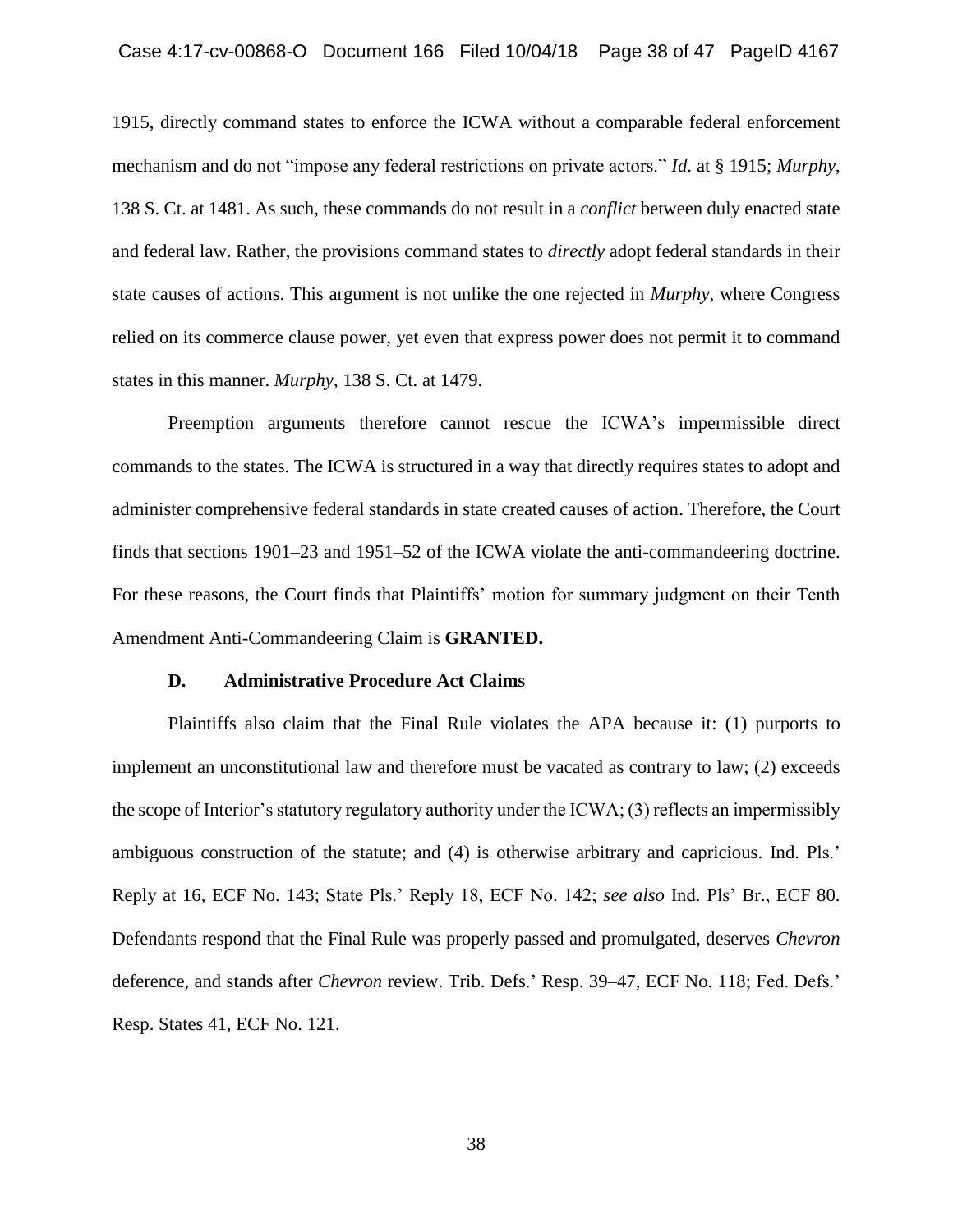### 1. Constitutionality Requirement

As a threshold matter, if the Final Rule purports to implement an unconstitutional statute, the Court must hold it unlawful and set it aside. 5 U.S.C. § 706. As previously explained, the Court has concluded sections 1901–23 and 1951–52 of the ICWA are unconstitutional. The challenged sections of the Final Rule that regulate unconstitutional portions of the ICWA, 25 C.F.R. §§ 23.106–112, §§ 23.114–19, §§ 23.121–22, §§ 23.124–28, and §§ 23.130–132 must therefore also be set aside because "the authority of administrative agencies is constrained by the language of the statute they administer." *Texas v. United States*, 497 F.3d 491, 500–01 (5th Cir. 2007) (citing *Massachusetts v. EPA*, 549 U.S. 497 (2007)). For that reason, Plaintiffs' Motion for Summary Judgment on their APA claims is **GRANTED**. Alternatively, the Court will address Plaintiffs' arguments that the Final Rule exceeds the scope of Interior's—and thus the BIA's—statutory regulatory authority under the ICWA, reflects an impermissibly ambiguous construction of the statute, and is arbitrary and capricious.

### 2. APA Statutory Authority Requirement

Plaintiffs argue that the challenged portions of the Final Rule exceed the scope of the BIA's regulatory authority under the ICWA because the Final Rule issues *binding* regulations—which the BIA previously deemed unnecessary to enforce the ICWA—without the statutory authority necessary to do so. Ind. Pls.' Reply 17–19, ECF 143; State Pls.' Reply 18, ECF No. 142. "Expanding the scope" of a BIA regulation "in vast and novel ways is valid only if it is authorized" by the ICWA. *Chamber of Commerce v. Dep't of Labor*, 885 F.3d 360, 369 (5th Cir. Mar. 15, 2018). "A regulator's authority is constrained by the authority that Congress delegated it by statute. Where the text and structure of a statute unambiguously foreclose an agency's statutory interpretation, the intent of Congress is clear, and 'that is the end of the matter; for the court, as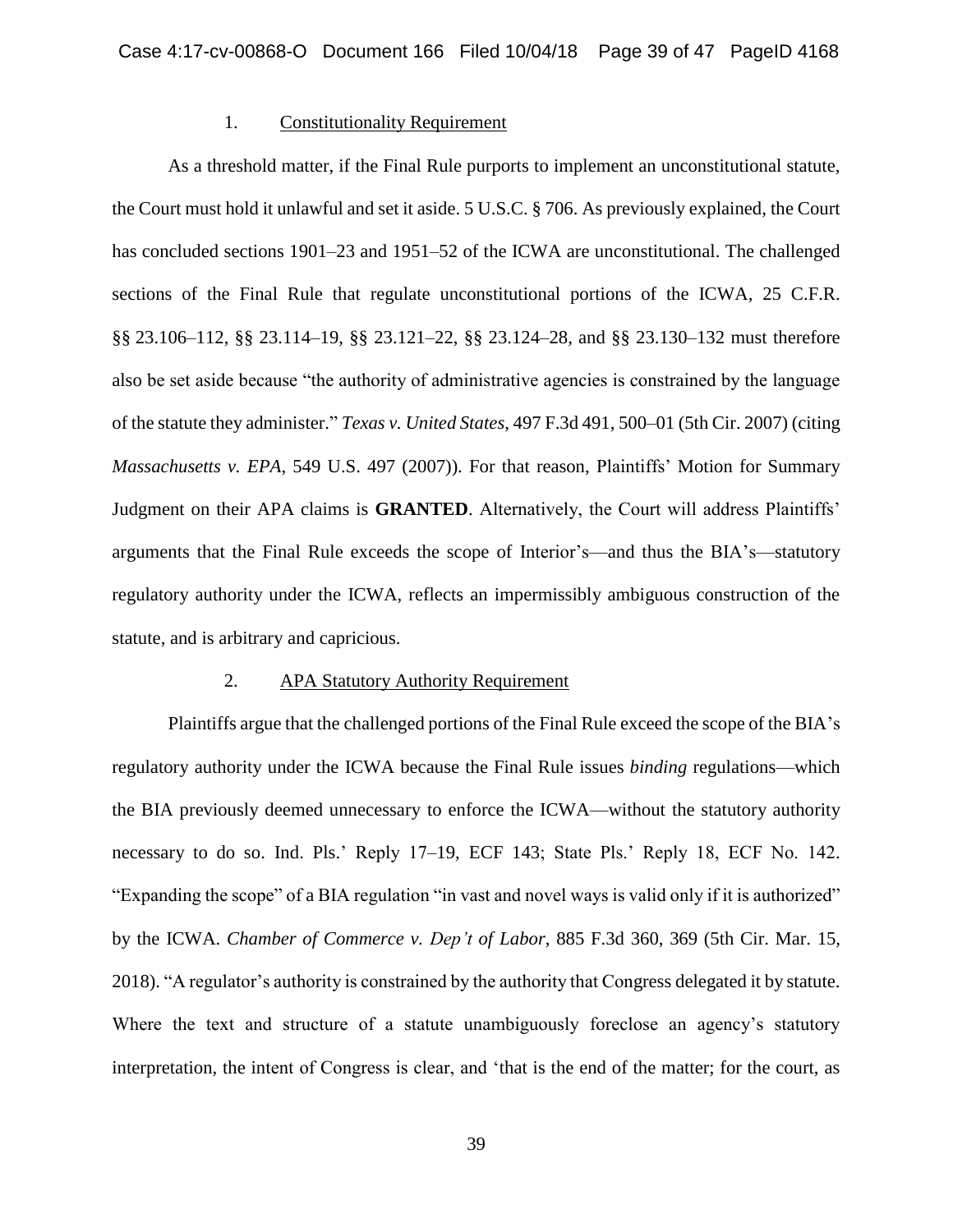well as the agency, must give effect to the unambiguously expressed intent of Congress.'" *Id.* (quoting *Chevron, U.S.A., Inc. v. N.R.D.C., Inc.*, 467 U.S. 837, 842–43 (1984)). When an agency waits decades to discover a new interpretation of a rule it "highlights the Rule's unreasonableness," and "gives us reason to withhold approval or at least deference for the Rule." *Id*. at 380. When a court reviews an agency's construction of a statute and determines Congress has spoken directly to an issue, the court must give effect to Congress's unambiguously expressed intent*. Food & Drug Admin. v. Brown & Williamson Tobacco Corp.*, 529 U.S. 120, 121 (2000); *City of Arlington, Tex. v. FCC*, 133 S. Ct. 1863, 1874 (2013); *Chevron*, 467 U.S. at 842–43.

Here, Congress expressly and unambiguously granted the Secretary of Interior authority to regulate if *necessary*. Congress stated in the ICWA that "within one hundred and eighty days after November 8, 1978, the Secretary shall promulgate such rules and regulations as *may be necessary* to carry out the provisions in this chapter." 25 U.S.C § 1952 (emphasis added); *see* 44 Fed. Reg. 67,584. The BIA concluded that the ICWA differs from most other federal statutes because the majority of the work required to "carry out the provisions" falls to state courts and administrative agencies, not a federal agency. *See, e.g.*, 25 U.S.C § 1915. The BIA conceded as much when administering the 1979 Guidelines:

Promulgation of regulations with legislative effect with respect to most of the responsibilities of state or tribal courts under the act, however, is *not necessary to carry out the Act. State and tribal courts are fully capable of carrying out the responsibilities imposed on them by Congress without being under the direct supervision of this Department*. Nothing in the legislative history indicates that Congress intended this Department to exercise supervisory control over state or tribal courts or to legislate for them with respect to Indian child custody matters. For Congress to assign an administrative agency such supervisory control over courts would be an extraordinary step . . . so at odds with concepts of both federalism and separation of powers that it should not be imputed to Congress in the absence of an express declaration of Congressional intent to that effect.

44 Fed. Reg. 67,584, (Nov. 26, 1979) (emphasis added).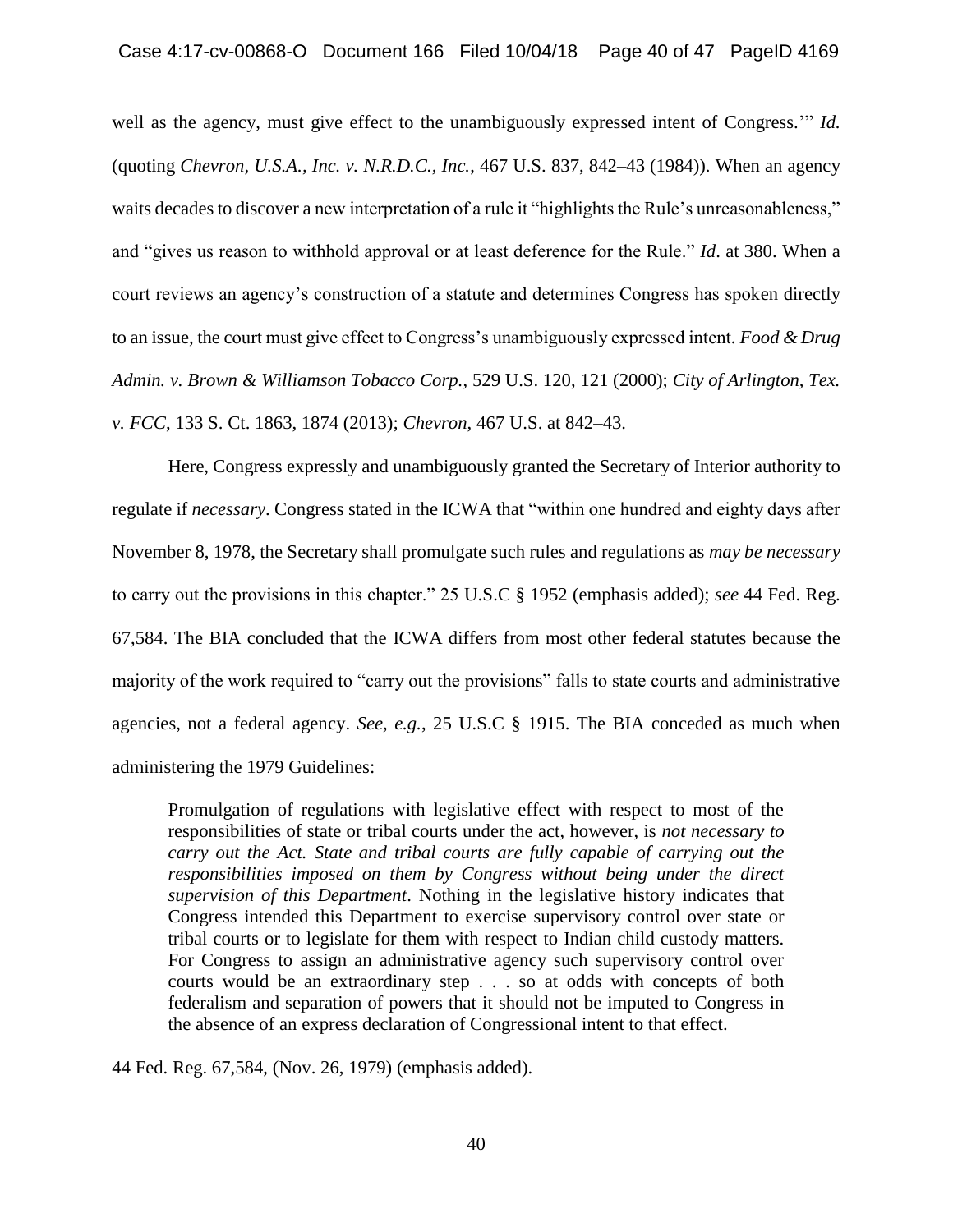Here, as outlined in the Court's findings *supra* on Plaintiffs' anti-commandeering and nondelegation claims, much of the authority to carry out the ICWA was delegated to the States and Indian tribes. The BIA admitted state and tribal courts were fully capable of carrying out the ICWA without direct federal regulation and allowed them to do so for over thirty years. 44 Fed. Reg. 67,584 (Nov. 26, 1979). In establishing the Final Rule, the BIA contradicted their earlier position and asserted that section 1952 of the ICWA granted authority to promulgate binding regulations. The BIA provides justification for the change in position by noting that state courts have applied the ICWA inconsistently, which makes binding regulations necessary. 81 Fed. Reg. 38,785. But when specifically addressing the change in position about statutory authority under section 1952, the BIA simply states that it "no longer agrees with the statements it made in 1979." *Id*. at 38,786. In the analysis that follows, the BIA never addresses the fact that the 1979 BIA determined that "[n]othing in the language or legislative history of 25 U.S.C. 1952 compels the conclusion that Congress intended to vest this Department with such extraordinary power" and that nothing indicated Congress intended the BIA to exercise supervisory or legislative control over the state court. 44 Fed. Reg. 67,584, (Nov. 26, 1979). While the BIA expresses frustration with *how* state courts and agencies are applying the ICWA inconsistently, it does not address how, suddenly, it no longer believes the ICWA primarily tasks those state courts and agencies with the authority to apply the statute as they see fit. 81 Fed. Reg. 38,782–90.<sup>19</sup>

A current agency interpretation "in conflict with its initial position, is entitled to considerably less deference" and is met with "a measure of skepticism." *Chamber*, 885 F.3d at 381

<sup>&</sup>lt;sup>19</sup> As an example, in 1979 the BIA provided that the good cause standard "was designed to provide state" courts with flexibility in determining the disposition of a placement proceeding involving an Indian child." 44 Fed. Reg. 67,584. The Final Rule, however, provided that "courts should only avail themselves of it in extraordinary circumstances, as Congress intended the good cause exception to be narrow and limited in scope." 81 Fed. Reg. 38,839.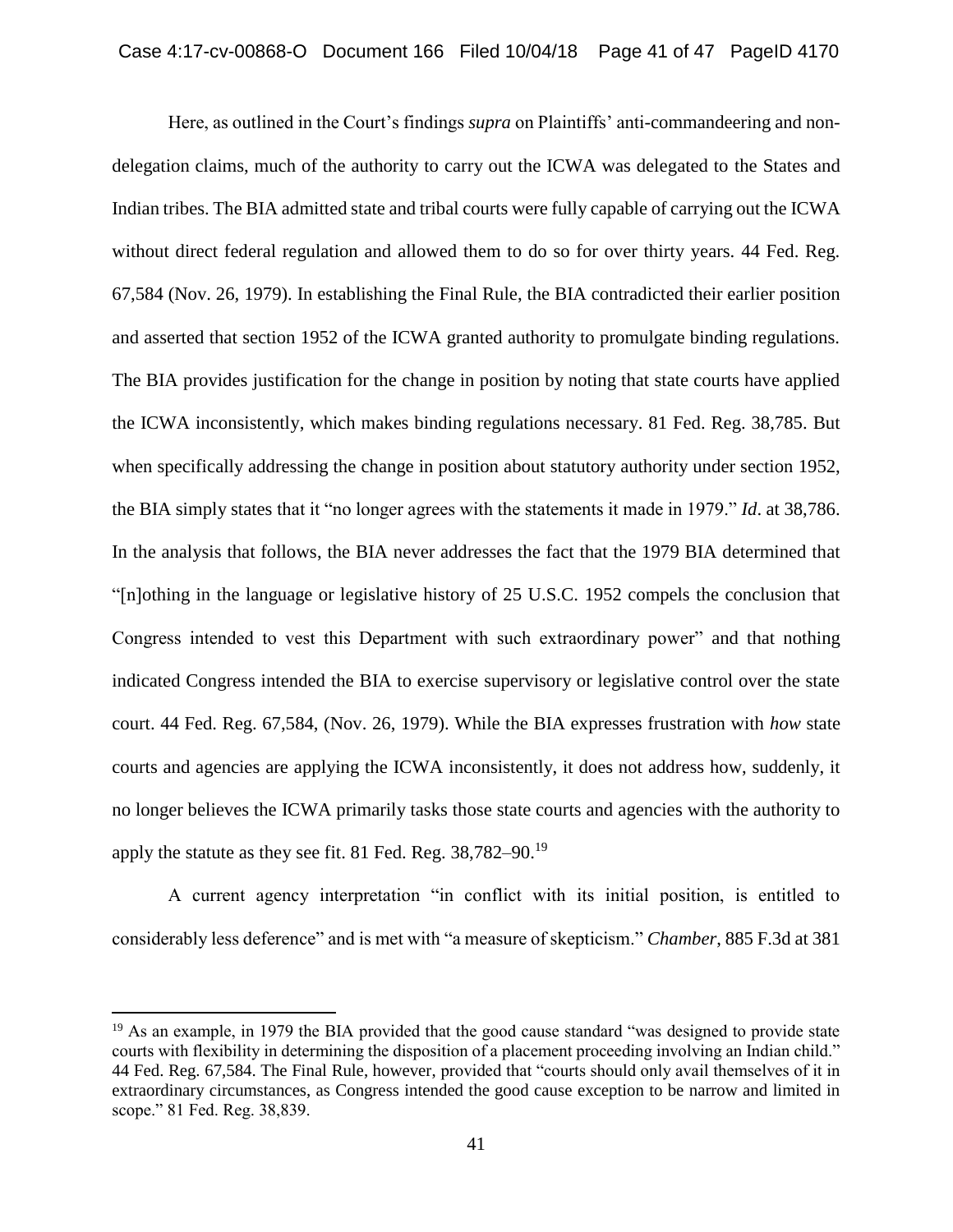(quoting *Watt v. Alaska*, 451 U.S. 259, 273 (1981); *Util. Air Regulatory Grp v. EPA*, 134 S. Ct. 2427, 2444 (2014)). The 1979 BIA acknowledged that "where…primary responsibility for interpreting a statutory term rests with the courts, administrative interpretations of statutory terms are given important but not controlling significance." 44 Fed. Reg. 67,584 (citing *Batterton v. Francis*, 432 U.S. 416, 424–25 (1977)). Because the BIA does not explain its change in position over its authority to "carry out the provisions" and apply the ICWA—and therefore its authority to issue binding regulations—the Court finds those regulations remain not *necessary* to carry out the ICWA. *See* 25 U.S.C § 1952. Accordingly, when the BIA promulgated regulations with *binding* rather than advisory effect, it exceeded the statutory authority Congress granted to it to enforce the ICWA.<sup>20</sup> The Court finds that 25 C.F.R. §§ 23.106–22, §§ 23.124–32 and §§ 23.140– 41 are **INVALID** to the extent the regulations are binding on the State Plaintiffs.

Assuming for the sake of argument that Congress granted the BIA statutory authority to implement the legally binding Final Rule, the Court will next consider whether the Final Rule "fills in the statutory gaps" of an ambiguous statute, and is entitled to *Chevron* deference. *See Brown & Williamson Tobacco Corp*., 529 U.S. at 159.

<sup>&</sup>lt;sup>20</sup> At the hearing, the Federal Defendants argued that the Final Rule's clear and convincing evidence standard is not binding on state courts. Hr'g Tr. 40:7–20. That argument contradicts the Final Rule itself which clearly implements binding regulations to counteract the very discretion Defendants argue states are allowed. *See* 25 CFR 23.132(b); *see* 81 Fed. Reg. 38,782, 38,786, 38,853. ("The Department's current nonbinding guidelines are insufficient to fully implement Congress's goal of nationwide protections for Indian children…State courts will sometimes defer to the guidelines in ICWA cases [but] State courts frequently characterize the guidelines as lacking the force of law and conclude that they may depart from the guidelines as they see fit."; "As described above, the Department concludes today that this binding regulation is within the jurisdiction of the agency, was encompassed by the statutory grant of rulemaking authority, and is necessary to implement the Act."; "The final rule generally uses mandatory language, as it represents binding interpretations of Federal law."). The preamble to the Final Rule does note that the rule "does not categorically require," that the clear and convincing evidence standard be followed, but that statement cannot change the fact that the Final Rule itself was promulgated as a binding regulation. 81 Fed. Reg. 38,843.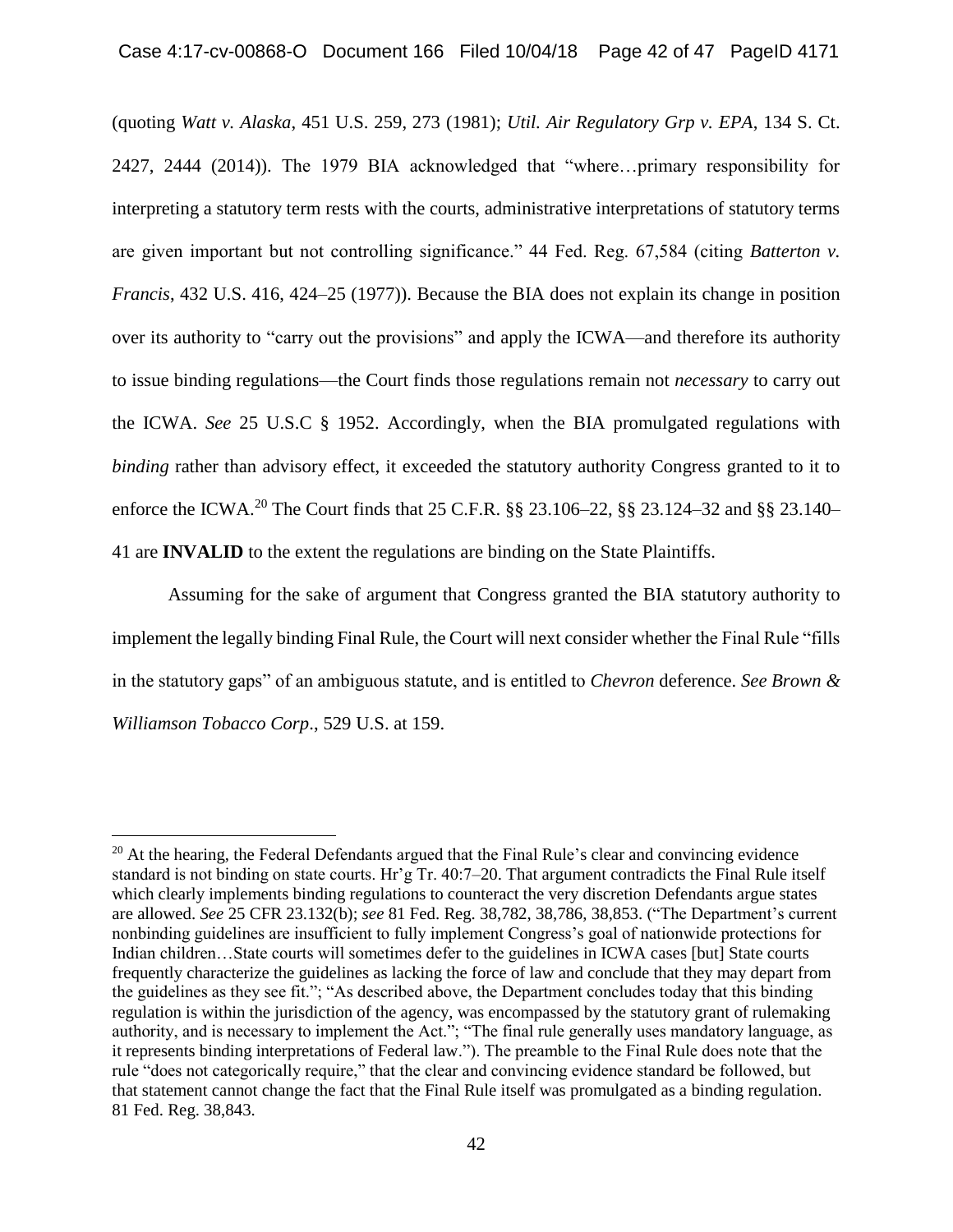# 3. *Chevron* Deference and the Good Cause Standard

When "a court reviews an agency's construction of the statute which it administers, it is confronted with two questions. First, always, is the question whether Congress has directly spoken to the precise question at issue. If the intent of Congress is clear, that is the end of the matter; for the court, as well as the agency, must give effect to the unambiguously expressed intent of Congress." *Chevron*, 467 U.S. at 842–43; *see, e.g.*, *Encino Motorcars, LLC v. Navarro*, 136 S. Ct. 2117, 2125 (2016). If a statutory term is ambiguous, courts will assume Congress granted the implementing agency implicit authority to fill in the resulting statutory gaps. *Food and Drug Admin*., 529 U.S. at 159. Commonly referred to as *Chevron* deference, courts will defer to the resulting agency interpretation if it is reasonable. *See Chevron*, 467 U.S. at 837.

Here, Plaintiffs claim that the BIA violated the APA when it promulgated § 23.132(b) of the Final Rule, which limits the evidence that may be considered by courts to determine "good cause" under section 1915 of the ICWA. Ind. Pls.' Resp. 60–63, ECF No. 80; State Pls.' Reply 18, ECF No. 142. Defendants argue that the Final Rule's interpretation of "good cause" is entitled to *Chevron* deference. Trib. Defs.' Resp. 39–47, ECF No. 118; Fed Defs.' Resp. Ind. 45–49, ECF No. 123.

"Where the text and structure of a statute unambiguously foreclose an agency's statutory interpretation, the intent of Congress is clear, and 'that is the end of the matter; for the court, as well as the agency, must give effect to the unambiguously expressed intent of Congress." *Chamber of Comm*., 885 F.3d at 369 (quoting *Chevron*, 467 U.S. at 842–43). To determine whether a statute is ambiguous under *Chevron*, a court must: (1) begin with the statute's language; (2) give undefined words their ordinary, contemporary, common meaning; (3) read the statute's terms in proper context and consider them based on the statute as a whole; and (4) consider a statute's terms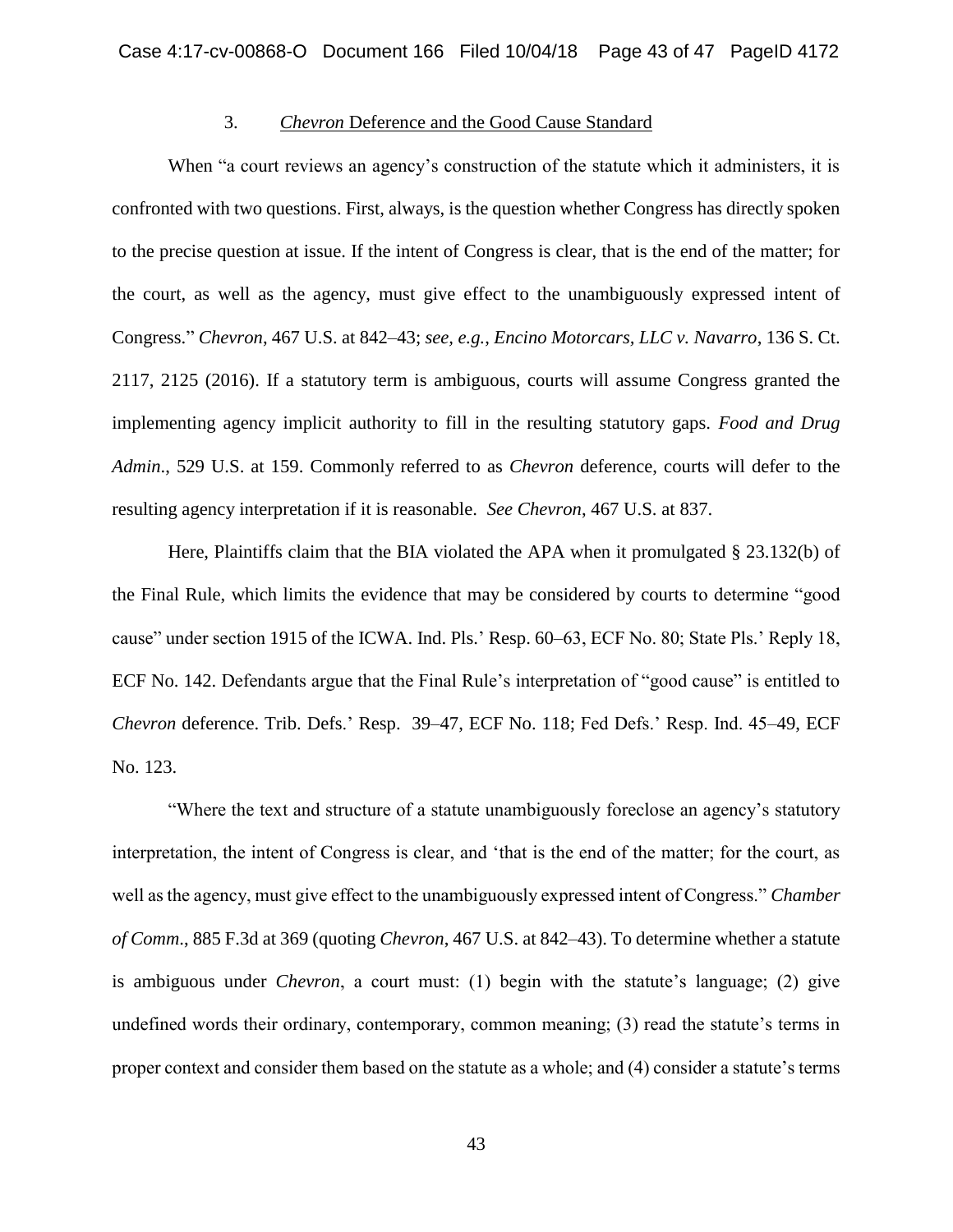in light of the statute's purpose. *Contender Farms, L.L.P v. U.S. Dep't of Agric*, 779 F.3d 258, 269 (5th Cir. 2015). But a current agency interpretation "in conflict with its initial position, is entitled to considerably less deference." *Chamber of Comm.*, 885 F.3d at 381 (quoting *Watt v. Alaska*, 451 U.S. 259, 273 (1981)).

Section 23.132(b) of the Final Rule interprets section 1915(b) of the ICWA, which provides in "any adoptive placement of an Indian child under State law, a preference shall be given, *in the absence of good cause to the contrary*, to a placement with (1) a member of the child's extended family; (2) other members of the Indian child's tribe; or (3) other Indian families." 25 U.S.C. § 1915 (b). The Final Rule states that a "party seeking departure from the placement preferences should bear the burden of proving by *clear and convincing evidence* that there is 'good cause' to depart from the placement preferences." 25 C.F.R. § 23.132(b).

Here, Plaintiffs contend that the Final Rule departs from the BIA's original 1979 interpretation and contradicts the "good cause" standard set by the ICWA because the Final Rule heightens the evidentiary burden. Ind. Pls.' Reply 20–23, ECF No. 143. Defendants argue that "good cause" is an ambiguous term and it was therefore appropriate for the BIA to promulgate as part of their interpretation of the term good cause—the necessary evidentiary standard. Trib. Defs.' Resp. 44–45, ECF No. 118; Fed. Defs.' Resp. Ind. 45, ECF No. 123. Plaintiffs counter that the default evidentiary standard in civil cases, preponderance of the evidence, applies to section 1915 and accordingly the Final Rule's clear and convincing evidence standard is not a permissible construction of the statute. Ind. Pls.' Reply 20, ECF No. 143. The issue here is whether Congress established an unambiguous evidentiary standard in section 1915 of the ICWA. That determination is distinct from interpreting the meaning of the term good cause.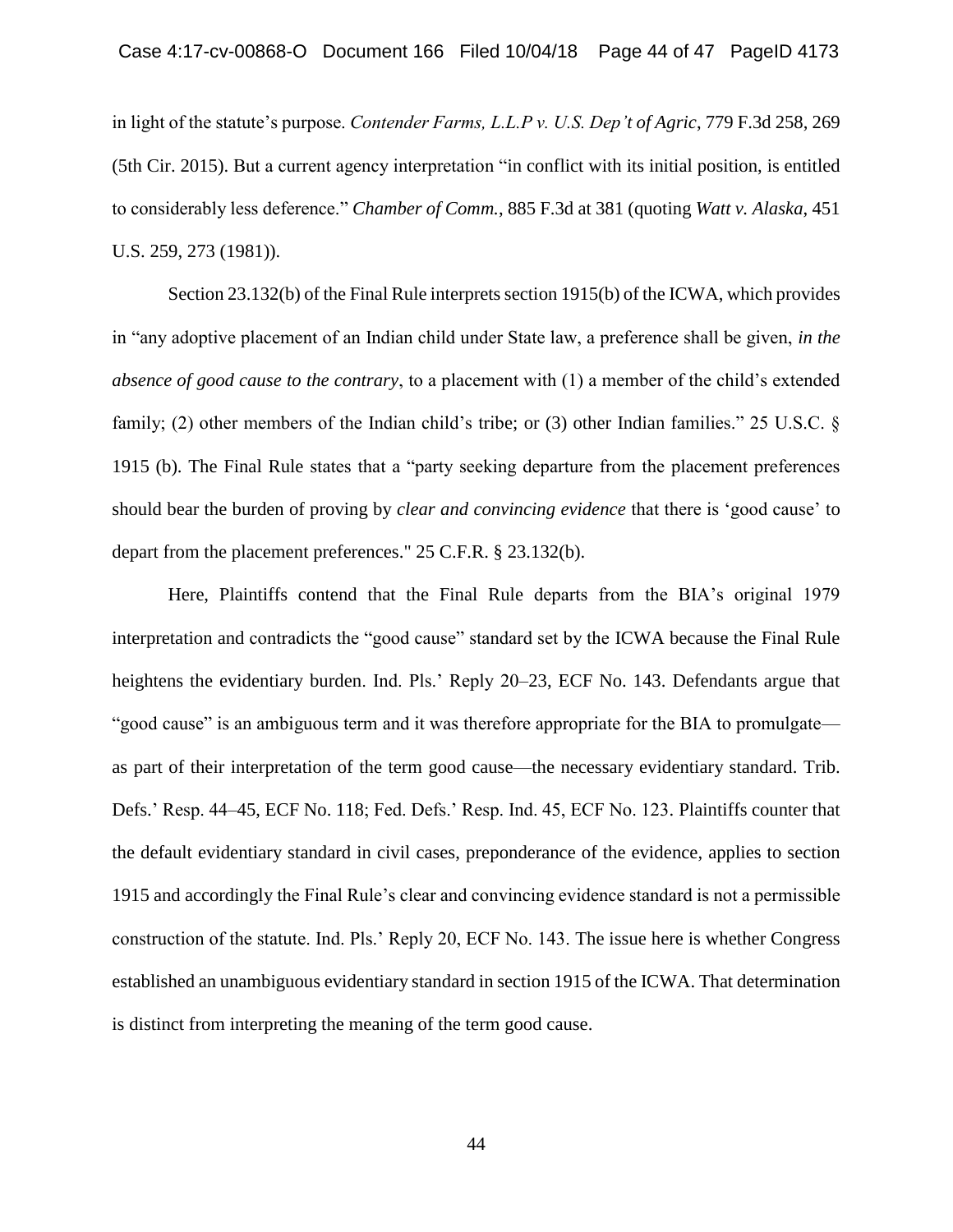Congress did not codify a preponderance of the evidence standard in section 1915 of the ICWA. But other portions of the ICWA specifically included heightened evidentiary burdens. *See* 25 U.S.C. § 1912(e) (establishing a clear and convincing evidence standard for foster placements). Notably, unlike those sections, section 1915 does not establish a heightened evidentiary standard in conjunction with the good cause requirement. "It is a 'fundamental canon of statutory construction that the words of a statute must be read in their context and with a view to their place in the overall statutory scheme.'" *Food & Drug Admin*, 529 U.S. at 133. Similarly, "where Congress includes particular language in one section of a statute but omits it in another . . . it is generally presumed that Congress acts intentionally and purposely in the disparate inclusion or exclusion." *Keene Corp. v. United States*, 508 U.S. 200, 208 (1993) (quoting *Russello v. United States*, 464 U.S. 16, 23 (1983)). Because Congress included the clear and convincing evidence standard in certain sections of the ICWA, but omitted it in section 1915, the Court presumes it did so intentionally.

When interpreting section 1915 the "silence is inconsistent with the view that Congress intended to require a special, heightened standard of proof" and "it is fair to infer that Congress intended the ordinary preponderance [of the evidence] standard to govern . . . " *Grogan v. Garner*, 498 U.S. 279, 286–88 (1991). Here, a holistic reading of the statute and the 1979 BIA guidelines confirms that Congress intended the default preponderance of the evidence standard to apply. Accordingly, defining an evidentiary standard in a way that contradicts the standard intended by Congress, as the BIA did in the Final Rule, is contrary to law.

Because the Court finds that the BIA lacked statutory authority to enact the challenged portions of the Final Rule, and that the evidentiary standard in section 1915 is unambiguous, Defendants are not entitled to *Chevron* deference and the Final Rule's change of standard to clear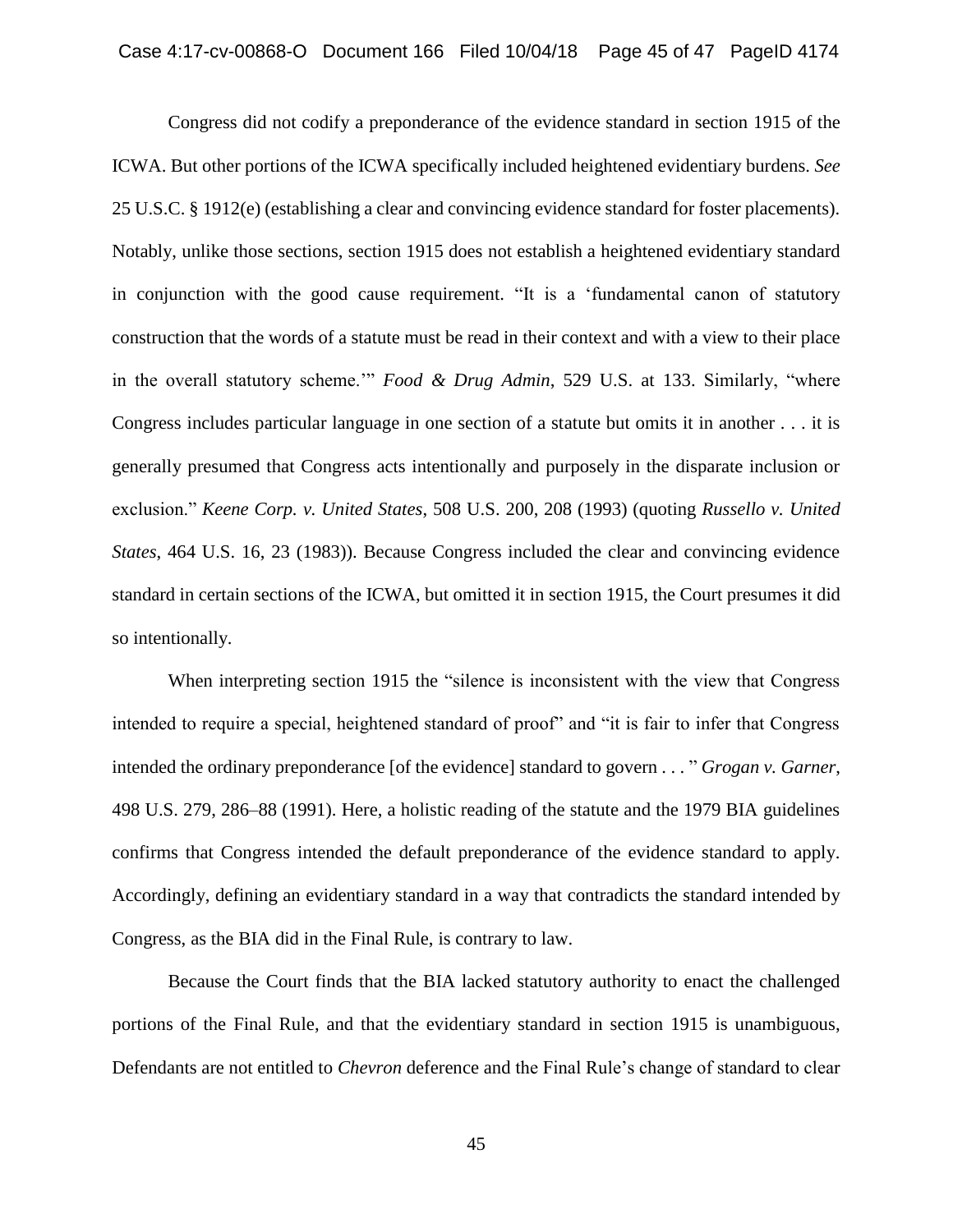and convincing evidence is contrary to law. For these reasons, the Court finds that Plaintiffs' motion for summary judgment on their APA claim is **GRANTED**.

# **E. Fifth Amendment Due Process Claim**

Individual Plaintiffs alone claim that sections 1910 (a) and (b) of the ICWA, as well as the Final Rule, violate the Fifth Amendment Due Process Clause. Ind. Pls.' Br. 49–55, ECF No. 80. Plaintiffs argue that ICWA's racial preferences "disrupt . . . intimate familial relationships based solely on the arbitrary fact of tribal membership" and that families have a fundamental right "to make decisions concerning the care, custody, and control of their children." *Id.* at 49, 50. The Federal Defendants respond that this Court has no basis to "recognize a fundamental right where the Supreme Court and Fifth Circuit have refused to do so." Fed. Defs.' Resp. Ind. 33, ECF No. 123. Defendants are correct.

The Supreme Court has recognized both custody and the right to keep the family together as fundamental rights. *See Troxel v. Granville*, 530 U.S. 57 (2000); *Moore v. City of East Cleveland*, 431 U.S. 494 (1977). However, the Supreme Court has never applied those rights to foster families. *See Drummond v. Fulton Cnty. Dep't of Family & Children's Servs.*, 563 F.2d 1200, 1207 (5th Cir. 1977) (en banc). Similarly, the Supreme Court has not applied those rights in a situation involving either prospective adoptive parents or adoptive parents whose adoption is open to collateral attack. For these reasons, the Court finds that Plaintiffs' motion for summary judgment on their substantive due process claim is hereby **DENIED.**

#### **F. Indian Commerce Clause Claim**

Plaintiffs also claim Congress did not have the constitutional authority to pass sections 1901–23 and sections 1951–52 of the ICWA under the Indian Commerce Clause. Ind. Pls.' Br. 66, ECF No. 80; State Pls.' Br. 49–52, ECF No. 74. Defendants counter that the Indian Commerce